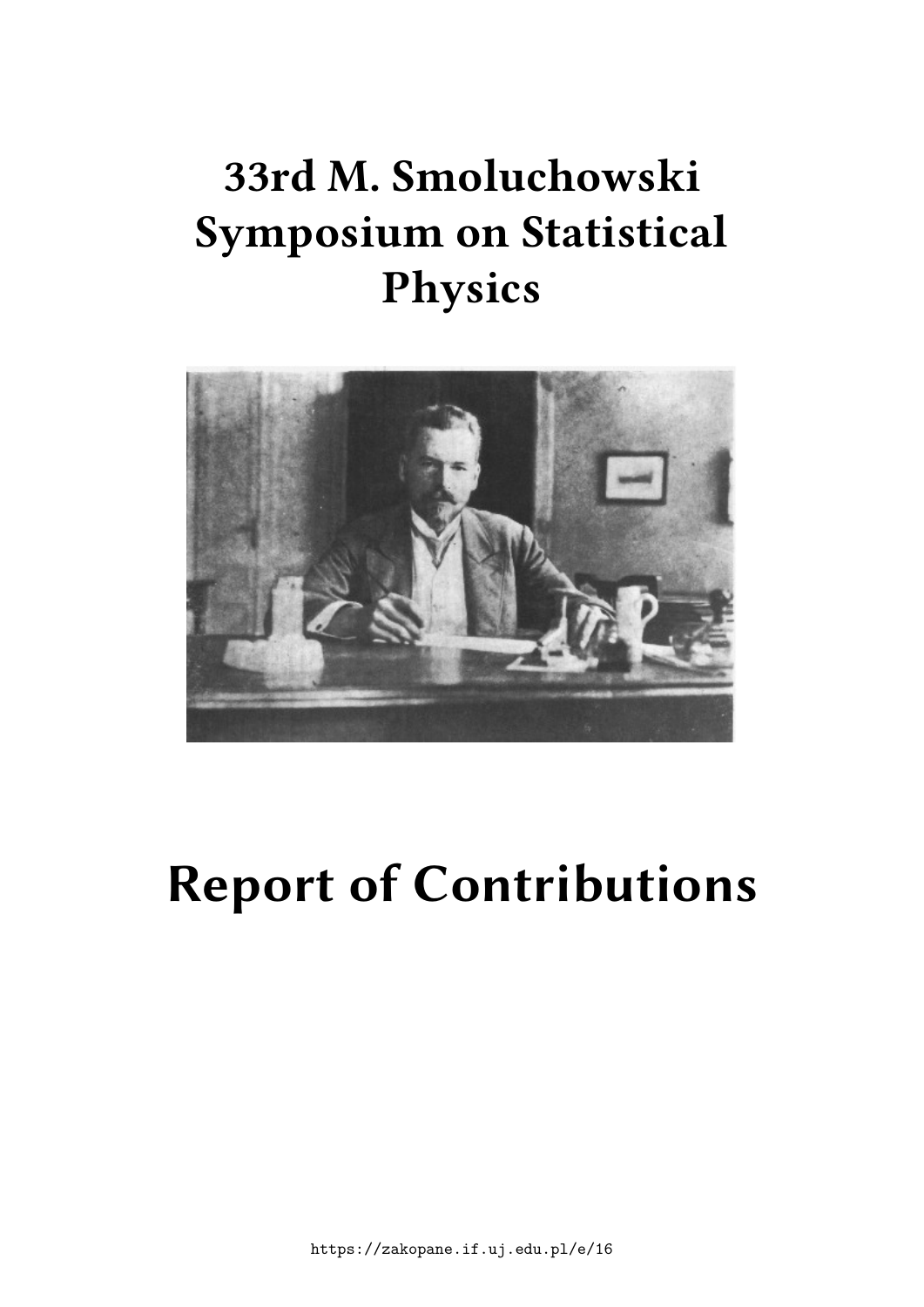Contribution ID : **1** Type : **poster**

# **Confinement-induced demixing and crystallization**

Confinement occurs naturally in many physical, chemical and biological systems such as nanotubes, porous rocks or crowded living cells. The effect of confinement on the properties of simple liquids has therefore been carefully studied with experiments [1] and simulations [2,3] showing a large variety of interesting phenomena. Even for the simplest case of hard spheres confined between parallel, hard walls one observes spatially inhomogeneous density profiles and diffusivities [2], anisotropic structure factors [1], multiple-reentrant glass transitions [2] and solid-to-solid transitions between different crystalline phases [3].

Here we calculate the phase diagram of a mixture of size-disperse hard spheres in confinement by computer simulations and a statistical mechanics theory [4]. Despite the fact that this mixture is the prototypical model of a glass forming liquid, we find that when it is confined between walls, crystals form at densities significantly below the glass transition point. This crystallization is facilitated by fractionation, i.e., the demixing of particles based on their size. The numerical and theoretical results show semi-quantitative agreement, both featuring a novel honeycomb-shaped crystalline structure. We show that the crystallization can be exploited in a wedge geometry to demix particles of different sizes. Our findings could thus be exploited in the future as a purification technique.

#### **References**

[1] K. Nygård, R. Kjellander, S. Sarman, S. Chodankar, E. Perret, J. Buitenhuis and J. F. van der Veen, *Phys. Rev. Lett.* **108**, 037802 (2012)

[2] S. Mandal, S. Lang, M. Gross, M. Oettel, D. Raabe, T. Franosch and F. Varnik, *Nat. Comm.* **5**, 4435 (2013)

[3] M. Schmidt and H. Löwen, *Phys. Rev. Lett.* **76**, 4552 (1996)

[4] G. Jung and C. F. Petersen, *Phys. Rev. Res.* **2**, 033207 (2020)

**Primary author(s) :** JUNG, Gerhard (University of Innsbruck); Dr. PETERSEN, Charlotte F. (Univerity of Innsbruck)

**Presenter(s) :** JUNG, Gerhard (University of Innsbruck)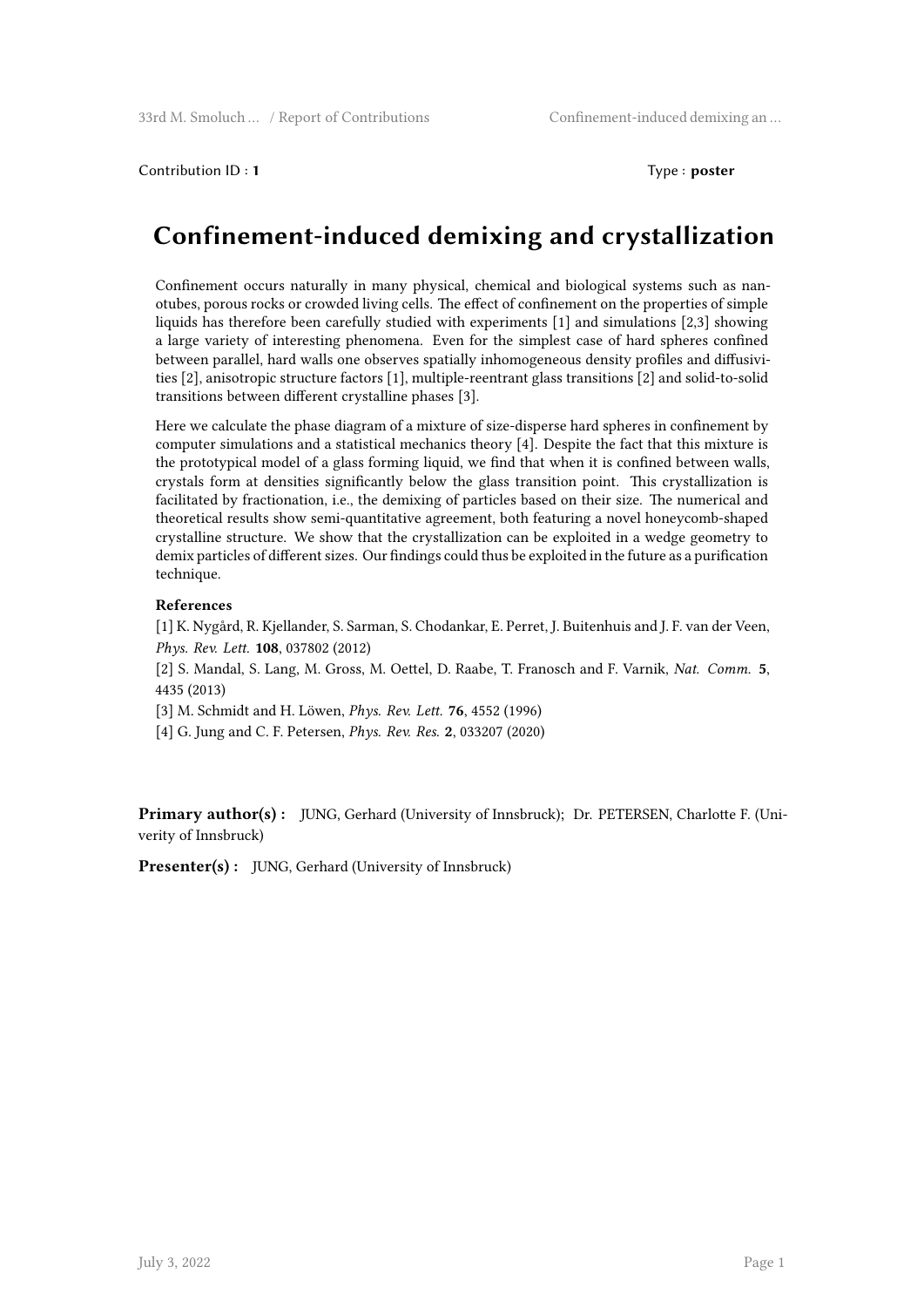Contribution ID : **3** Type : **20 minute talk**

# **Geometrical Optics of Constrained Brownian Motion**

*Friday, 4 December 2020 09:50 (20)*

The optimal fluctuation method  $-$  essentially geometrical optics  $-$  gives a valuable insight into large deviations of constrained Brownian motion, and it achieves this purpose by simple means. I will illustrate these points by revisiting the Airy distribution - the probability distribution of the area under a Brownian excursion - and considering some additional statistics of Brownian excursions.

The geometrical optics immediately gives the large-area tail of the Airy distribution. It also predicts the position distribution of a Brownian excursion at an intermediate time, conditioned on a large area. Finally, it gives the area distribution on a sub-interval of Brownian excursion. The last two distributions exhibit dynamical phase transitions which have a simple geometric origin.

Primary author(s): MEERSON, Baruch (Hebrew University of Jerusalem)

**Presenter(s) :** MEERSON, Baruch (Hebrew University of Jerusalem)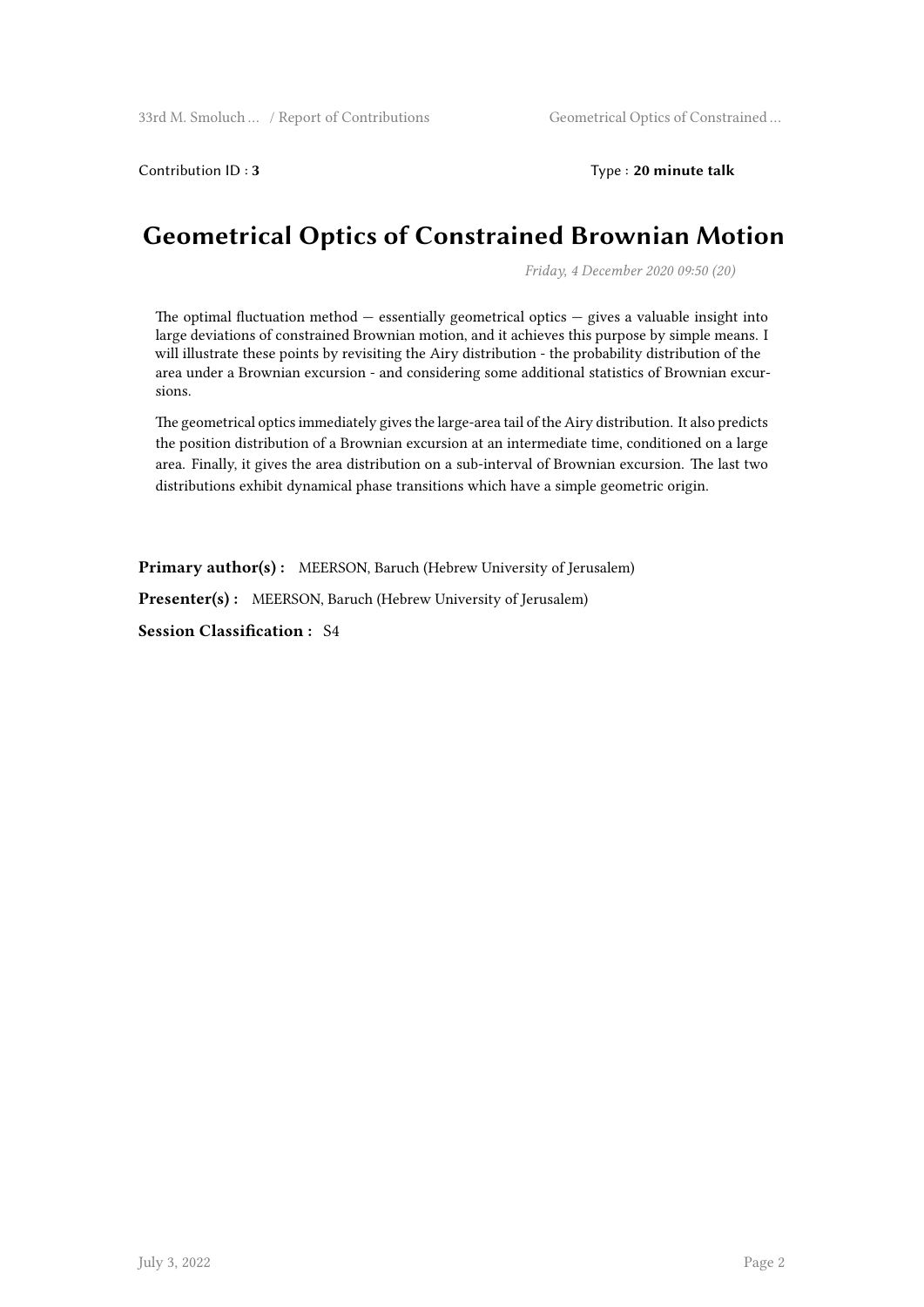Contribution ID : **4** Type : **20 minute talk**

#### **Biological Networks Regulating Cell Fate Choice Are Minimally Frustrated**

*Friday, 4 December 2020 17:20 (20)*

Characterization of the differences between biological and random networks can reveal the design principles that enable the robust realization of crucial biological functions including the establishment of different cell types. Previous studies, focusing on identifying topological features that are present in biological networks but not in random networks, have, however, provided few functional insights. We use a Boolean modeling framework and ideas from the spin glass literature to identify functional differences between five real biological networks and random networks with similar topological features. We show that minimal frustration is a fundamental property that allows biological networks to robustly establish cell types and regulate cell fate choice, and that this property can emerge in complex networks via Darwinian evolution. The study also provides clues regarding how the regulation of cell fate choice can go awry in a disease like cancer and lead to the emergence of aberrant cell types.

Primary author(s): Prof. KESSLER, David (Bar-Ilan University)

**Co-author(s) :** Mr. TRIPATHI, Shubham (Northeastern University); Prof. LEVINE, Herbert (Northeastern University)

**Presenter(s) :** Prof. KESSLER, David (Bar-Ilan University)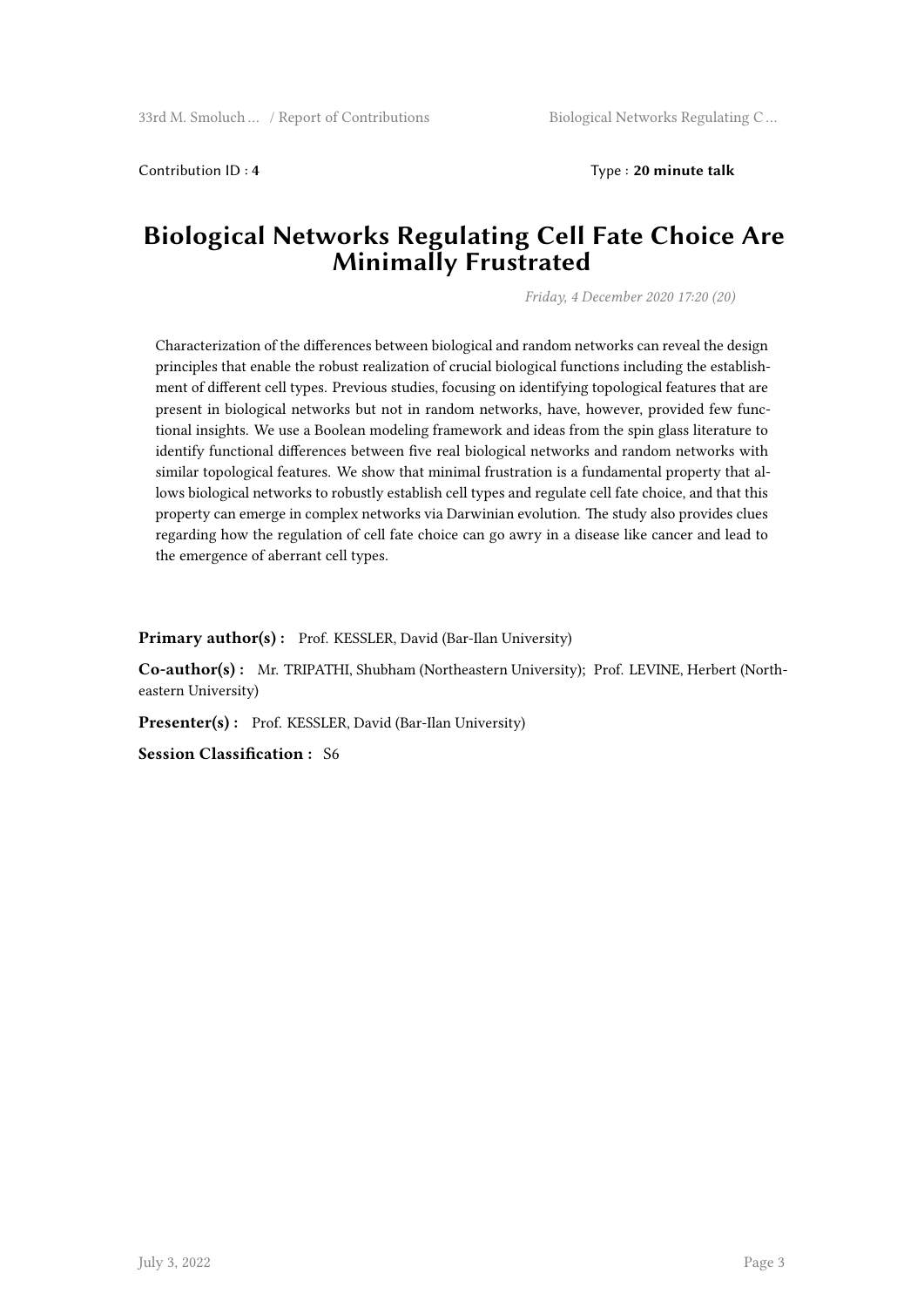Contribution ID : **5** Type : **poster** 

#### **Determination of psychotic behaviour using a network of chemical oscillators**

*Thursday, 3 December 2020 18:21 (1)*

Schizophrenia is the most common form of psychotic behaviour where patients experiences hallucination, dillusion or chaotic speech. Schizophrenia is difficult to detect and easily go undetected for years. Here we propose the idea of detecting schizophrenia by a network of interacting chemical oscillators. We optimized a classifier based on six interacting oscillator using genetic algorithm and obtained 82% accuracy of schizophrenia detection on a selected training dataset.

Keywords: Schizophrenia, EEG signal, chemical computing, oscillatory network, Oregonator model, genetic optimization

**Primary author(s) :** Ms. BOSE, Ashmita (Institute of Physical chemistry, Polish Academy of sciences)

**Co-author(s) :** Prof. GORECKI, Jerzy (Institute of Physical chemistry,Polish Academy of Sciences)

Presenter(s) : Ms. BOSE, Ashmita (Institute of Physical chemistry,Polish Academy of sciences)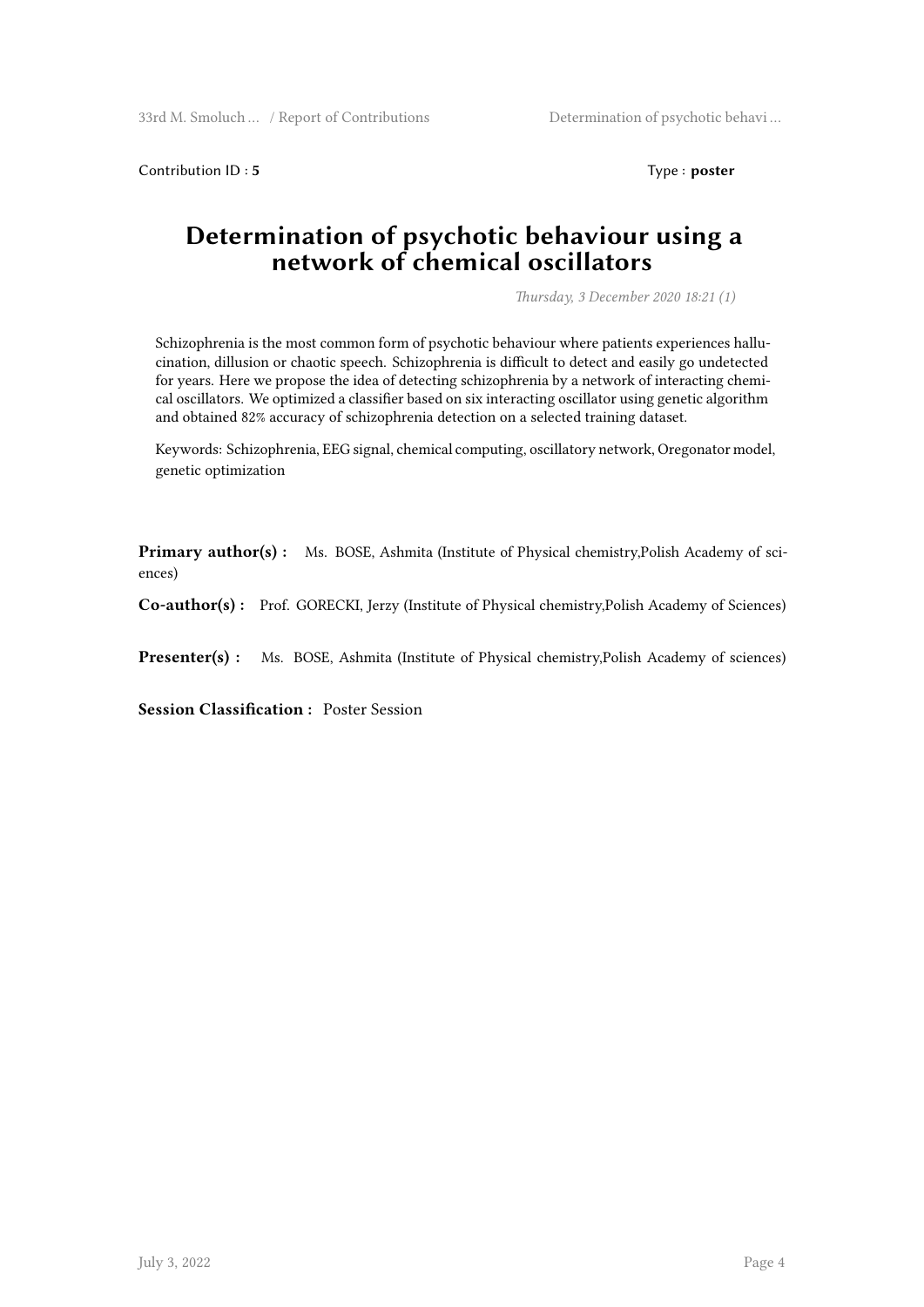Contribution ID : **6** Type : **20 minute talk**

#### **Diffusion limitations and translocation barriers in atomically thin biomimetic pores**

*Friday, 4 December 2020 17:40 (20)*

Ionic transport in nano- to sub-nano-scale pores is highly dependent on translocation barriers and potential wells. These features in the free-energy landscape are primarily the result of ion dehydration and electrostatic interactions. For pores in atomically thin membranes, such as graphene, other factors come into play. Ion dynamics both inside and outside the geometric volume of the pore can be critical in determining the transport properties of the channel due to several commensurate length scales, such as the effective membrane thickness, radii of the first and the second hydration layers, pore radius, and Debye length. In particular, for biomimetic pores, such as the graphene crown ether we examine, there are regimes where transport is highly sensitive to the pore size due to the interplay of dehydration and interaction with pore charge. Picometer changes in the size, e.g., due to a minute strain, can lead to a large change in conductance. Outside of these regimes, the small pore size itself gives a large resistance even when electrostatic factors and dehydration compensate each other to give a relatively flat - e.g., near barrierless - free energy landscape. The permeability, though, can still be large and ions will translocate rapidly after they arrive within the capture radius of the pore. This, in turn, leads to diffusion and drift effects dominating the conductance. The current thus plateaus and becomes effectively independent of pore free energy characteristics. Measurement of this effect will give an estimate of the magnitude of kinetically-limiting features and experimentally constrain the local electromechanical conditions.

**Primary author(s) :** ZWOLAK, Michael (NIST); Dr. SAHU, Subin (University of Colorado - Boulder)

**Presenter(s) :** ZWOLAK, Michael (NIST)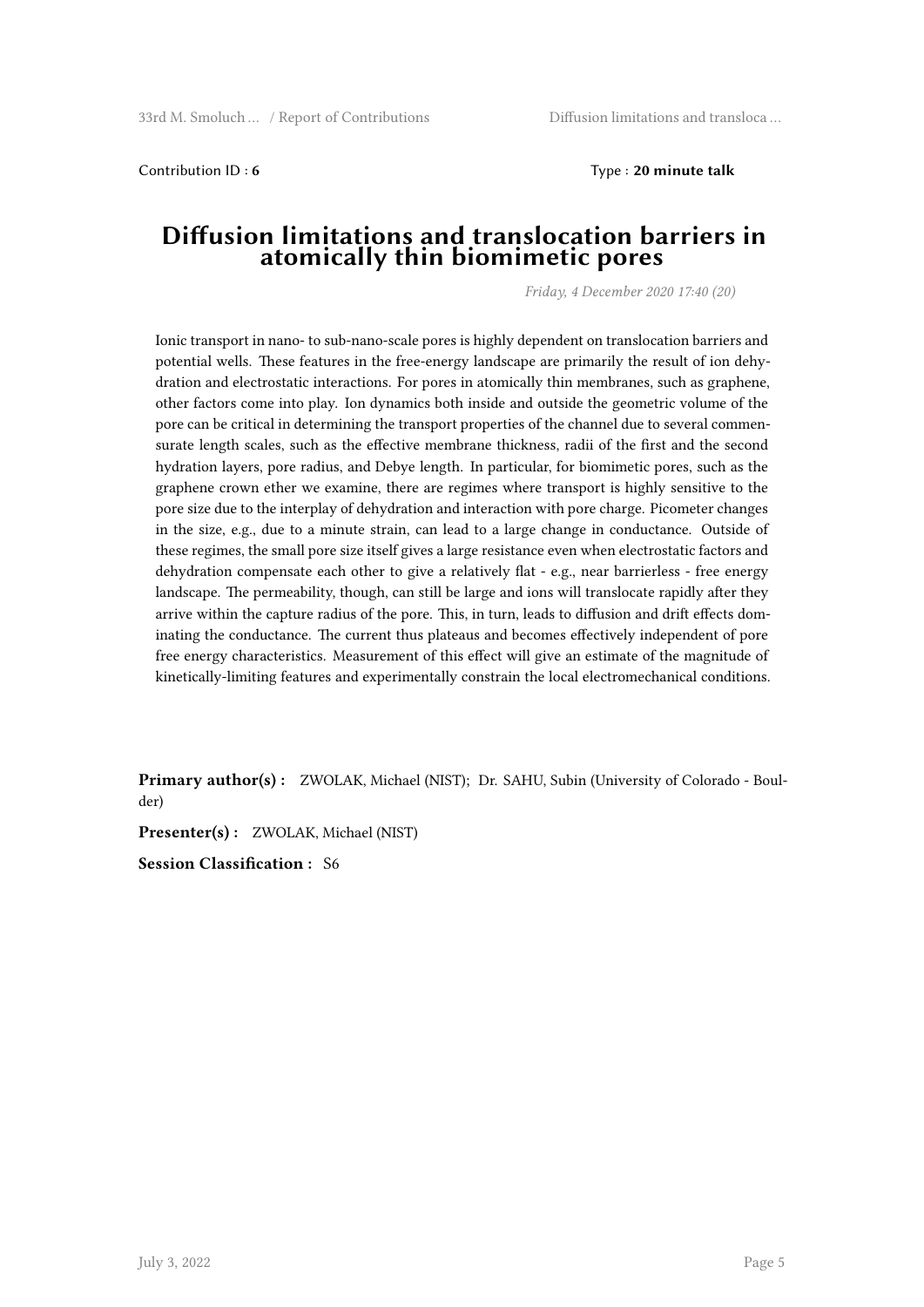Contribution ID : **7** Type : **20 minute talk**

### **Protein noise floor in gene expression: How cell growth and division contribute to it?**

*Friday, 4 December 2020 17:00 (20)*

Gene expression in cells is a stochastic process. Experiments have shown that noise in protein levels does not decrease to zero as mean gene expression increases. The origins of the noise floor are still debated. The goal of our study was to check how several basic mechanisms affect the noise floor level. These mechanisms are: Cell-cycle dependent gene expression, translational bursting, random protein partitioning between daughter cells at division, and cell cycle desynchronization resulting in cell-cycle age distribution within the population. Our model gives analytical predictions of the existence of the noise floor and it semi-quantitatively reproduces the shapes of the experimental noise vs. protein concentration plots. We show what additional experimental information is needed for the mean-noise fitting to be unambiguous.

[1] J. Jędrak, A. Ochab-Marcinek, Contributions to the 'noise floor' in gene expression in a population of dividing cells, Scientific Reports, 10, 13533 (2020)

**Primary author(s) :** JĘDRAK, Jakub (Instytut Chemii Fizycznej PAN, ul. Kasprzaka 44/52, 01-224 Warszawa); OCHAB-MARCINEK, Anna (Institute of Physical Chemistry, Polish Academy of Sciences)

**Presenter(s) :** OCHAB-MARCINEK, Anna (Institute of Physical Chemistry, Polish Academy of Sciences)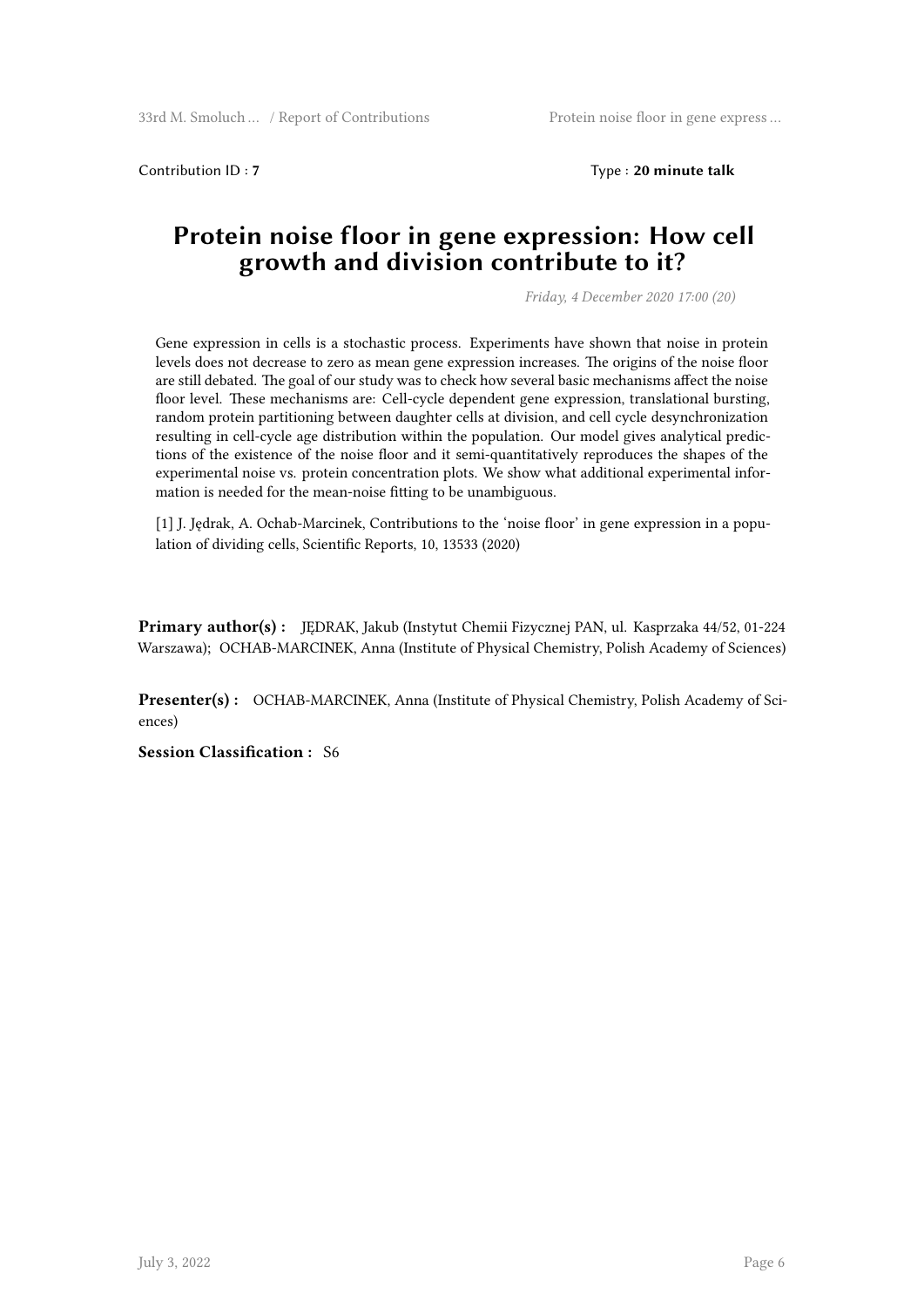Contribution ID : **8** Type : **20 minute talk**

#### **Variational Approach to KPZ: Fluctuation Theorems, Large Deviation Function, and Probability Distribution Function**

*Thursday, 3 December 2020 13:30 (20)*

The KPZ equation is - as known - a stochastic field theory that describes the kinetic roughening of surfaces and interfaces, plus many other nonequilibrium processes that belong to its universality class. For  $\lambda \neq 0$ , the systems described are intrinsically unstable and "lack of stationary probability" distribution". This can be readily inferred from the structure of the functional from which the deterministic KPZ equation stems in a variational formulation [1]. In fact, the time behavior of the aforementioned functional resembles that of a particle in a gravitational field [2]. A path-integral scheme has been set up in [3] that allows obtaining detailed and integral fluctuation theorems - as well as a Large Deviation Function for entropy production - for the KPZ equation, "regardless of the substrate dimensionality" [4]. After reviewing these issues, we close by discussing an explicit expression of the probability distribution for the KPZ system.

[1] H.S. Wio, "Variational formulation for the KPZ and related kinetic equations", Int. J. Bif. Chaos 19, (2009) 2813-2821.

[2] H.S. Wio, M.A.Rodriguez, R.Gallego, J.A.Revelli, A. Ales and R.R.Deza, "d-Dimensional KPZ Equation as a Stochastic Gradient Flow in an Evolving Landscape: Interpretation and Time Evolution of Its Generating Functional", Front.Phys.4 (2017): 52.

[3] H.S. Wio, R.R. Deza and J.A. Revelli, "Fluctuation theorems and large deviation functions in systems not featuring a steady state", J. Stat. Mech. (2020) 024009.

[4] H.S. Wio, M.A. Rodriguez and R. Gallego, "Variational approach to KPZ: Fluctuation theorems and large deviation function for entropy production", Chaos 30, (2020) 073107.

**Primary author(s) :** Prof. WIO, Horacio S. (Inst.Fisica Interdisc.&Sist.Compl.); Dr. RODRIGUEZ, Miguel A. (Inst. Fisica Cantabria); Dr. GALLEGO, Rafael (Mathematics Department); Dr. DEZA, Roberto R. (IFIMAR); Dr. REVELLI, Jorge A. (IFEG)

**Presenter(s) :** Prof. WIO, Horacio S. (Inst.Fisica Interdisc.&Sist.Compl.)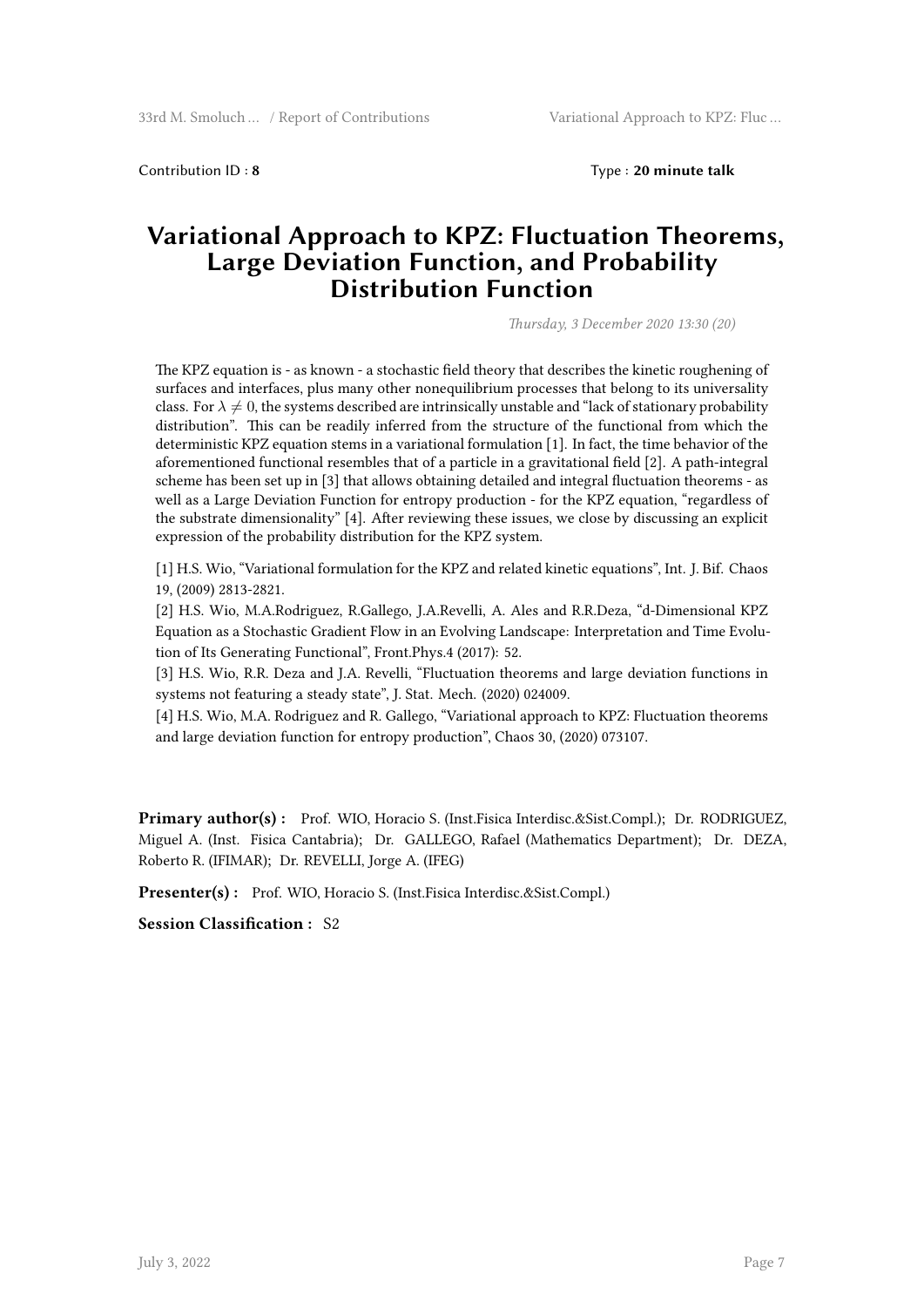Contribution ID : 9 Type : **poster** 

#### **Experimental study of the energy flux between two NESS thermostats.**

*Thursday, 3 December 2020 18:20 (1)*

We address the question of energy transport in out-of-equilibrium systems. The experiment consists in two coupled granular gas Non-Equilibrium Steady State (NESS) heat baths, in which 2 cmscale rotors are imbedded. These Brownian-like mobiles are electro-mechanically coupled with a resistor R, allowing energy to flow between them. The mean flux is non-zero if the temperatures of the baths differ. The resistor R allows measurement of the flux and the temperatures in each bath simultaneously. Varying *R*, we show that, in the limit of non-dissipative coupling  $(R \to 0)$ , the heat flux obey the 'eXchange Fluctuation Theorem' (XFT), in a form proposed by Jarzynski and Wojcik in 2004, for the fluctuations of the flux between finite size equilibrium heat baths. This result, here obtained for granular gas thermostats experiment, is nevertheless representative of a large class of NESS systems.

Primary author(s): Dr. NAERT, Antoine (ENS - Lyon, France) Presenter(s) : Dr. NAERT, Antoine (ENS - Lyon, France) **Session Classification :** Poster Session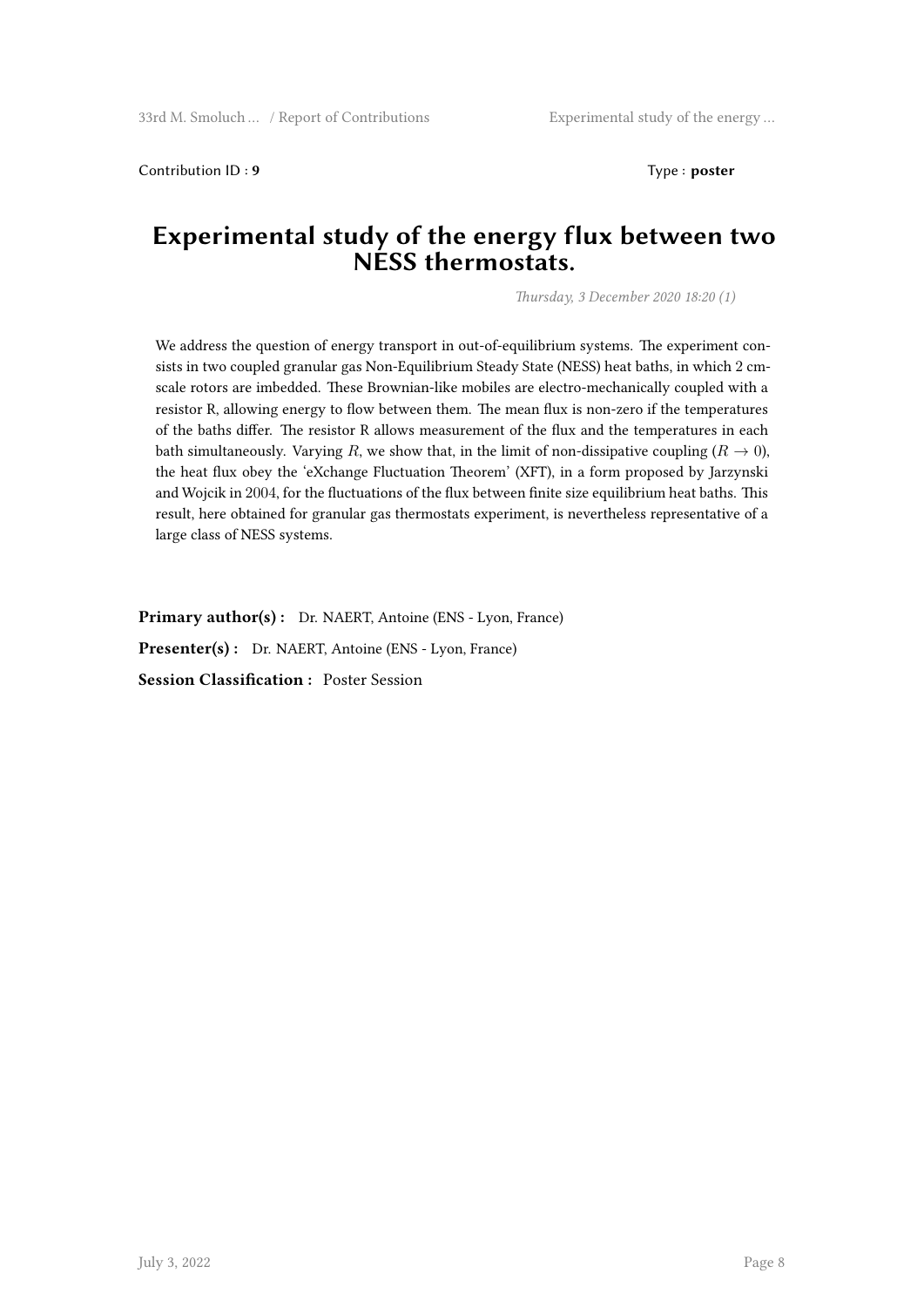Contribution ID: 10 **Type** : 20 minute talk

#### **Continuous time-reversal and the thermodynamic uncertainty relation**

*Friday, 4 December 2020 13:20 (20)*

We introduce a continuous time-reversal operation which connects the time-forward and timereversed trajectories in the steady state of an irreversible Markovian dynamics via a continuous family of stochastic dynamics. This continuous time-reversal allows us to derive a tighter version of the thermodynamic uncertainty relation (TUR) involving observables evaluated in different physical systems. Moreover, the family of dynamics realizing the continuous time-reversal contains an equilibrium dynamics halfway between the time-forward and time-reversed dynamics. We show that this equilibrium dynamics, together with an appropriate choice of the observable, turns the inequality in the TUR into an equality. We demonstrate our findings for the example of a two-dimensional rotational flow and discuss the role of the observable close to and far from equilibrium.

**Primary author(s) :** Dr. DECHANT, Andreas (Department of Physics I, Kyoto University); Prof. SASA, Shin-ichi (Department of Physics I, Kyoto University)

Presenter(s) : Dr. DECHANT, Andreas (Department of Physics I, Kyoto University)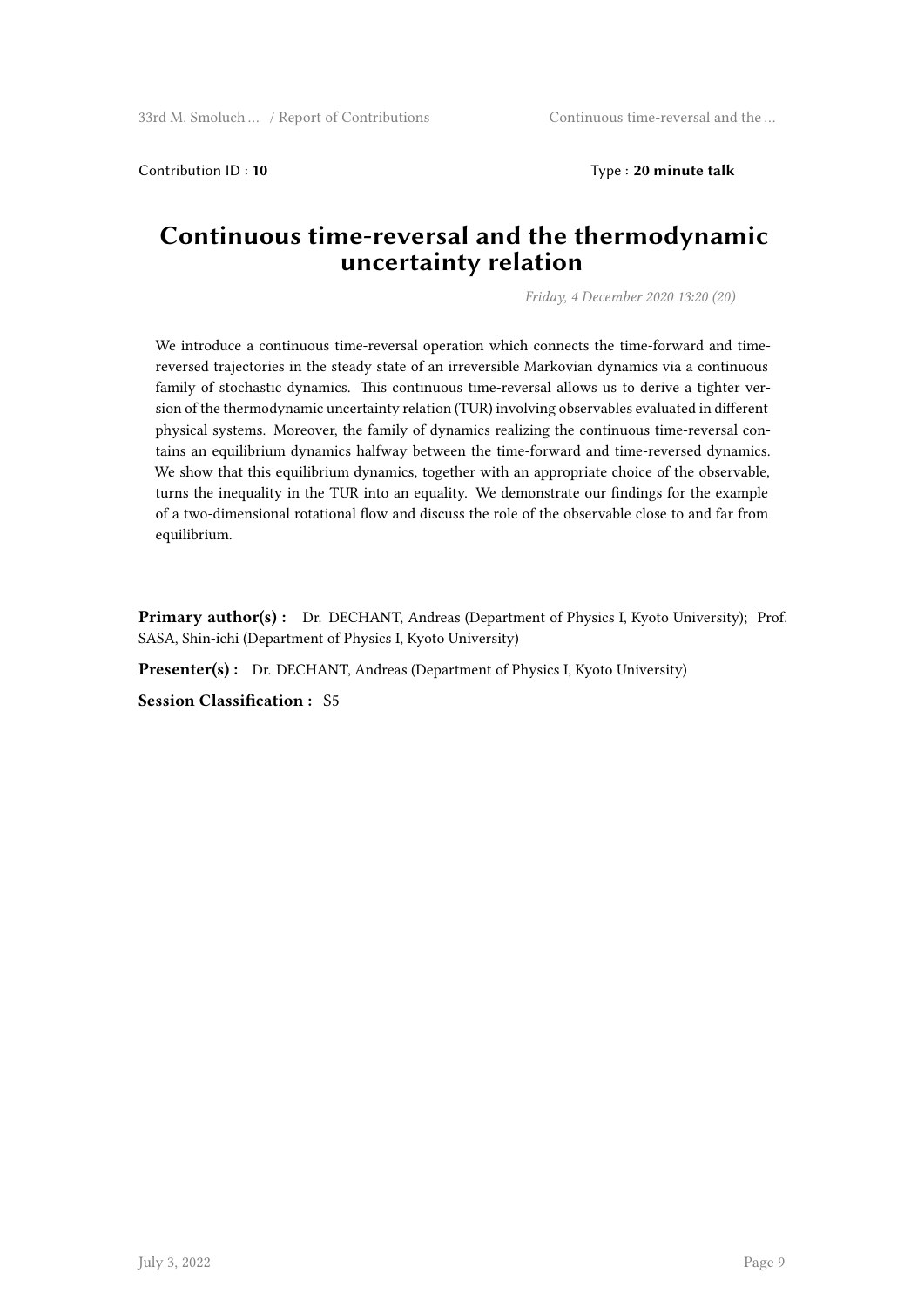Contribution ID : **11** Type : **poster**

#### **Steady oscillations in kinetic model of aggregation process with collisional fragmentation**

*Thursday, 3 December 2020 18:19 (1)*

In this work, we study a kinetic model of aggregation process with collisional fragmentation with use of two efficient implementations of numerical methods: direct simulation Monte Carlo and finite-difference scheme exploiting the low-rank matrix representations of the utilized kinetic coefficients. We concentrate our efforts on the analysis of the solutions for a particular class of non-local aggregation kernels

 $K_{i,j} = i^a j^{-a} + i^{-a} j^a, with multiplicative expression for the fragmentation rates F_{i,j} = \lambda K_{i,j}$ with  $0 < \lambda \ll 1$ . For  $a > 0.5$  and  $\lambda < \lambda_c$  never-ending collective oscillations of the aggregates' concentrations take place[1].

The main contribution of this work is cross-validation of our previous observations with the utilization of the well-known stochastic acceptance-rejection method [2] and its modification to an accounting of the fragmentation events.

[1] Brilliantov N. V., Otieno W., Matveev S. A., Smirnov A. P., Tyrtyshnikov E. E., Krapivsky P. L. (2018) // Steady oscillations in aggregation-fragmentation processes. Physical Review E, 98(1), 012109.

[2] Garcia A. L., Van Den Broeck C., Aertsens M., Serneels R. (1987) // A Monte Carlo simulation of coagulation. Physica A: Statistical Mechanics and its Applications, 143(3), 535-546.

**Primary author(s) :** Dr. MATVEEV, Sergey (Skolkovo Institute of Science and Technology); Mr. KALINOV, Aleksei (Skolkovo Institute of Science and Technology); Prof. KRAPIVSKY, Pavel (Boston University); Prof. BRILLIANTOV, Nikolai (Skolkovo Institute of Science and Technology)

**Presenter(s) :** Dr. MATVEEV, Sergey (Skolkovo Institute of Science and Technology)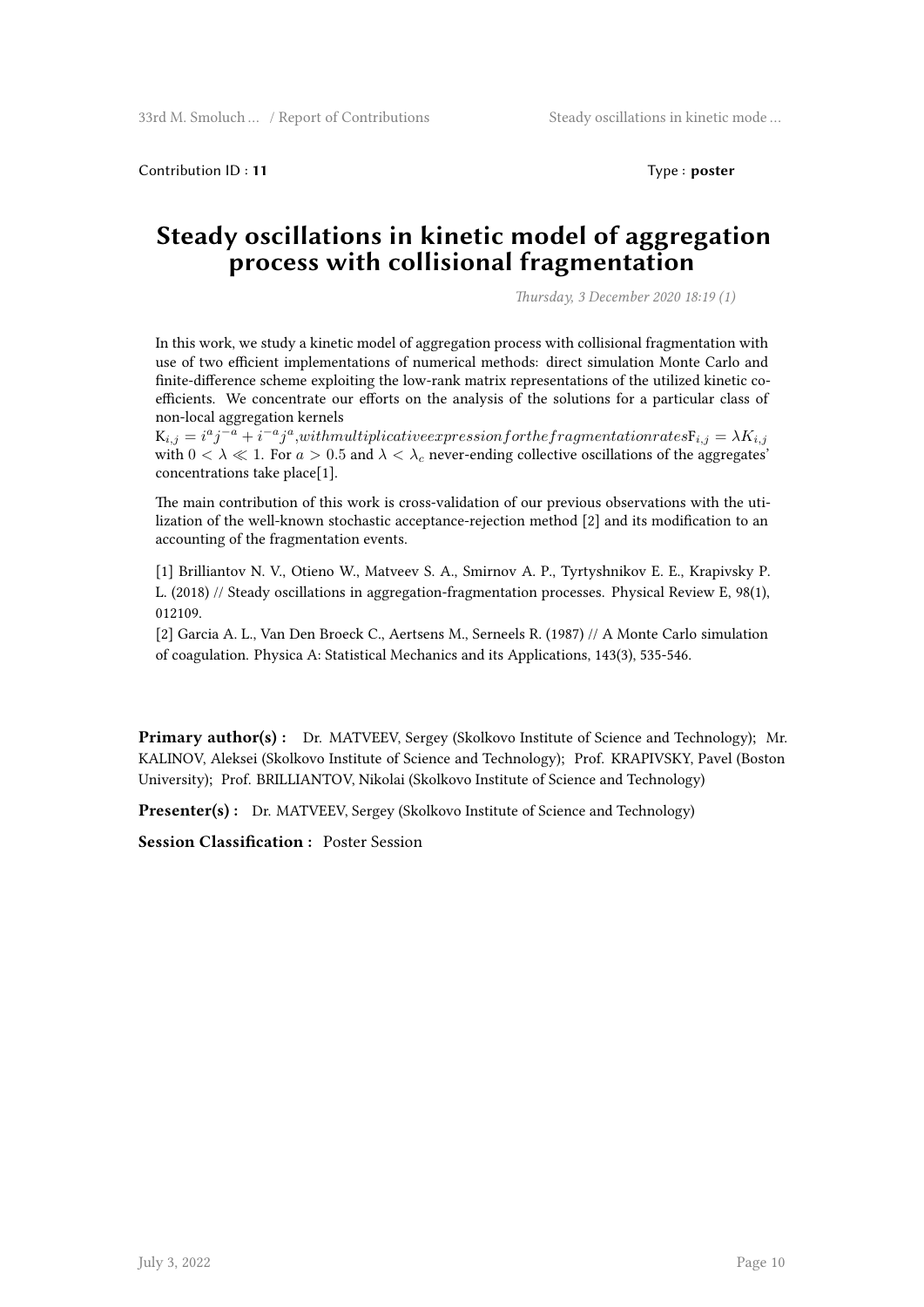Contribution ID: 12 Type : **poster** 

#### **Energetics of critical oscillators in active bacterial baths**

*Thursday, 3 December 2020 18:07 (1)*

We investigate the nonequilibrium energetics near a critical point of a non-linear driven oscillator immersed in an active bacterial bath. At the critical point, we reveal a scaling exponent of the average power  $\langle \dot{W} \rangle \sim (D_{\rm a}/\tau)^{1/4}$  where  $D_{\rm a}$  is the effective diffusivity and  $\tau$  the correlation time of the bacterial bath described by Gaussian colored noise. Other features that we investigate are the average stationary power and the variance of the work both below and above the saddle-node bifurcation. Above the bifurcation, the average power attains an optimal, minimum value for finite *τ* that is below its zero-temperature limit. Furthermore, we reveal a finite-time uncertainty relation for active matter, which leads to values of the Fano factor of the work that can be below  $2k_BT_{\text{eff}}$ , with *T*eff the effective temperature of the oscillator in the bacterial bath. We analyze different Markovian approximations to describe the nonequilibrium stationary state of the system. Finally, we illustrate our results in the experimental context by considering the example of driven colloidal particles in periodic optical potentials within a E. Coli bacterial bath.

**Primary author(s) :** GOPAL, Ashwin (University of Luxembourg); ROLDAN, Edgar (Max Planck Institute for the Physics of Complex Systems); RUFFO, Stefano (SISSA)

Presenter(s) : GOPAL, Ashwin (University of Luxembourg)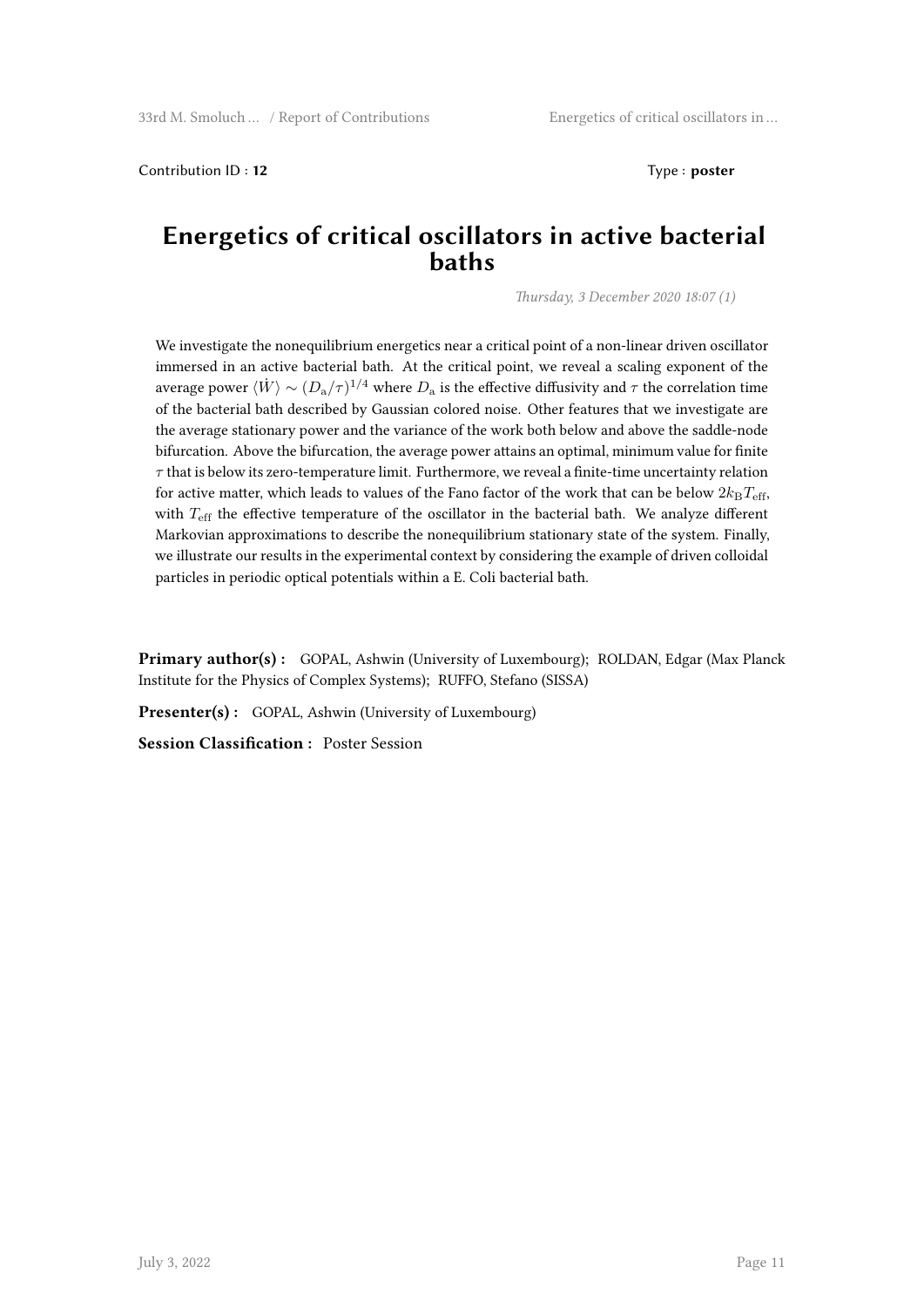Contribution ID : **13** Type : **20 minute talk**

#### **Extreme-Value Statistics of Stochastic Transport Processes**

*Thursday, 3 December 2020 12:50 (20)*

We derive exact expressions for the finite-time statistics of extrema (maximum and minimum) of the spatial displacement and the fluctuating entropy flow of biased random walks. Our approach captures key features of extreme events in molecular motor motion along linear filaments. For one-dimensional biased random walks, we derive exact results which tighten bounds for entropy production extrema obtained with martingale theory and reveal a symmetry between the distribution of the maxima and minima of entropy production. Furthermore, we show that the relaxation spectrum of the full generating function, and hence of any moment, of the finite-time extrema distributions can be written in terms of the Mar{\v{c}}enko-Pastur distribution of random-matrix theory. Using this result, we obtain efficient estimates for the extreme-value statistics of stochastic transport processes from the eigenvalue distributions of suitable Wishart and Laguerre random matrices. We confirm our results with numerical simulations of stochastic models of molecular motors.

#### **Primary author(s) :** GUILLET, Alexandre

**Co-author(s) :** ROLDAN, Edgar (Max Planck Institute for the Physics of Complex Systems); Prof. JÜLICHER, Frank

**Presenter(s) :** GUILLET, Alexandre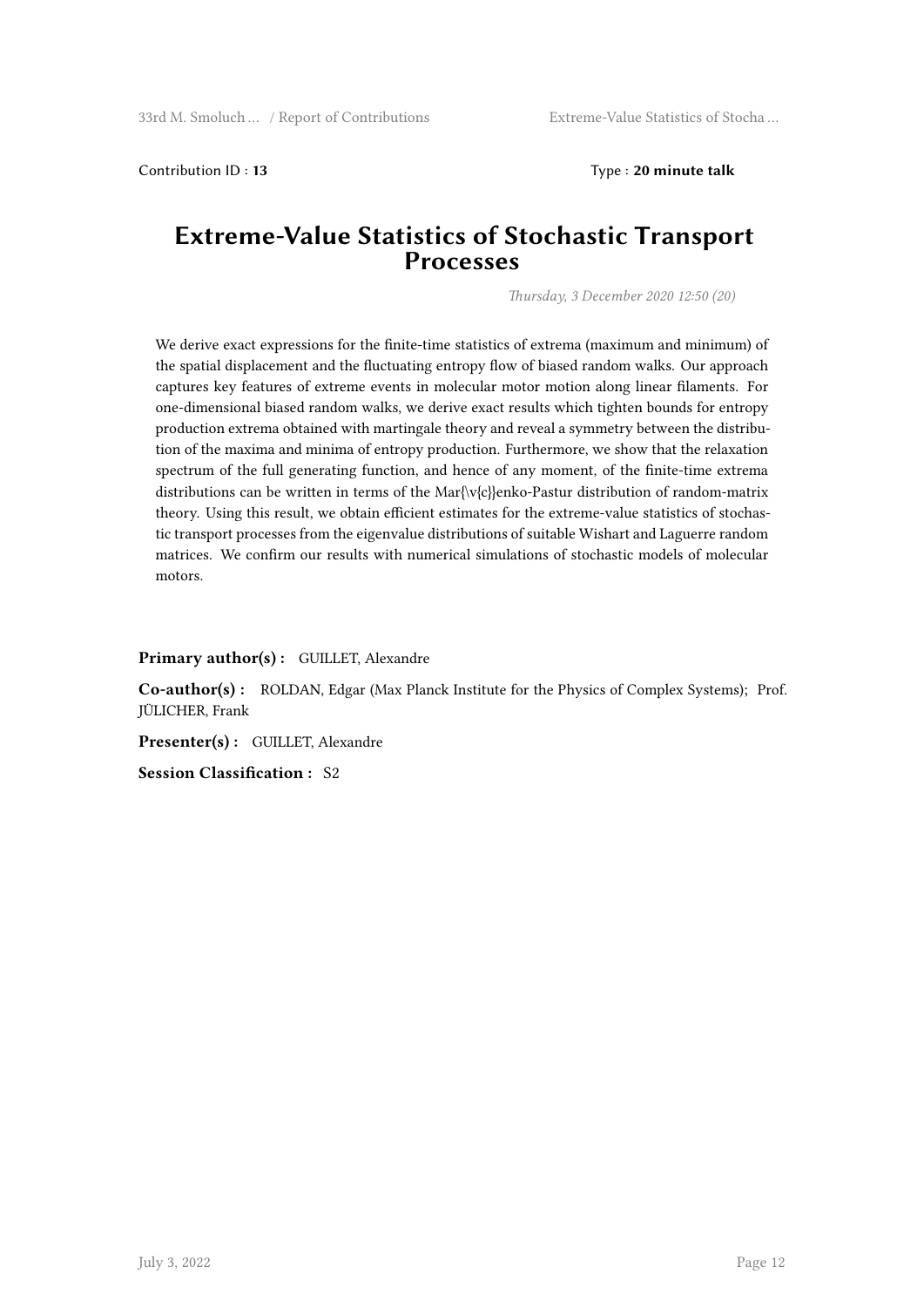Contribution ID : **14** Type : **20 minute talk**

#### **Confined random motion: What is statistics? Gaussian or Laplacian?**

*Thursday, 3 December 2020 13:10 (20)*

In biophysics, the single-particle tracking (SPT) is broadly used to quantify the kinetics of fluorescentlylabelled molecules/proteins in live cells. This powerful tool in microscopy permits ones to resolve modes of motion of individual molecules for better understanding their role in such systems. The motion is not limited to pure (Brownian motion) diffusion, but directed, confined, anomalous diffusion are observed too. The study of their effects in live cells is of great interest.

Based on strict analytical calculations and simulations, we show that the confined motion in presence of Brownian motion in complex systems may have two different statistics . One of them has the normal distribution, whereas another, surprisingly, is under the Laplace distribution with fatter tails than the normal case (with thin tails always). Using the experimental data obtained from a recent SPT study on two particle types, G-protein coupled receptors and the G proteins with which the receptors interact, we have detected the normal and Laplace confinements. It is interesting that the contribution of the Laplace confinement is different for G proteins and receptors. The results are an important step to experimental cell probing and paves the way for a new strategy acting on the processes occurring in live cells through changing the confined motion of molecules into live cells, for example, by drugs. This analytic treatment can be used for different models, thus opening a new direction towards understanding the role of confinement in complex systems.

**Primary author(s) :** STANISLAVSKY, Aleksander **Presenter(s) :** STANISLAVSKY, Aleksander **Session Classification :** S2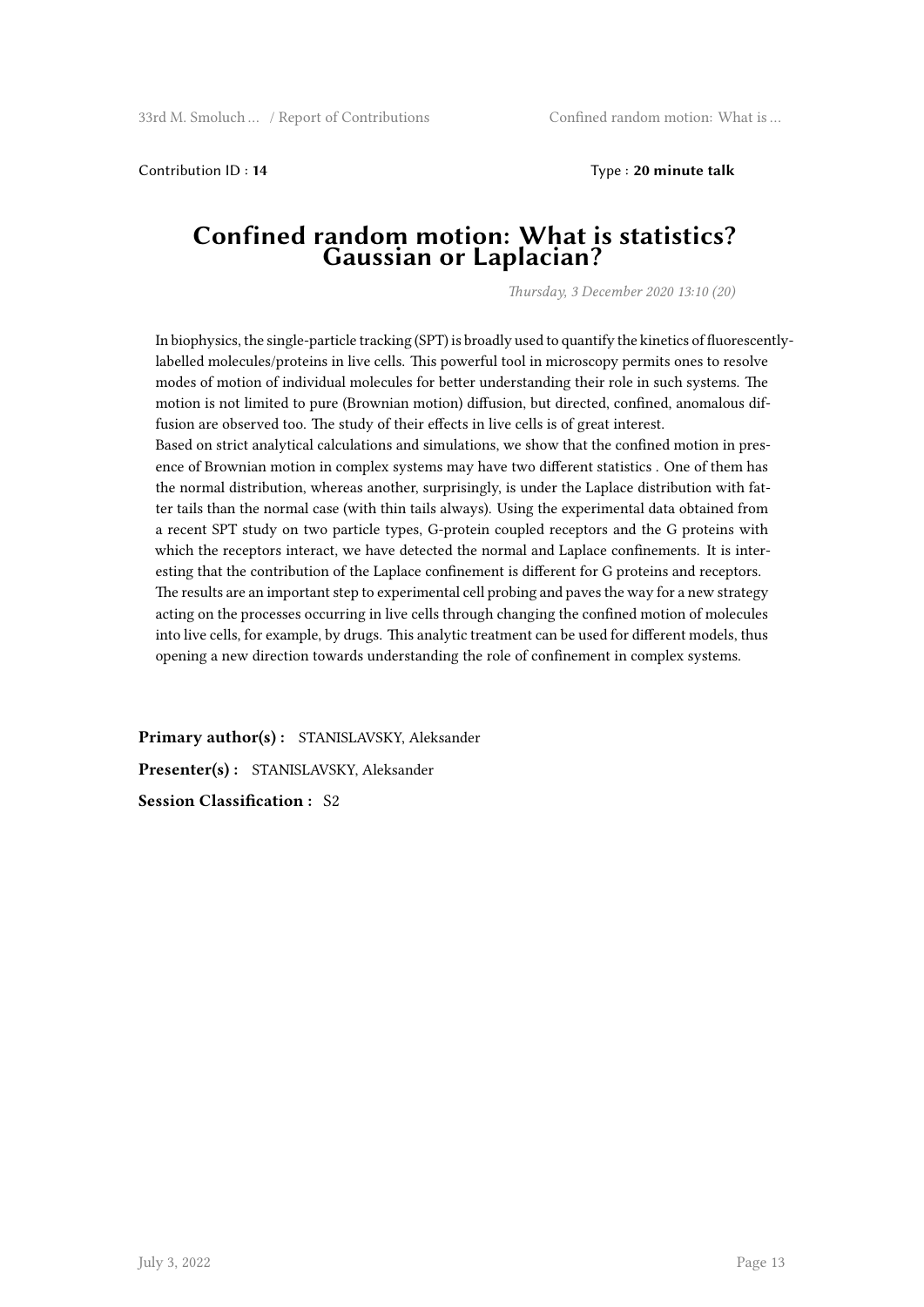Contribution ID: 15 Type : **poster** 

#### **Electronic relaxation in solution: Exact solution of multi-state problems in time domain**

*Thursday, 3 December 2020 18:08 (1)*

Electronic relaxation in solution is an interesting phenomenon from experimental as well as theoretical point of view. This diffusion controlled process has been theoretically modeled by using Smoluchowski equation with a position dependent sink term. The problem has been solved for different potentials and sink functions. Single state problem where Smoluchowski equation for harmonic potential with a Dirac delta sink is the most general model which has been solved analytically in Laplace domain. Due to the complexity of equation, there is no time domain solution have been reported. In this work, we will give the exact analytical solution for this problem in time domain. We have solved one dimensional Smoluchowski equation for harmonic potential with a sink of ultra-short width. This problem has been solved for single state as well as two state model exactly in time domain. We have used Green's function method to solve the equation and calculated survival probability. For two state model, survival probability for both the states have been calculated explicitly. We have developed a general method to solve single state as well as coupled two state model which can be used to solve many similar problems.

**Primary author(s):** Ms. MUDRA, Swati (Indian Institute of Technology Mandi, HP, India)

**Co-author(s) :** Dr. CHAKRABORTY, Aniruddha (Indian Institute of Technology Mandi, HP, India)

**Presenter(s) :** Ms. MUDRA, Swati (Indian Institute of Technology Mandi, HP, India)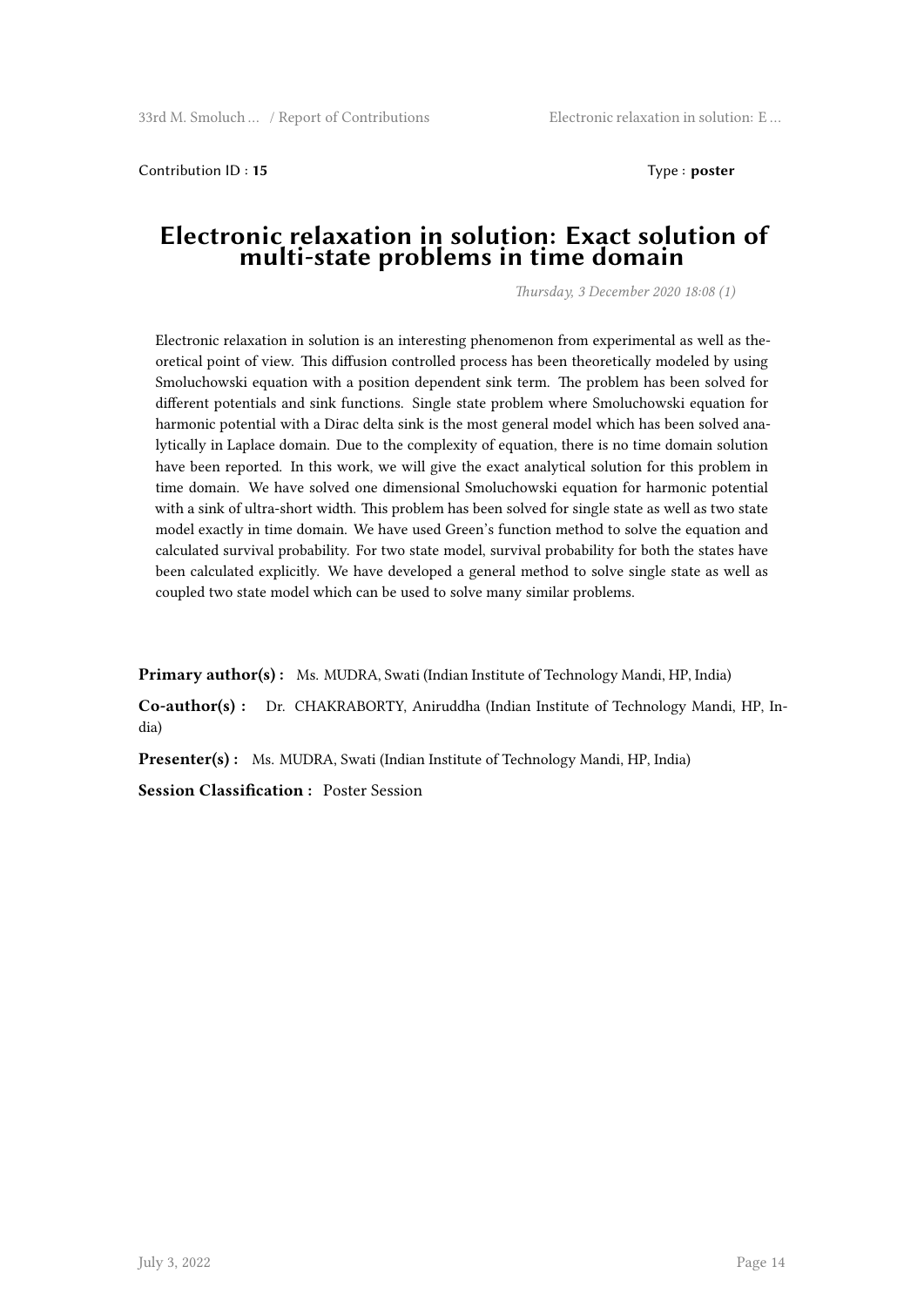Contribution ID: 16 Type : **poster** 

#### **Search efficiency of (discrete) fractional Brownian motion in a random distribution of targets**

*Thursday, 3 December 2020 18:09 (1)*

Efficiency of search for randomly distributed targets is a prominent problem in many branches of the sciences. For the stochastic process of Lévy walks, a specific range of optimal efficiencies was suggested under variation of search intrinsic and extrinsic environmental parameters. We study fractional Brownian motion as a search process, which under parameter variation generates all three basic types of diffusion, from sub- to normal to superdiffusion. In contrast to Lévy

walks, fractional Brownian motion defines a Gaussian stochastic process with power law memory yielding anti-persistent, respectively persistent motion. Computer simulations of this search process

in a uniformly random distribution of targets show that maximising search efficiencies sensitively depends on the definition of efficiency, the variation of both intrinsic and extrinsic parameters, the

perception of targets, the type of targets, whether to detect only one or many of them, and the choice of boundary conditions. We find that different search scenarios favour different modes of motion for optimising search success, defying a universality across all search situations. Some of our

results are explained by a simple analytical model. Having demonstrated that search by fractional Brownian motion is a truly complex process, we propose an over-arching conceptual framework based on classifying different search scenarios. This approach incorporates search optimisation by Lévy walks as a special case.

**Primary author(s) :** JEBREIIL KHADEM, Seyed Mohsen (Technische Universität Berlin); Prof. KLAPP, Sabine H.L. (Technische Universität Berlin); KLAGES, Rainer (Queen Mary University of London)

**Presenter(s) :** JEBREIIL KHADEM, Seyed Mohsen (Technische Universität Berlin)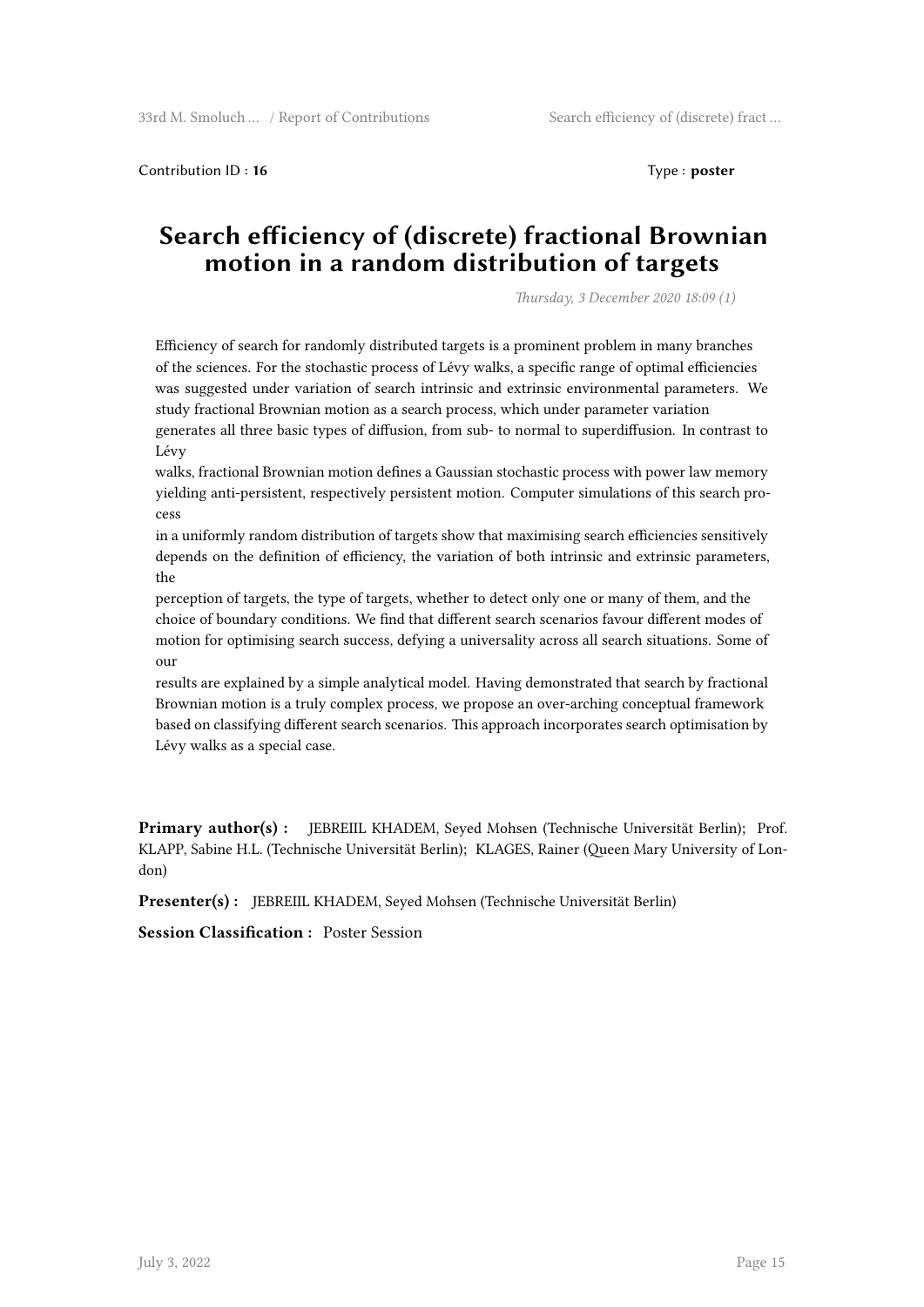Contribution ID : **17** Type : **poster** 

## **Efficiency of energy harvesting out of colored Lévy fluctuations, by a harmonic piezoelectric transducer**

*Thursday, 3 December 2020 18:10 (1)*

Based on studies where a linear piezoelectric energy harvester is subjected to external random mechanical excitations modeled through Gaussian noises (white and colored), it was decided to propose a more general colored noise of the Levy α−stable type. Analytical, exact and approximate results and numerical results are presented on the characteristics of such excitations and the electrical power that can be extracted from them.

**Primary author(s) :** GIULIANO, Martín E.

**Co-author(s) :** Dr. SÁNCHEZ, Alejandro D.; Dr. DEZA, Roberto R. (IFIMAR); Dr. DEZA, J. Ignacio

**Presenter(s) :** GIULIANO, Martín E.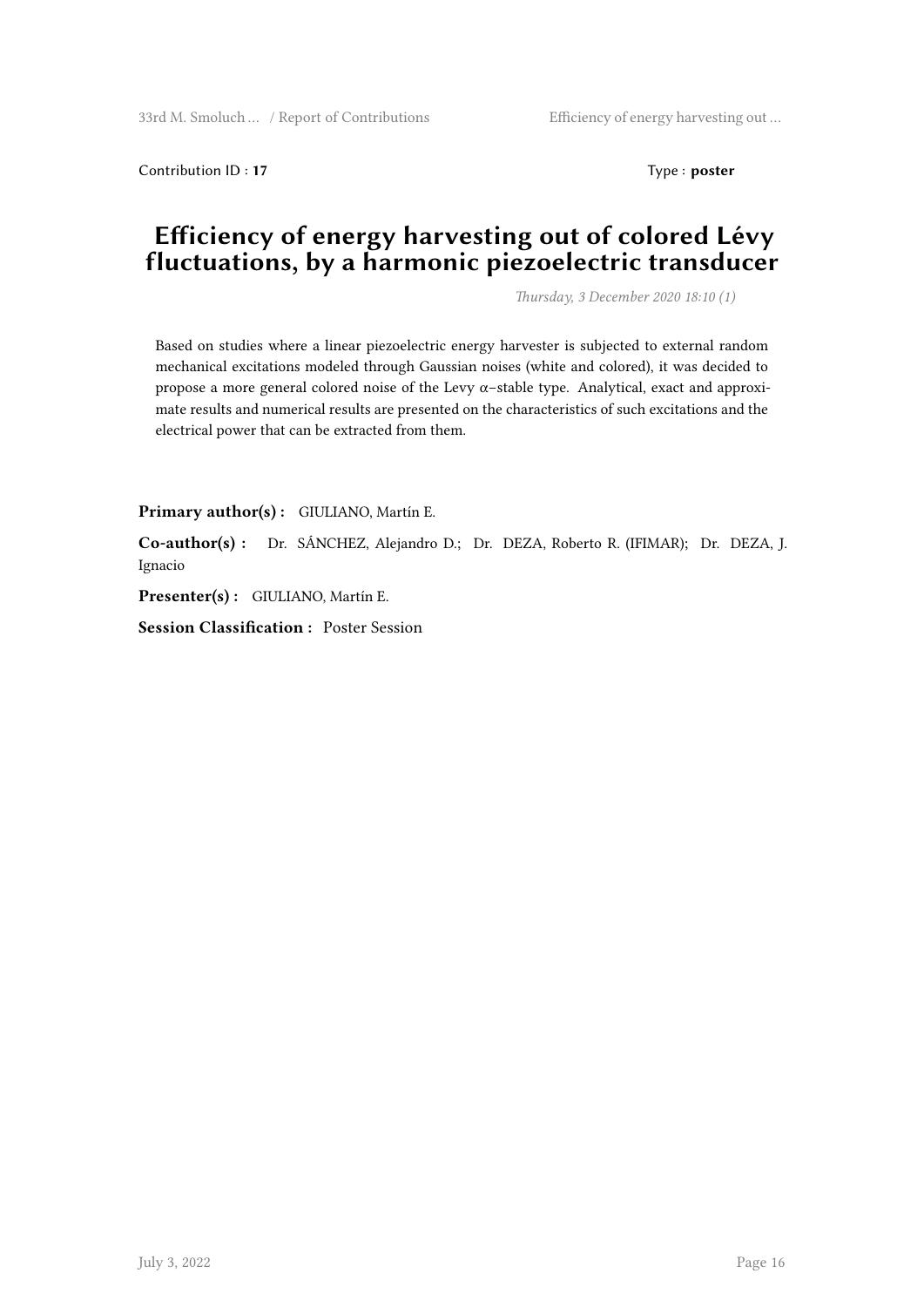Contribution ID : **18** Type : **20 minute talk**

#### **Simple mathematical models for self-propelled motion on the water surface.**

*Thursday, 3 December 2020 17:20 (20)*

Self-propelled motion on the water surface has fascinated scientists for almost two hundred years. There are many solid substances, such as camphor, camphene,

and phenanthroline, which can develop to the water surface as a molecular layer, evaporate to the air phase and continuously dissolve into the water phase. This surface layer decreases the water surface tension and this decrease is local and time-dependent. Inhomogeneities in the surface concentration, resulting from fluctuations in release and evaporation, can break the symmetry around an object and drive its motion. The mathematical description of the self-propelled motion is complex because it should include object location, generated hydrodynamic flows, and dissipation of surface-active molecules. The simplest mathematical models consider the object position together with the concentration of surface-active molecules described by a reaction-diffusion equation in which the effective diffusion coefficient includes a hydrodynamic effect. However,

there are many interesting examples of systems where the motion of a self-propelled object is strongly coupled with generated hydrodynamic flows and in such cases, the model mentioned above fails. We introduce another simple mathematical model that describes the time evolution of a self-propelled object on a liquid surface using such variables as the object location, the surface concentration of active molecules, and the hydrodynamic surface flow. The model is applied to simulate the time evolution of a rotor composed of a polygonal plate with camphor pills at its corners. We have qualitatively reproduced results of experiments, in which the inversions of rotational direction under periodic stop- and release- operations were investigated. The model correctly describes the probability of the inversion as a function of the duration of the phase when the rotor is stopped. Moreover, the model allows us to introduce the rotor asymmetry unavoidable in real experiments and study its influence on the studied phenomenon. Our numerical simulations have revealed that the probability of the inversion of rotational direction is determined by the competition among the transport of the camphor molecules by the flow, the intrinsic asymmetry of the rotor, and the noise amplitude.

**Primary author(s) :** GORECKI, Jerzy (ICHF PAN)

**Co-author(s) :** Prof. KITAHATA, Hiroyuki; Prof. NAKATA, Satoshi; Dr. KOYANO, Yuki **Presenter(s) :** GORECKI, Jerzy (ICHF PAN)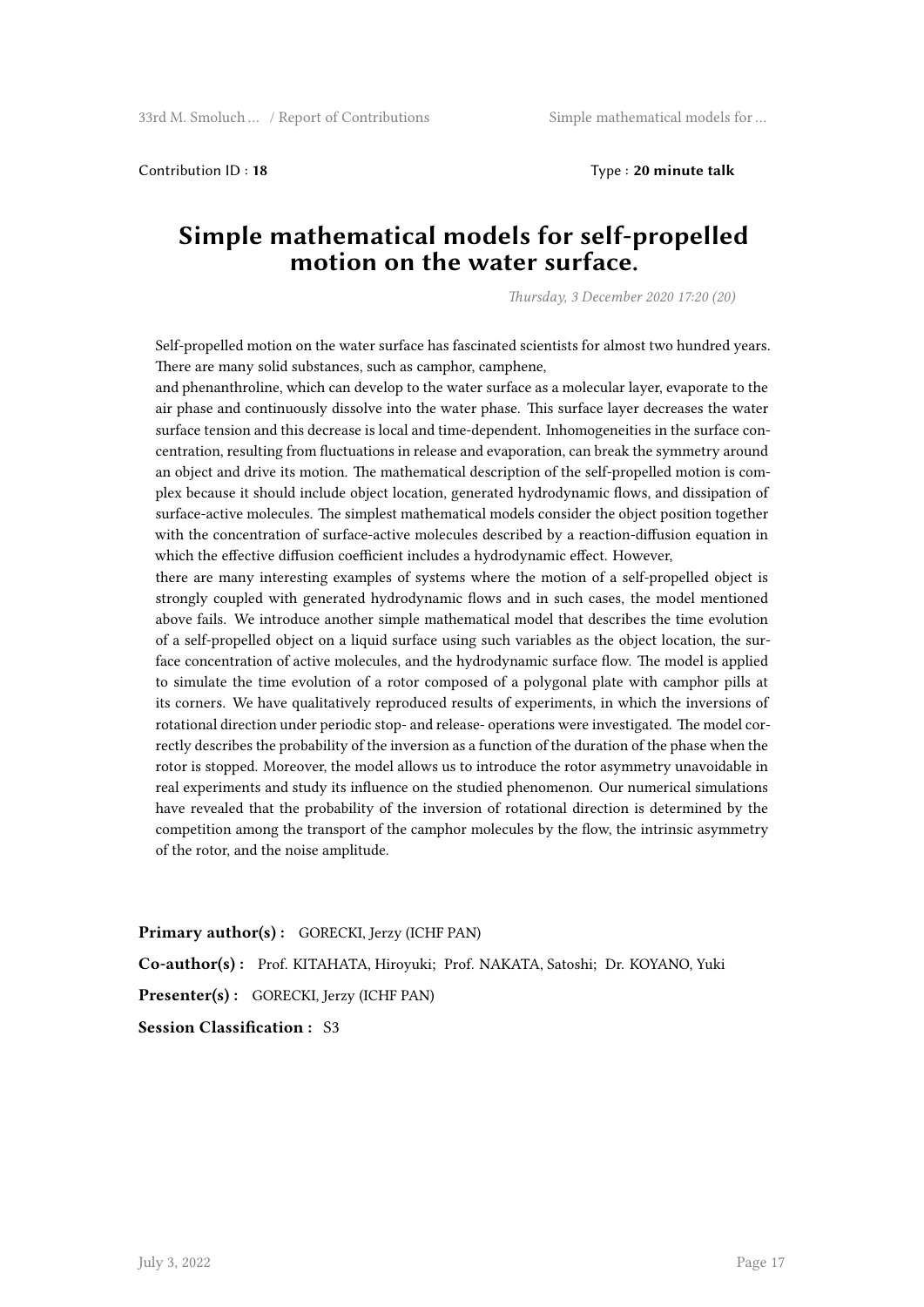Contribution ID: 19 Type : **poster** 

#### **Exploring "inverse stochastic resonance" and nonstandard stochastic resonance with information-theoretic tools**

*Thursday, 3 December 2020 18:11 (1)*

Some pacemaker neurons show a depression of their mean firing rate for intermediate noise amplitudes, which reminds the response enhancement known as "stochastic resonance" (SR). Even though its analogy with SR goes no further, this phenomenon has been termed "inverse stochastic resonance" (ISR). In a recent work, the ISR phenomenon -as well as its close relative "nonstandard SR" (or more properly, noise-induced activity amplification, NIAA)- have been shown to stem from the weak-noise quenching of the initial distribution, in bistable regimes where the metastable state has a larger attraction basin than the global minimum. To further illustrate the mechanism whereby the ISR and NIAA phenomena take place, we revisit the one-variable model that led to that conclusion, exploring it with information-theoretic tools.

**Primary author(s) :** MARTINEZ, Nataniel (IFIMA-CONICET); Dr. DEZA, Roberto R. (IFIMAR)

**Presenter(s) :** MARTINEZ, Nataniel (IFIMA-CONICET)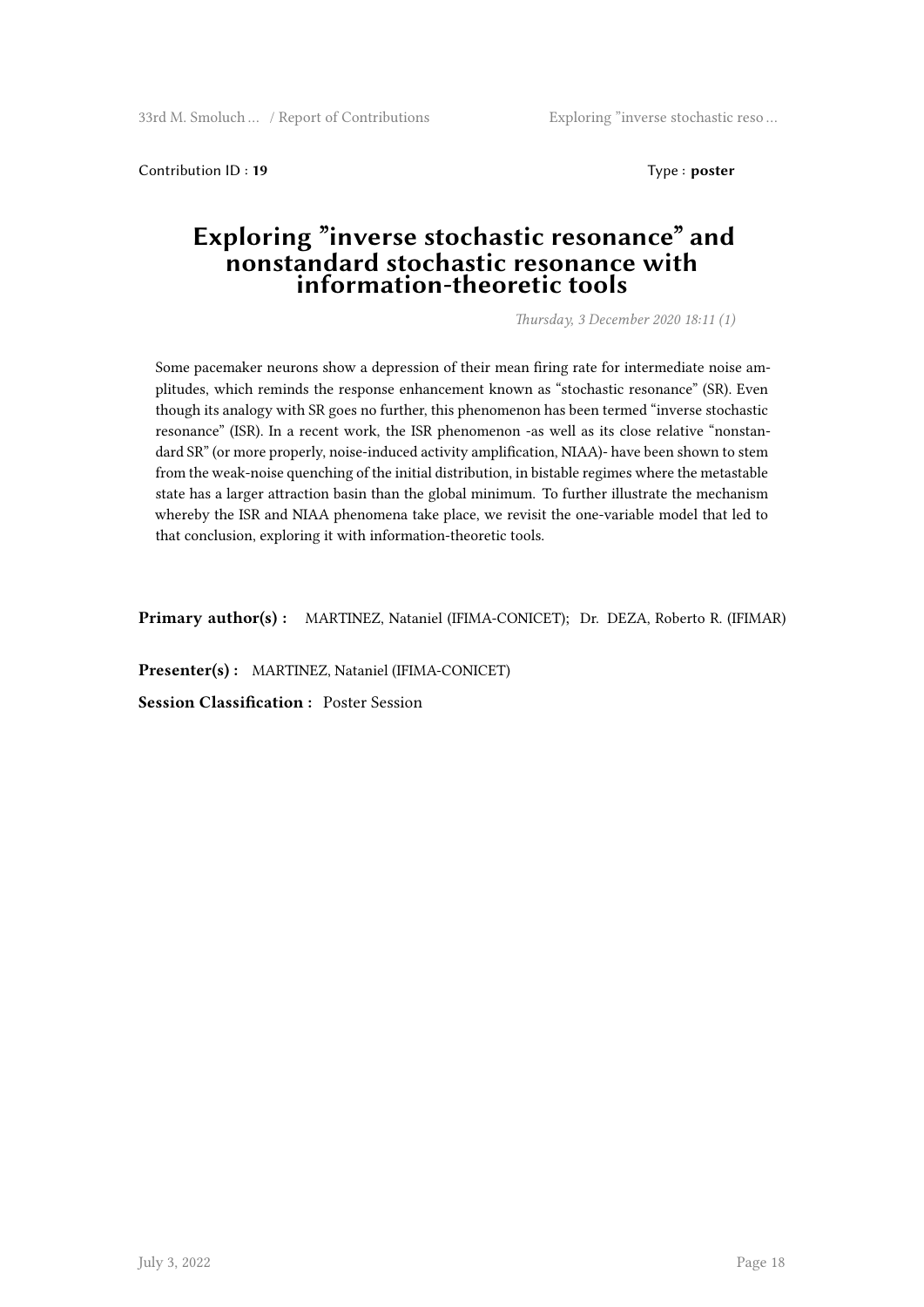Contribution ID : 20 Type : **poster** 

#### **Phase transitions in the q-voter model with generalized anticonformity**

*Thursday, 3 December 2020 18:12 (1)*

Recent empirical studies provide evidence that so-called social hysteresis [1] is present in animal [1, 2, 3] as well as in human societies [4, 5, 6], which would suggest that (at least some) phase transitions observed in real social systems are discontinuous. It occurs that discontinuous phase transitions are not that typical in models of opinion dynamics. Within several versions of the *q*voter model [7], belonging to the class of the binary-state dynamics [8, 9], only continuous phase transitions has been observed, including the original *q*-voter model [10] or the *q*-voter model with anticonformity [11]. However, the change of transition from continuous to discontinuous (for  $q > 5$ ) has been reported for the *q*-voter model with independence [11].

In [12] we introduce a *q*-voter model with generalized anticonformity. Previously it was assumed that the size of the unanimous group of influence needed for both conformity and anticonformity is equal [11]. We abandon this unjustified assumption and introduce a generalized model, in which the size of the influence group needed for conformity *q<sup>c</sup>* and the size of the group needed for anticonformity  $q_a$  are independent variables and in general  $q_c \neq q_a$ .

We consider a system of *N* voters that form vertexes of an arbitrary network. Each of them is characterized by the dynamical binary variable  $S_i(t) = \pm 1, i = 1, \ldots, N$  which, in case of social systems, can be interpreted as an opinion on a given subject (yes/no, agree/disagree) at a given time *t*. In each elementary time step we randomly choose one agent that will reconsider its opinion. With probability *p* the chosen voter behaves like an anticonformist, whereas with complementary probability 1 *− p* like a conformist. In any case we randomly choose a group of influence from the nearest neighbours of the agent without repetitions. The size of the group depends on the voter's response to social pressure  $(q_a \text{ for anticonformity}, q_c \text{ for conformity})$ . For  $q_a = q_c = q$ the model reduces to the original *q*-voter model with anticonformity introduced in [11]. If the group of influence is unanimous, the voter is influenced by the group and adapts to it (in case of conformity) or rebels against it (in case of anticonformity).

We analyse the model on a complete graph using linear stability analysis, numerical methods and Landau's theory. We calculate the analytical formulas for the lower spinodal and the tricritical point for which the phase transition changes from continuous to discontinuous. It has occurred that the generalized model displays both continuous and discontinuous phase transitions depending on the sizes of the groups of influence needed for conformity  $q_c$  and anticonformity  $q_a$ . If the parameter  $q_c$  is sufficiently larger than  $q_a$ , the type of the phase transition changes to discontinuous.

[1] Doering, G.N., Scharf, I., Moeller, H.V., Pruitt, J.N. *Social tipping points in animal societies in response to heat stress*. Nature Ecology and Evolution, 2(8):1298-1305, (2018)

[2] Beekman, M., Sumpter, D.J.T., Ratnieks, F.L.W. *Phase transition between disordered and ordered foraging in pharaoh's ants*. Proceedings of the National Academy of Sciences of the United States of America, 98(17):9703-9706, (2001)

[3] Pruitt, J.N., Berdahl, A., Riehl, C., Pinter-Wollman, N. and Moeller, H.V., Pringle, E.G., Aplin, L.M., Robinson, E.J.H., Grilli, J., Yeh, P., Savage, V.M., Price, M.H., Garland, J., Gilby, I.C., Crofoot, M.C., Doering, G.N., Hobson, E.A. *Social tipping points in animal societies*. Proceedings of the Royal Society B: Biological Sciences, 285(1887):20181282, (2018)

[4] Clark, A.E. *Unemployment as a Social Norm: Psychological Evidence from Panel Data*. Journal of Labor Economics, 21(2):323-351, (2003)

[5] Elster, J. *A Note on Hysteresis in the Social Sciences*. Synthese, 33(2/4):371-391, (1976)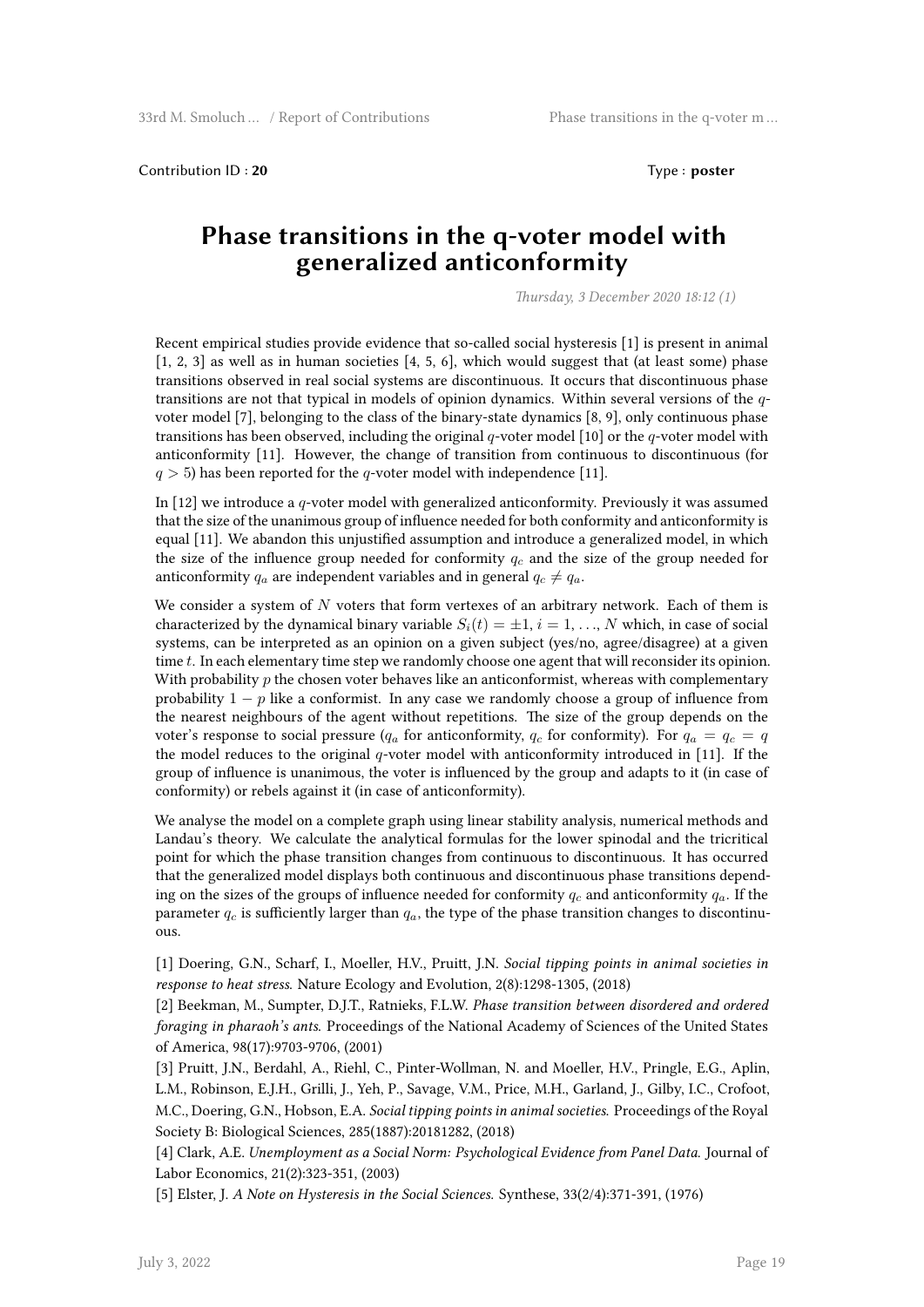[6] Scheffer, M., Westley, F., Brock, W. *Slow response of societies to new problems: Causes and costs*. Ecosystems, 6(5):493-502, (2003)

[7] Castellano, C., Muñoz, M.A., Pastor-Satorras, R. *Nonlinear q-voter model*. Physical Review E, 80(4):041129, (2009)

[8] Gleeson, J.P. *Binary-state dynamics on complex networks: Pair approximation and beyond*. 3(2):021004, (2013)

[9] Jędrzejewski, A., Sznajd-Weron, K. *Statistical Physics Of Opinion Formation: is it a SPOOF?* Comptes Rendus Physique, 20(4):244-261, (2019)

[10] Castellano, C., Fortunato, S., Loreto, V. *Statistical physics of social dynamics*. Reviews of Modern Physics, 81(2):591-646, (2009)

[11] Nyczka, P., Sznajd-Weron, K., Cisło, J. *Phase transitions in the q-voter model with two types of stochastic driving*. 86(1):011105, (2012)

[12] Abramiuk, A., Pawłowski, J., Sznajd-Weron, K. *Is Independence Necessary for a Discontinuous Phase Transition within the q-Voter Model?* Entropy, 21:521, (2019)

**Primary author(s) :** Mrs. ABRAMIUK-SZURLEJ, Angelika (Wroclaw University of Science and Technology)

**Co-author(s) :** Mr. PAWŁOWSKI, Jakub (Wroclaw University of Science and Technology); Prof. SZNAJD-WERON, Katarzyna (Wroclaw University of Science and Technology)

**Presenter(s) :** Mrs. ABRAMIUK-SZURLEJ, Angelika (Wroclaw University of Science and Technology)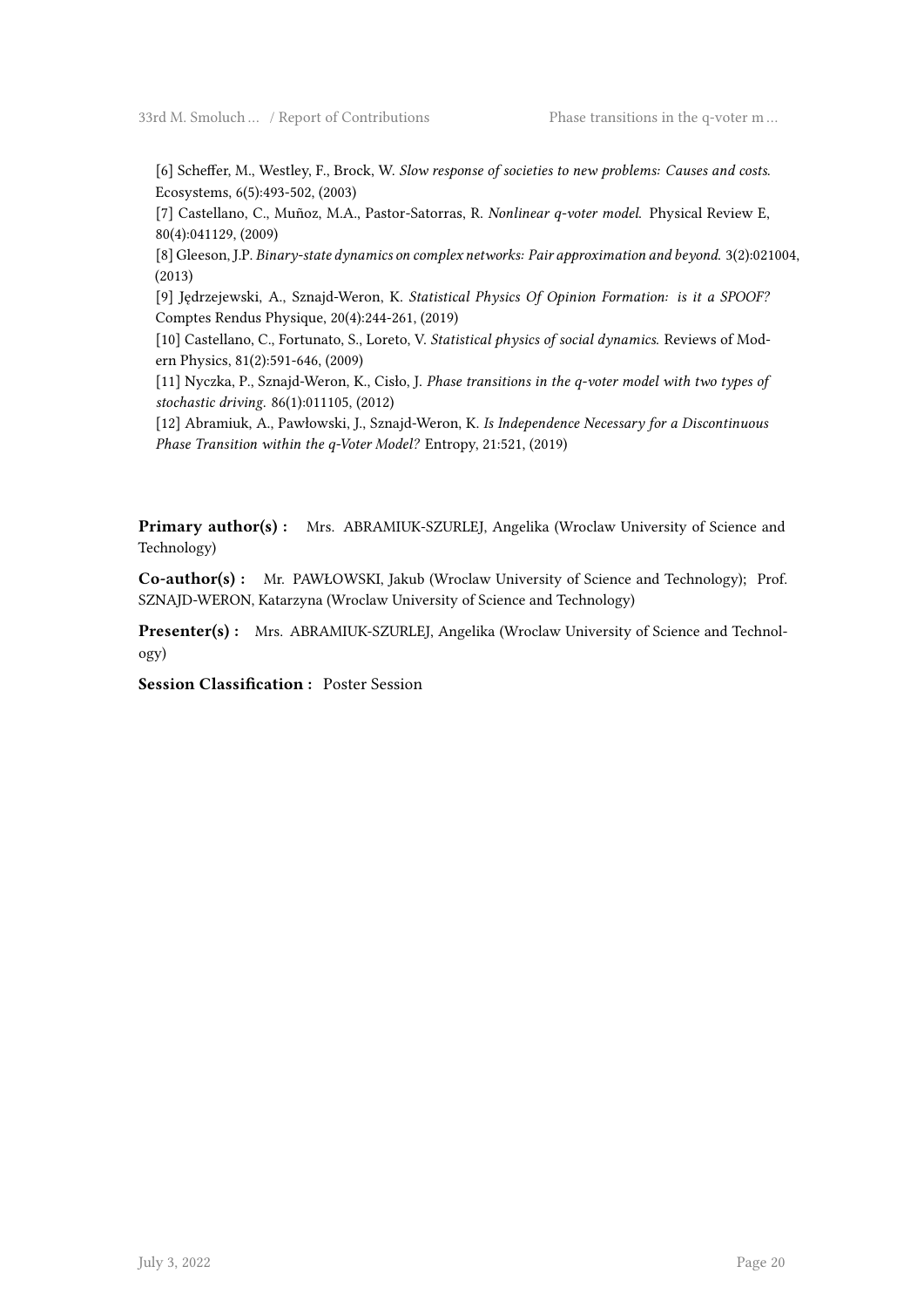Contribution ID : **21** Type : **poster**

#### **Numerical solution of temperature-dependent Smoluchowski equations**

*Thursday, 3 December 2020 18:13 (1)*

In this talk, we provide a numerical study of the recently developed generalised temperaturedependent Smoluchowski equations. To solve the new complex system, we adapt and improve the low-rank approach of solving large ODE systems. This allows us to quickly find approximate solutions for generalised systems of Smoluchowski equations even when the collision kernels change during aggregation. Our results confirm the analytical predictions of the temperature-dependent scaling, including analytically obtained scaling parameters. We also use a special type of Monte-Carlo simulations (temperature-dependent Monte-Carlo) to plot a phase diagram for different values of aggregation probability. We observe both temperature decrease and temperature increase scaling, as well as find more interesting behaviours at small system times.

**Primary author(s) :** Mr. OSINSKY, Alexander (Skolkovo Institute of Science and Technology)

**Co-author(s) :** Prof. BRILLIANTOV, Nikolai (Skolkovo Institute of Science and Technology) **Presenter(s) :** Mr. OSINSKY, Alexander (Skolkovo Institute of Science and Technology)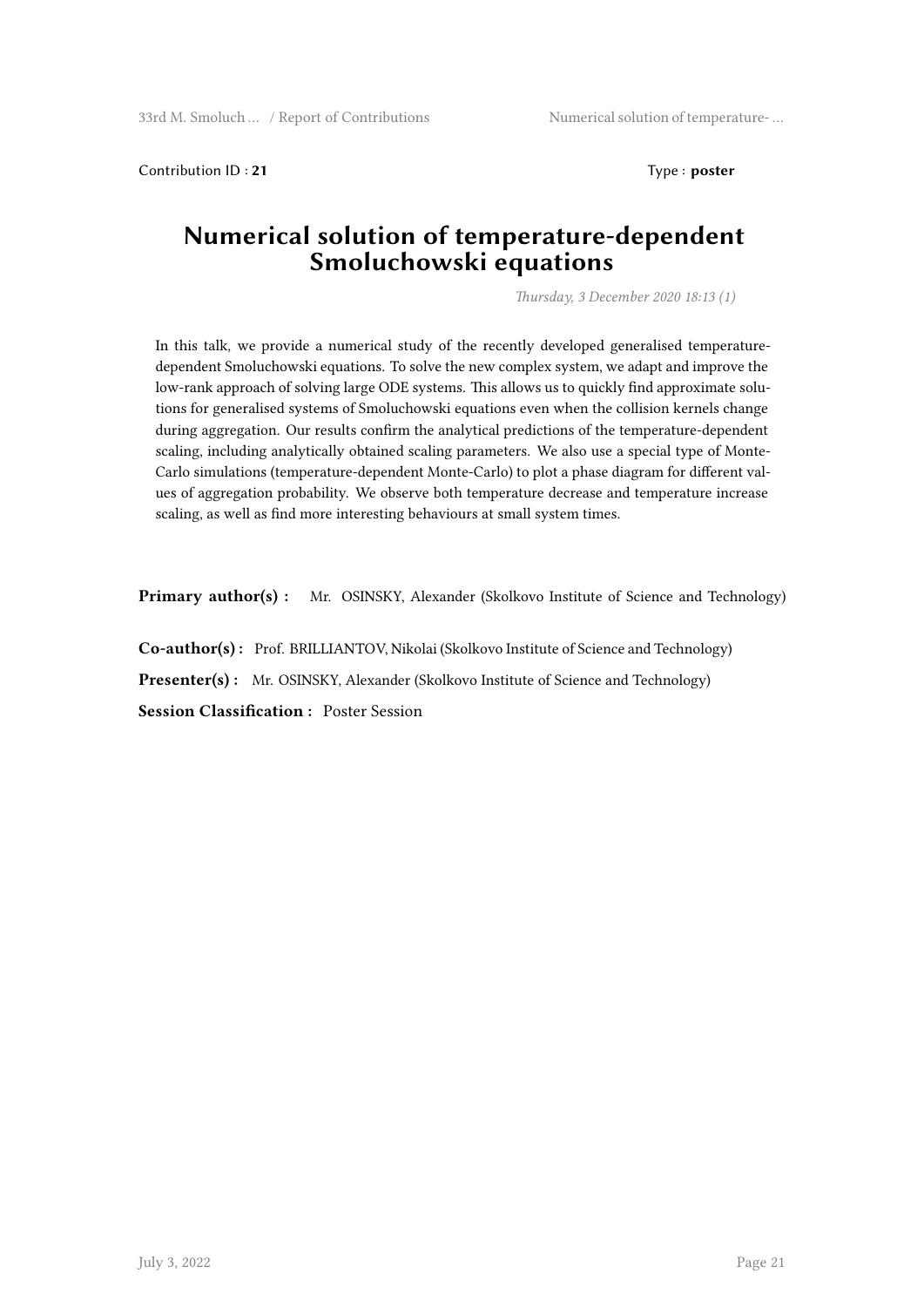Contribution ID : **22** Type : **poster** 

## **Temperature-dependent Smoluchowski equations**

*Thursday, 3 December 2020 18:06 (1)*

We report a new class of Smoluchowski-like equations for ballistically aggregating particles in a space-uniform system. They naturally emerge when the derivation of the aggregation equations is performed starting from the Boltzmann kinetic equation for the mass-velocity distribution functions [1]. Then the system of equations for the zero-order moments of the distribution functions – the concentrations of aggregates of different size, corresponds to the conventional Smoluchowski equations. The aggregation rate coefficients of these equations depend on the second moments of the distribution function – partial temperatures of the aggregates. In this way, we obtain two coupled systems of equations – for the concentrations and temperatures [1]. We show that, depending on the aggregation probability, these equations provide two main types of scaling. The first one, when all collisions are aggregative leads to Smoluchowski-type evolution with a gradual decrease in temperature. The second one, when only a small fraction of collisions are aggregative, results in a stunning effect of the aggregation with temperature growth. We show that the temperature increase may be stable and perpetual until the system remains large enough for the notion of the temperature to persist. We also estimate the system parameters (restitution coefficient, aggregation probability), which can lead to this type of scaling. The theoretical results are confirmed by the numerical simulations.

[1] N. Brilliantov, T. Poeschel, and A. Formella, Increasing temperature of cooling granular gases, Nature Communications, 9 (2018) 797.

**Primary author(s) :** Prof. BRILLIANTOV, Nikolai (Skolkovo Institute of Science and Technology)

**Co-author(s) :** Mr. OSINSKY, Alexander (Skolkovo Institute of Science and Technology); Prof. FORMELLA, Arno (Department of Computer Science, University of Vigo); Prof. POESCHEL, Thorsten (Institute for Multiscale Simulation, Friedrich-Alexander-Universität Erlangen-Nürnberg)

**Presenter(s) :** Prof. BRILLIANTOV, Nikolai (Skolkovo Institute of Science and Technology)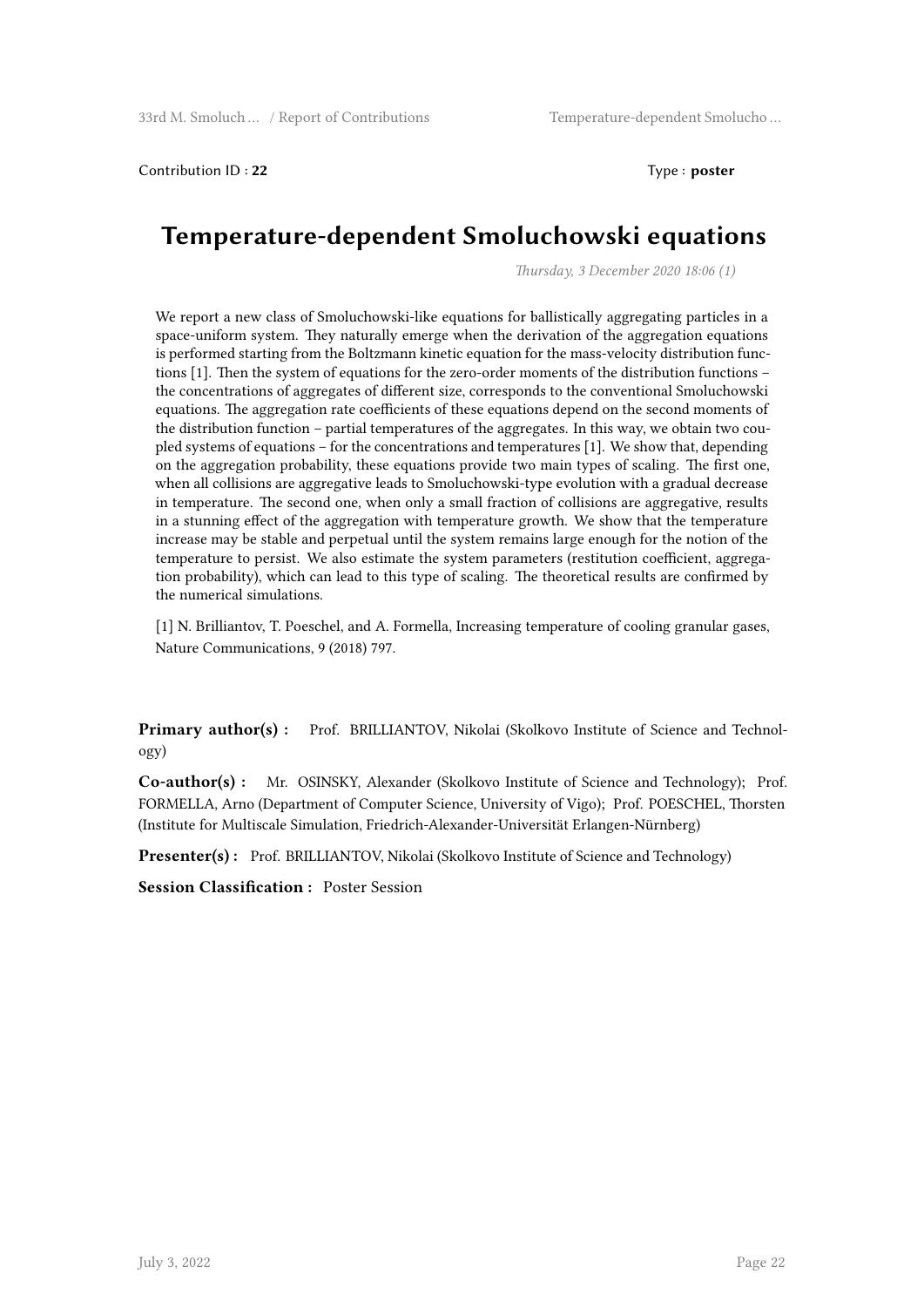Contribution ID : **23** Type : **30 minute lecture**

# **Galilean invariance for stochastic diffusive dynamics**

*Friday, 4 December 2020 09:00 (30)*

Galilean invariance is a cornerstone of classical mechanics. It states that the equations of motion are the same in different inertial frames meaning they do not change under a Galilean transformation. Inertial frames, in turn, are reference frames describing closed systems where the frameinternal physics is not affected by frame-external forces. The description of real world systems, however, usually requires coarse-grained models integrating complex internal and external interactions indistinguishably as friction and stochastic forces, which intrinsically violates Galilean invariance. Starting from the Kac-Zwanzig Hamiltonian for a tracer particle in a heat bath of harmonic oscillators generating Brownian motion, we show how Galilean invariance is broken during the coarse graining procedure when deriving stochastic Langevin dynamics. We argue that traces of Galilean invariance survive for stochastic dynamics yielding a set of alternative rules, which we call weak Galilean invariance.

[1] A.Cairoli, R.Klages, A.Baule, Weak Galilean invariance as a selection principle for coarsegrained diffusive models, PNAS 115, 5714 (2018)

**Primary author(s) :** Dr. CAIROLI, Andrea (Crick Institute); KLAGES, Rainer (Queen Mary University of London); BAULE, Adrian (Queen Mary University of London)

Presenter(s): KLAGES, Rainer (Queen Mary University of London)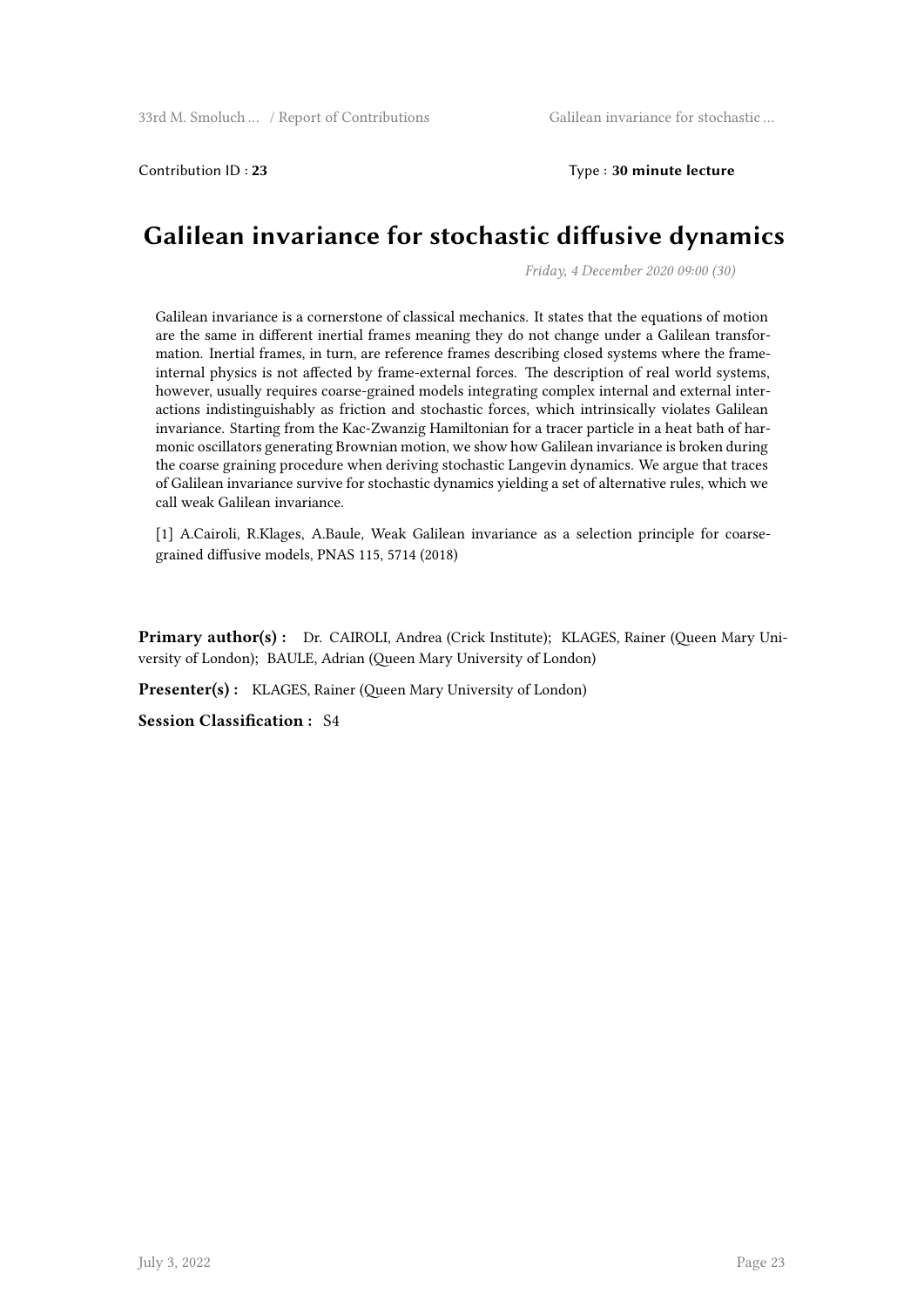Contribution ID : **24** Type : **20 minute talk**

# **Random walks with asymmetric time delays**

*Friday, 4 December 2020 10:30 (20)*

We study simple random-walk models with asymmetric time delays. Probability of a walker to move to the right or to the left depends on a difference between two state-dependent functions evaluated at states of the walker at two different times in the past. This might be seen as a model of a discrete replicator dynamics with strategy-dependent time delays. We assume hyperbolictangent fitness functions and to obtain analytical results we approximate them by step functions.

We observe a novel behavior. Namely, the mean position of the walker depends on time delays. This is a joint effect of stochasticity and time delays present in the system. In the deterministic version of a hyperbolic-tangent model, there appear symmetric cycles around a stationary point so the mean position of the walker stays the same. In stochastic versions without time delays, the expected value of the position of the walker is given by the stationary point.

If one interprets a position of the walker as a fraction of the population with a given strategy, then our results show that this fraction is a decreasing function of a delay, in fact a linear one for small delays. Moreover, bigger is the region with the (almost) unbiased random walk, smaller is the fraction of the population of the strategy with a bigger time delay.

**Primary author(s) :** Prof. MIĘKISZ, Jacek (University of Warsaw); Mr. ŁOPUSZAŃSKI, Kamil

**Presenter(s):** Prof. MIEKISZ, Jacek (University of Warsaw)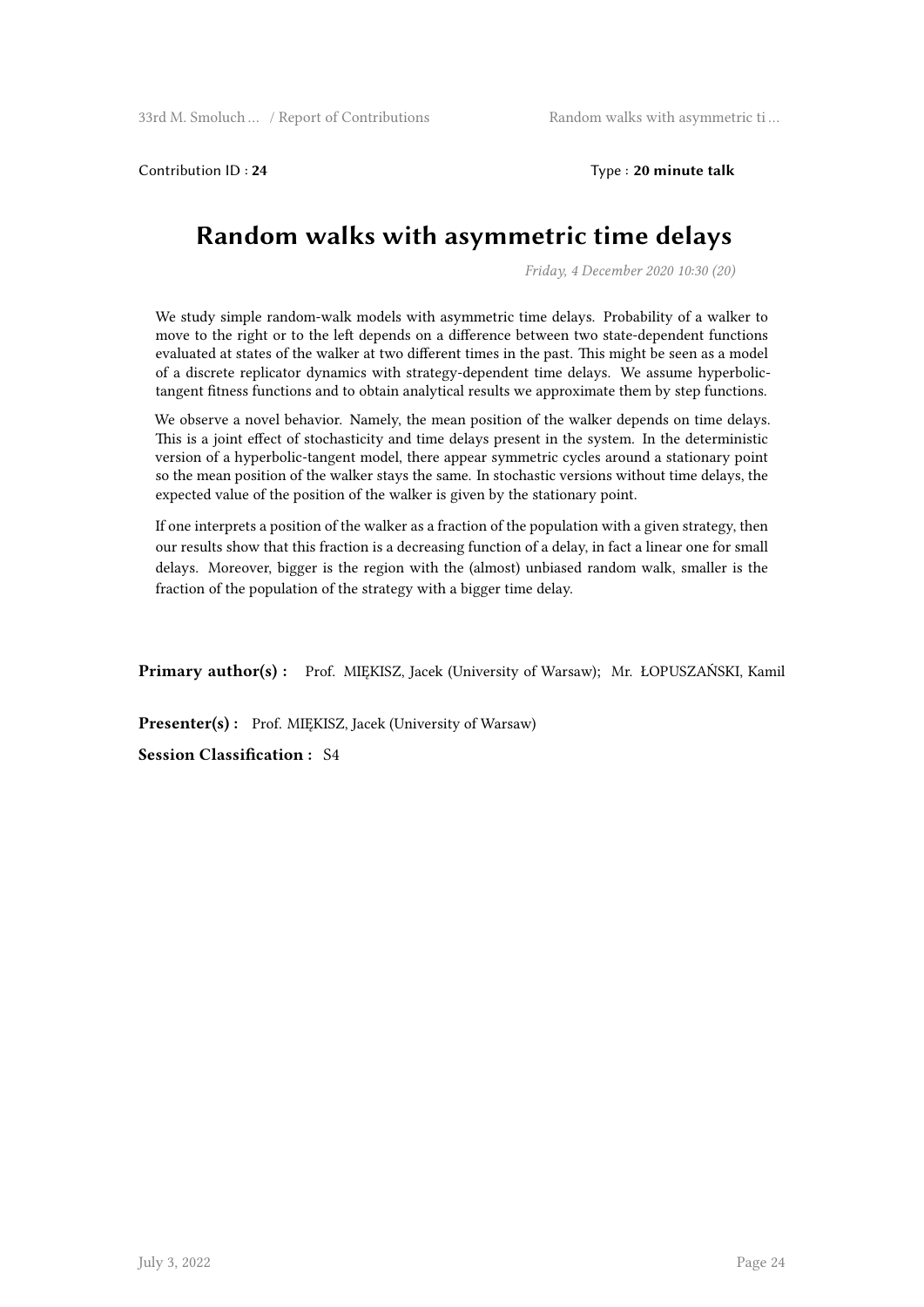Contribution ID : **26** Type : **20 minute talk**

#### **Effective Langevin equations leading to large deviation function of time-averaged velocity for a nonequilibrium Rayleigh piston**

*Friday, 4 December 2020 10:10 (20)*

We study fluctuating dynamics of a freely movable piston that separates an infinite cylinder into two regions filled with ideal gas particles at the same pressure but different temperatures. To investigate statistical properties of the time-averaged velocity of the piston in the long-time limit, we perturbatively calculate the large deviation function of the time-averaged velocity. Then, we derive an infinite number of effective Langevin equations yielding the same large deviation function as in the original model. Finally, we provide two possibilities for uniquely determining the form of the effective model.

Primary author(s) : ITAMI, Masato (Nagoya University)

**Co-author(s) :** NAKAYAMA, Yohei (Tohoku University); NAKAGAWA, Naoko (Ibaraki University); SASA, Shin-ichi (Kyoto University)

Presenter(s): ITAMI, Masato (Nagoya University)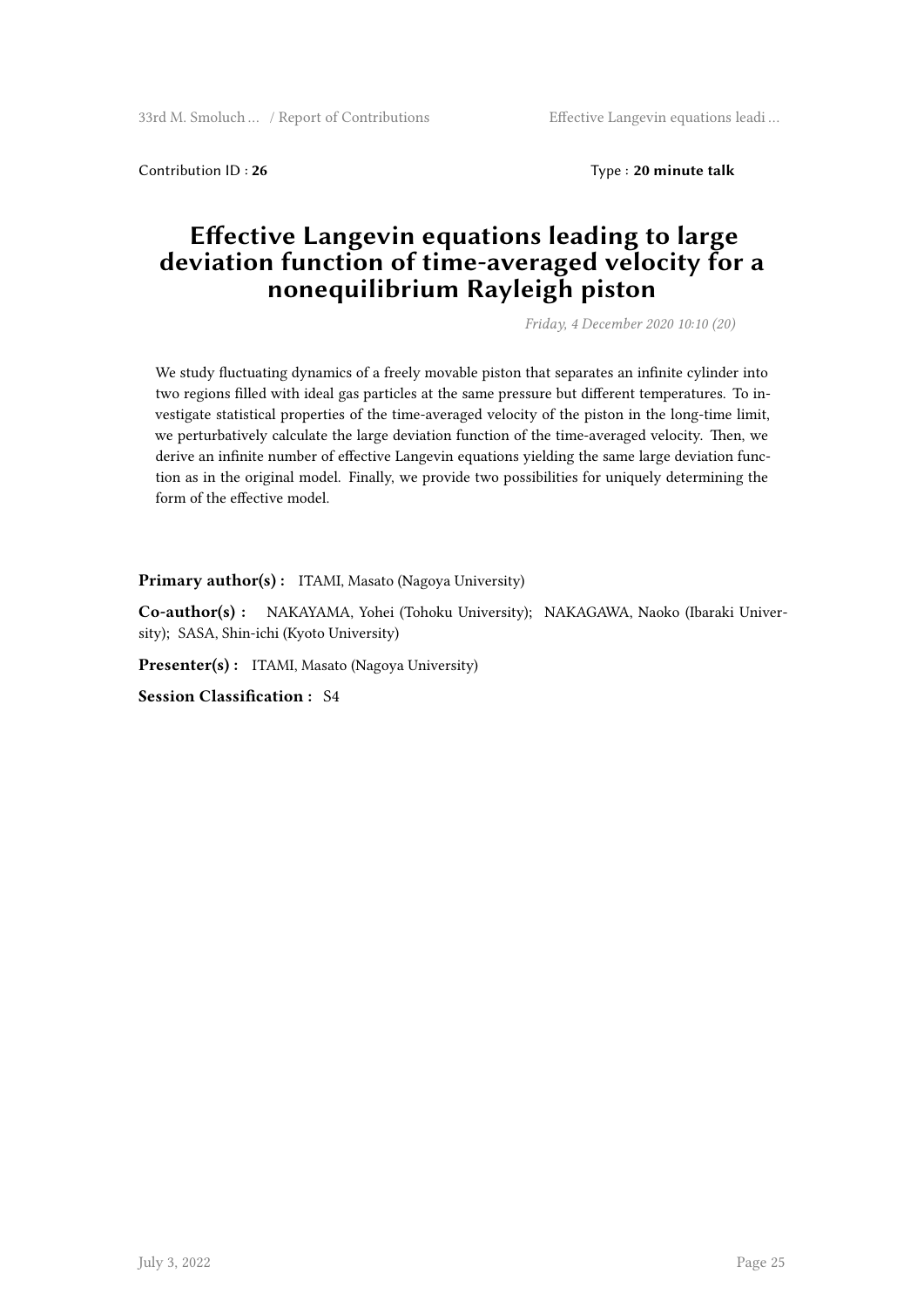Contribution ID : **27** Type : **20 minute talk**

#### **Modeling Echo Chambers and Polarization Dynamics in Social Networks**

*Friday, 4 December 2020 12:40 (20)*

Echo chambers and opinion polarization recently quantified in several sociopolitical contexts and across different social media raise concerns on their potential impact on the spread of misinformation and on the openness of debates. Despite increasing efforts, the dynamics leading to the emergence of these phenomena remain unclear. We propose a model that introduces the dynamics of radicalization as a reinforcing mechanism driving the evolution to extreme opinions from moderate initial conditions. Inspired by empirical findings on social interaction dynamics, we consider agents characterized by heterogeneous activities and homophily. We show that the transition between a global consensus and emerging radicalized states is mostly governed by social influence and by the controversialness of the topic discussed. Compared with empirical data of polarized debates on Twitter, the model qualitatively reproduces the observed relation between users' engagement and opinions, as well as opinion segregation in the interaction network. Our findings shed light on the mechanisms that may lie at the core of the emergence of echo chambers and polarization in social media.

**Primary author(s) :** BAUMANN, Fabian (Humbold University at Berlin); Dr. LORENZ-SPREEN, Philipp (Max Planck Institute for Human Development); SOKOLOV, Igor (Humbold University at Berlin); Dr. STARNINI, Michele (Institute of Scientific Interchange, Turin)

**Presenter(s) :** BAUMANN, Fabian (Humbold University at Berlin)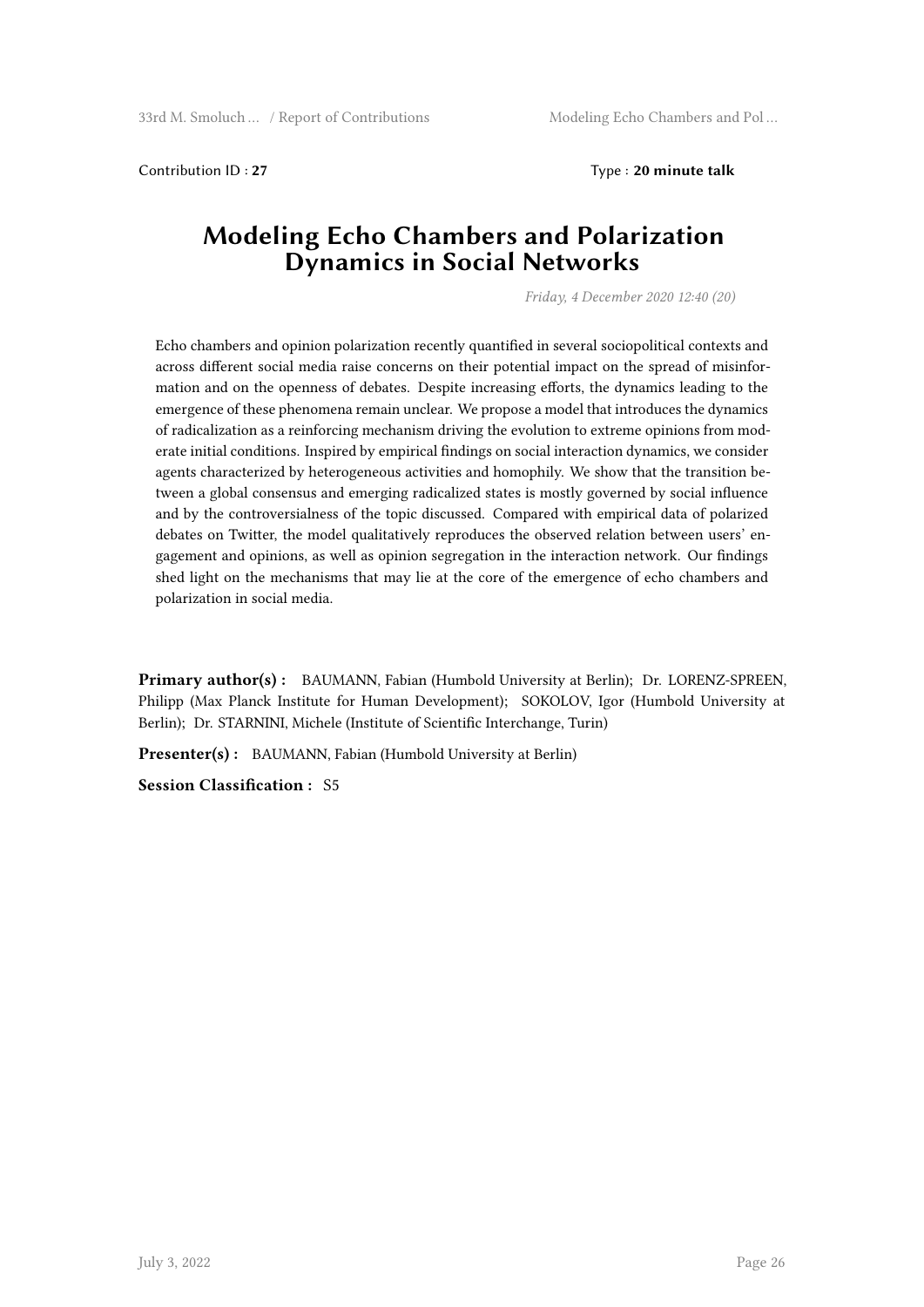Contribution ID : **28** Type : **20 minute talk**

#### **Symmetries and asymmetries of times to complete a chemical cycle**

*Friday, 4 December 2020 13:00 (20)*

Measurements of durations of nonequilibrium stochastic processes provide valuable information on underlying microscopic kinetics and energetics. Theories for corresponding experiments to date are well-developed for single-particle systems only. Little is known for interacting systems in nonequilibrium environments. We introduce and discuss a basic model for cycle processes interacting with an environment that can be out of thermodynamic equilibrium. We find a surprising richness of cycle time variations with environmental conditions. This manifests itself in unequal cycle times in forward and backward cycle directions, speeding up of backward cycles by interactions, and dynamical phase transitions, where cycle times become multimodal functions of a bias. The model allows us to relate these effects to specific microscopic mechanisms, which can be helpful for interpreting experiments.

**Primary author(s) :** RYABOV, Artem (Charles University); VORÁČ, David (Charles University); LIPS, Dominik (Universität Osnabrück); MAASS, Philipp (Universität Osnabrück)

**Presenter(s) :** RYABOV, Artem (Charles University)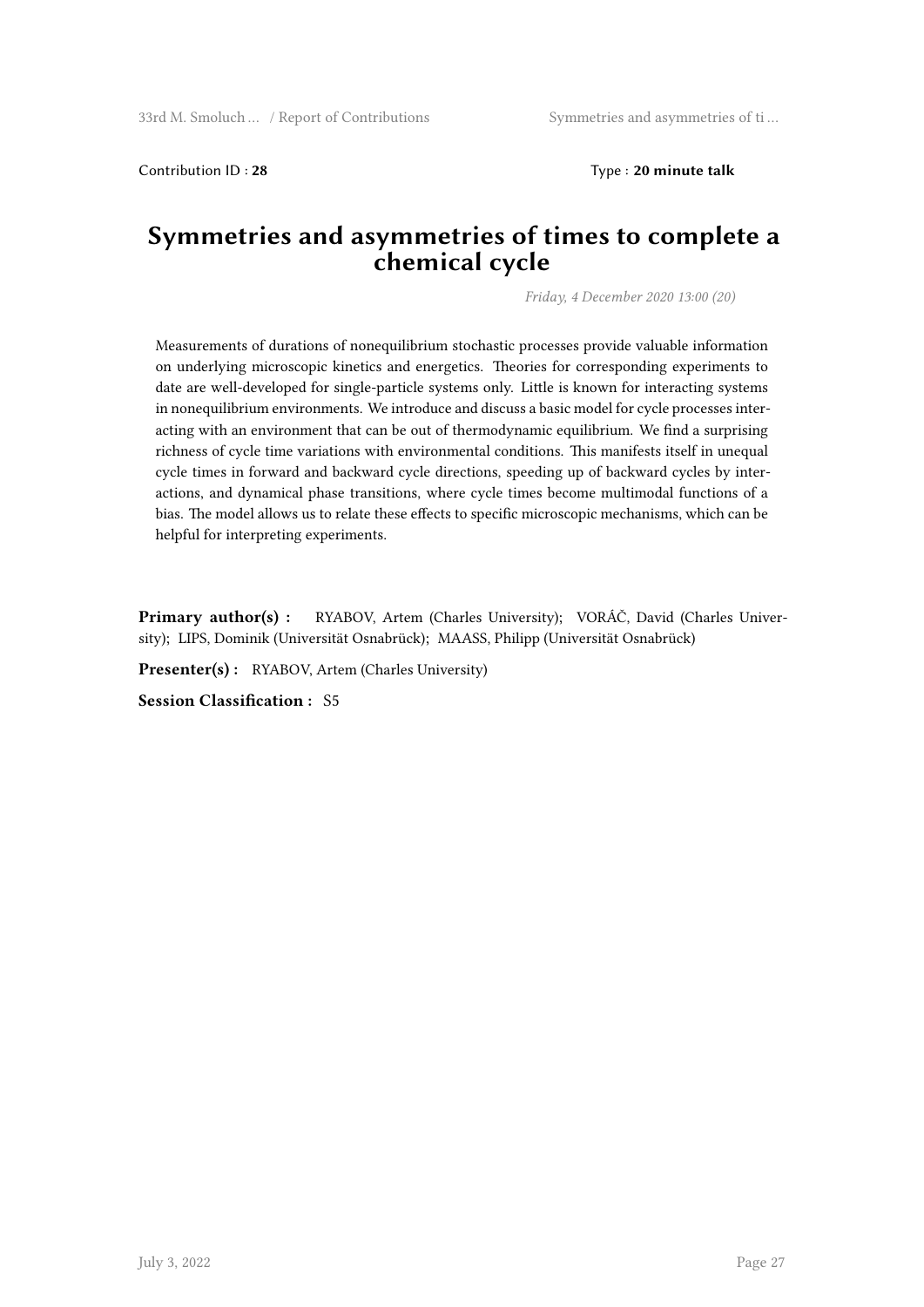Contribution ID: 29 Type: 20 minute talk

#### **Anomalous Diffusion and Generalized Cattaneo Equation**

*Friday, 4 December 2020 09:30 (20)*

The generalized Cattaneo equation (GTE) involving memory effect is introduced by smearing the time derivatives. Consistency conditions which the smearing functions obey restrict freedom in their choice. The proposed scheme goes beyond the approach based on using fractional derivatives. I present the conditions under which solutions of the GTE can be recognized as probability distribution, i.e. are normalizable and nonnegative on their domain.

**Primary author(s) :** GORSKA, Katarzyna (Institute of Nuclear Physics, Polish Academy of Sciences)

Presenter(s) : GORSKA, Katarzyna (Institute of Nuclear Physics, Polish Academy of Sciences)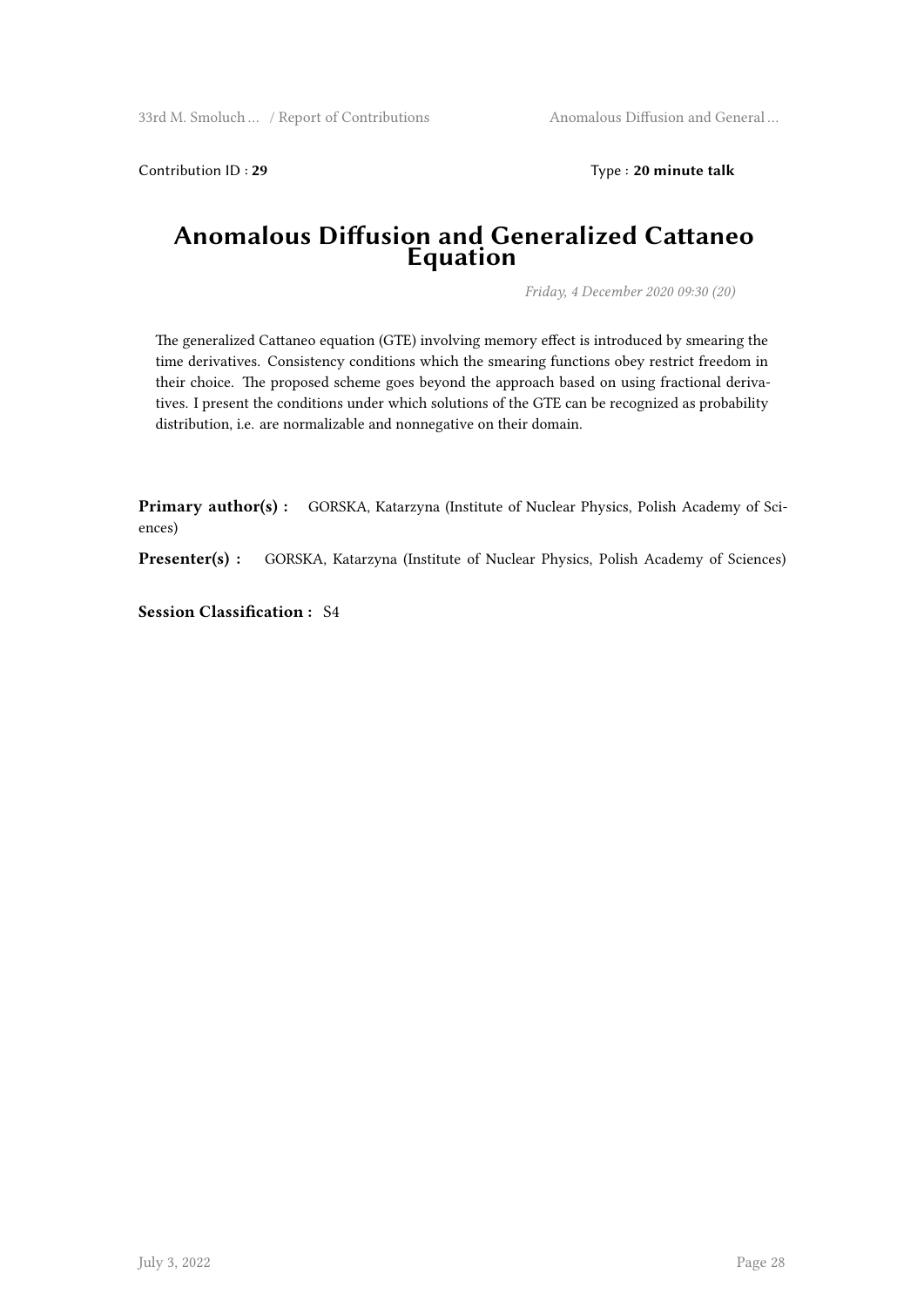Contribution ID : **30** Type : **poster** 

#### **Combinatorial aspects of the scattering on the Dirac delta potential**

*Thursday, 3 December 2020 18:14 (1)*

We study a system where a particle scatter on the periodic Dirac delta potential. The problem is canonical i.e. it is considered during typical quantum mechanics course. There are several approaches to solve the Schrodinger equation for such a systems [1] [2]. However most of solutions rely on different matrix method. We would like to introduce new, combinatorial method by writing system of recursive equations. Based off this solution we write transmission and reflected coefficients of a wave functions of a particle, which is the common way to describe Quantum tunnelling.

The most interesting conclusion from the introduced technique: we reveal combinatorial structure of the typical quantum mechanics problem and write transmission and reflected coefficients using binomial coefficients as the number of combinations with repetition.

[1] Fatih Erman, Manuel Gadella, and Haydar Uncu. On scattering from the one dimensional multiple dirac delta potentials. European Journal of Physics, 39, 01 2018

[2] D. Kiang. Multiple Scattering by a Dirac Comb. American Journal of Physics, 42:785–787, September 1974.

**Primary author(s) :** NOWAK, Przemysław (Warsaw University of Technology, Faculty of Physics); Dr. SIUDEM, Grzegorz (Warsaw University of Technology, Faculty of Physics)

**Presenter(s) :** NOWAK, Przemysław (Warsaw University of Technology, Faculty of Physics)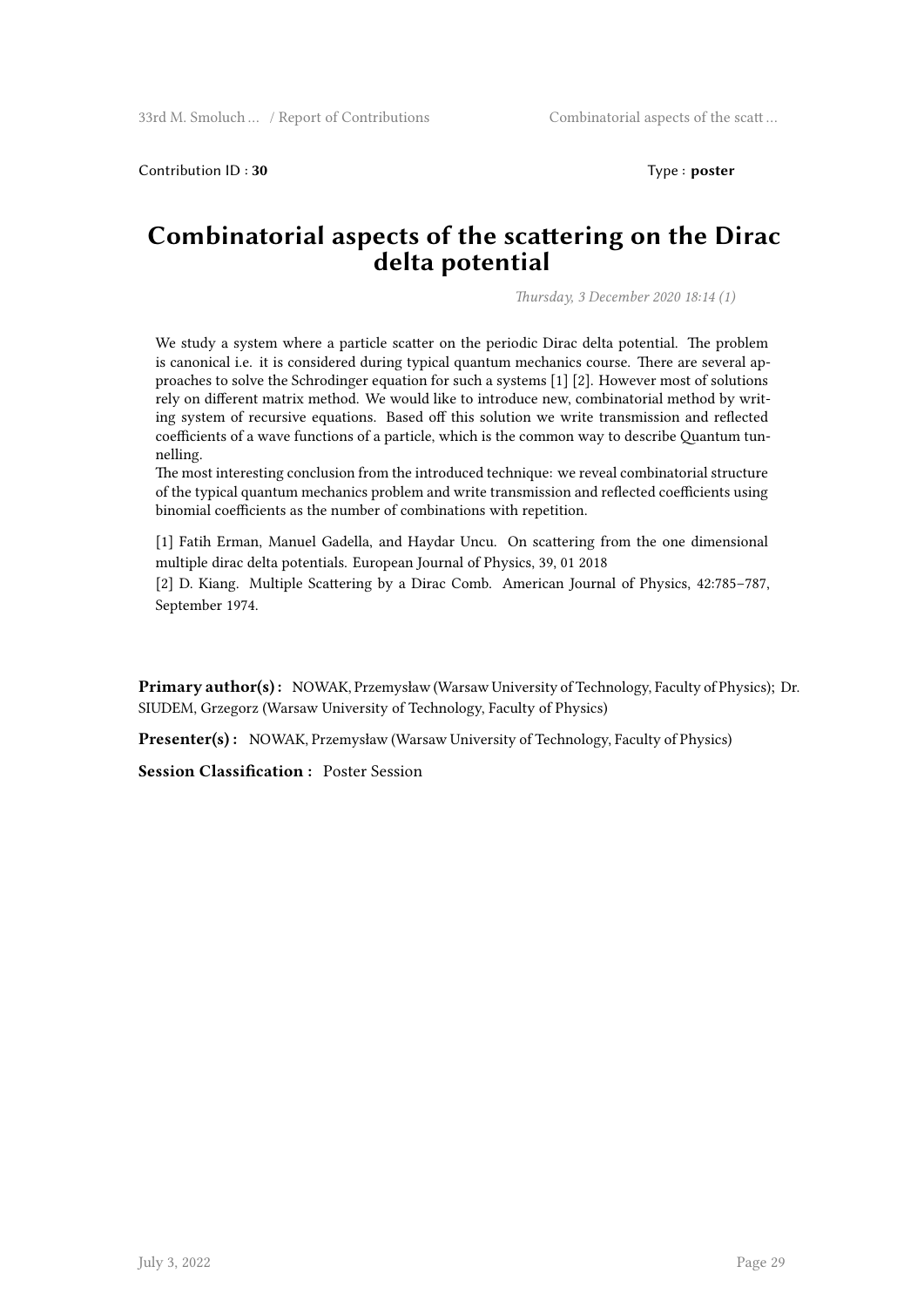Contribution ID : **31** Type : **20 minute talk**

#### **The q-voter model with attractive and repulsive interactions and independence on random graphs**

*Friday, 4 December 2020 12:20 (20)*

The *q*-voter model with both attractive (roughly speaking, ferromagnetic-like) and repulsive (antiferromagneticlike) interactions on random graphs is investigated. In this model the agent, represented by a twostate spin located in a node of a graph, with probability  $1 - p$  changes his/her opinion under the influence of a clique of *q* randomly chosen neighbors and with probability *p* acts independently and changes opinion randomly. In the former case the agent changes opinion if opinions of all selected neighbors interacting with him/her attractively via the attached edges of the graph ("friends") are opposite and simultaneously opinions of all selected neighbors interacting with him/her repulsively ("disliked persons") are the same as the agent's one. The parameter *p* measures the level of stochastic noise in the model. For  $q \geq 4$  the model on graphs with large mean degree of nodes exhibits first-order ferromagnetic transition with decreasing *p*, with a clearly visible hysteresis loop. The width of this loop decreases with increasing fraction of the repulsive interactions and the transition can eventually become second-order. For *q <* 4 the transition is always second-order. An extension of the pair approximation taking into account presence of the repulsive interactions predicts quantitatively well results of Monte Carlo simulations of the model in a broad range of parameters.

**Primary author(s) :** Dr. KRAWIECKI, Andrzej (Faculty of Physics, Warsaw University of Technology)

**Presenter(s) :** Dr. KRAWIECKI, Andrzej (Faculty of Physics, Warsaw University of Technology)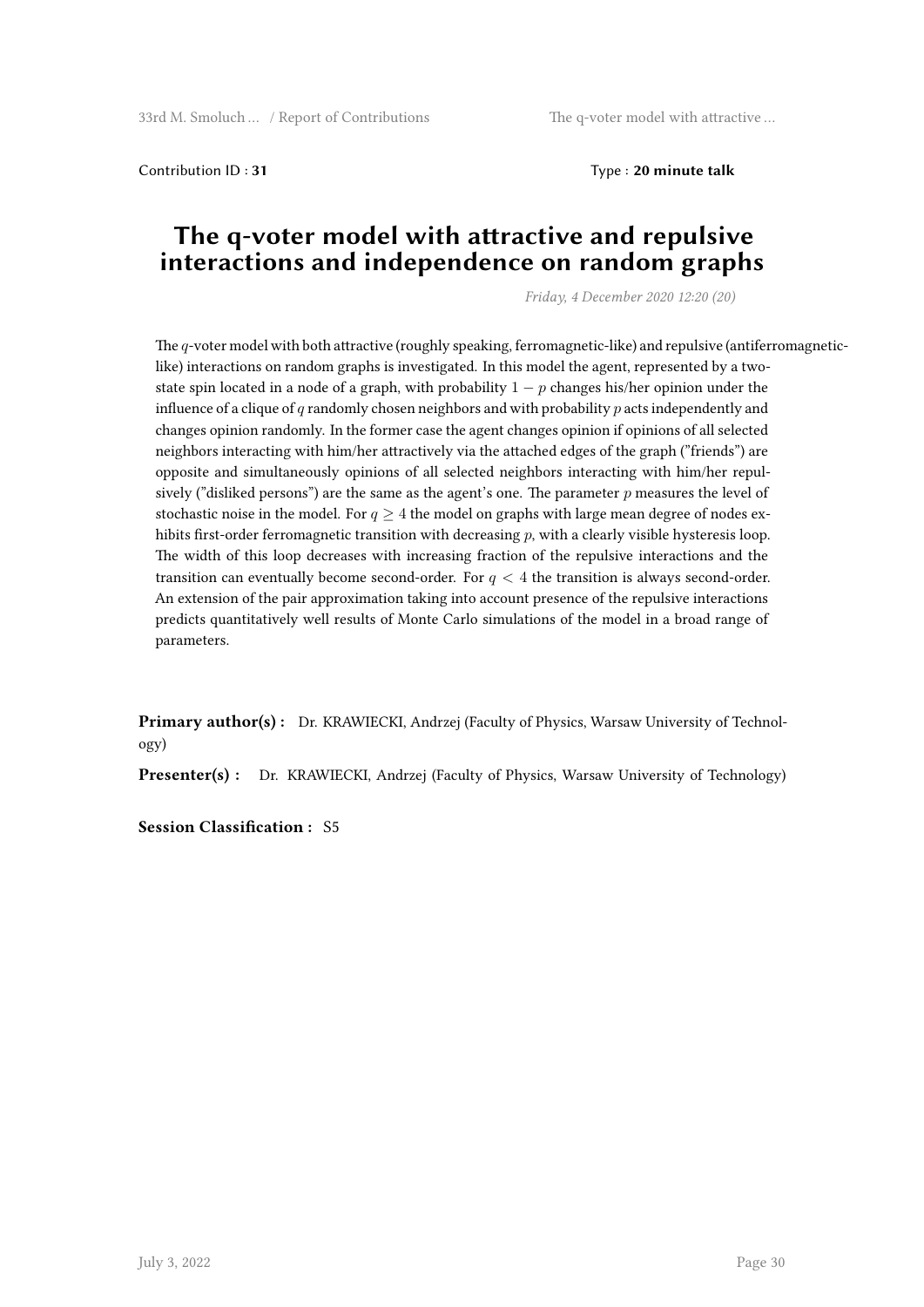Contribution ID: 32 Type : **poster** 

# **Photoluminescence of Complex Systems**

*Thursday, 3 December 2020 18:05 (1)*

The photoluminescence degradation of the thermally evaporated Alq3 thin films can be described by a four components model based on the Kohlrausch-Williams-Watt (KWW) function. This model improved the agreement between experimental data and the theoretical fit with respect to the four components model based on "pure" exponential functions. In fact, the negative bump in PL intensity decay observed in the reference not-annealed sample is perfectly fitted, and the last part of the time resolved spectroscopy improved its adherence to experimental data both in annealed and not-annealed samples.

A material frame of reference has been introduced in order to investigate the physical nature of the KWW function in relaxation processes and at the same time, explain the peculiar experimental features emerged in the time-spectral PL behaviour. The introduction of a nonlinear time variable, named material clock or material time, overcomes the difficulties carried by the anomalous behaviour considering the process from a bare point of view: the relaxation behaves ideally whereas the material frame of reference is going to be stretched or compressed. This allows to model the PL degradation dynamics as a damped harmonic oscillator. Once the physics has been understood, it is possible to restore the laboratory frame of reference and define the reduced mass, a timedepending function that unlocks the physical meaning of the experimental peculiarities observed in the PL emission.

The results are framed in the context of physical-chemical reactions in order to emphasize how the KWW function is a sum of sub-processes. The physical meaning of these sub-processes can be related to internal and environmental agents interactions under defined physical conditions. These insights highlight the usefulness of the proper mathematical procedures and properties, such as the monotonicity and the complete monotonicity, for investigating the PL emission of this organometallic molecule. Moreover, this method is also promising for describing the photoluminescent processes of similar organic molecules both for basic research and optoelectronic applications.

**Primary author(s) :** LATTANZI, Ambra (Institute of Nuclear Physics IFJ-PAN, Krakòw, Poland - ENEA FSN-FUSPHYS-TSM, Frascati (Rome), Italy)

**Co-author(s) :** Prof. DATTOLI, Giuseppe (ENEA FSN-FUSPHYS-TSM, Frascati (Rome), Italy); Prof. BALDACCHINI, Giuseppe

**Presenter(s) :** LATTANZI, Ambra (Institute of Nuclear Physics IFJ-PAN, Krakòw, Poland - ENEA FSN-FUSPHYS-TSM, Frascati (Rome), Italy)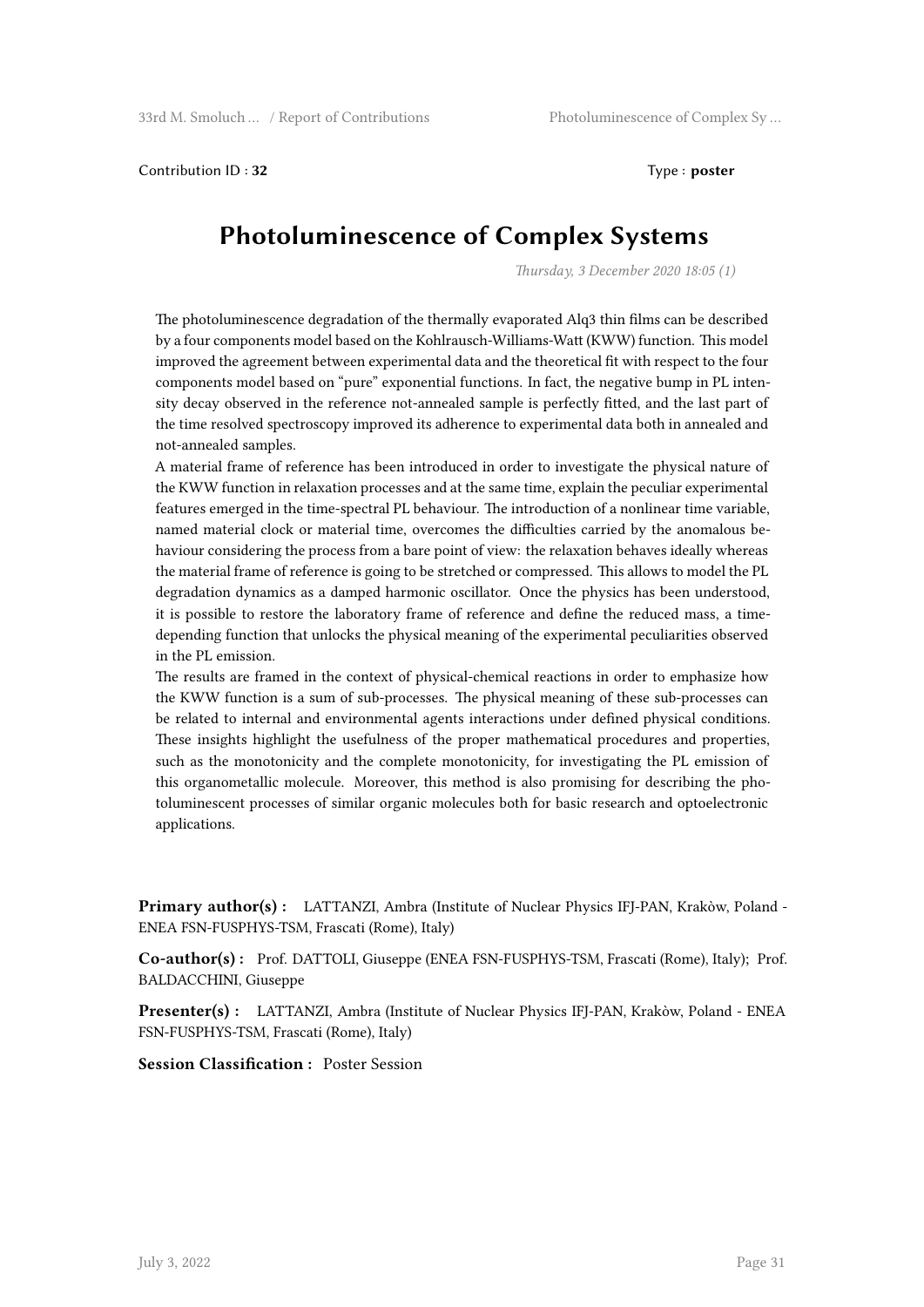33rd M. Smoluch … / Report of Contributions Cyclic Kuramoto models and Byza ...

Contribution ID:33 Type: **poster** 

# **Cyclic Kuramoto models and Byzantine attack**

*Thursday, 3 December 2020 18:15 (1)*

Cyclic, one-dimensional Kuramoto models with various types of interactions are reviewed. Ruch models are less resilient to Byzantine perturbations than a classic solution would suggest.

**Primary author(s) :** GÓRA, Paweł (Jagiellonian University) **Presenter(s) :** GÓRA, Paweł (Jagiellonian University) **Session Classification :** Poster Session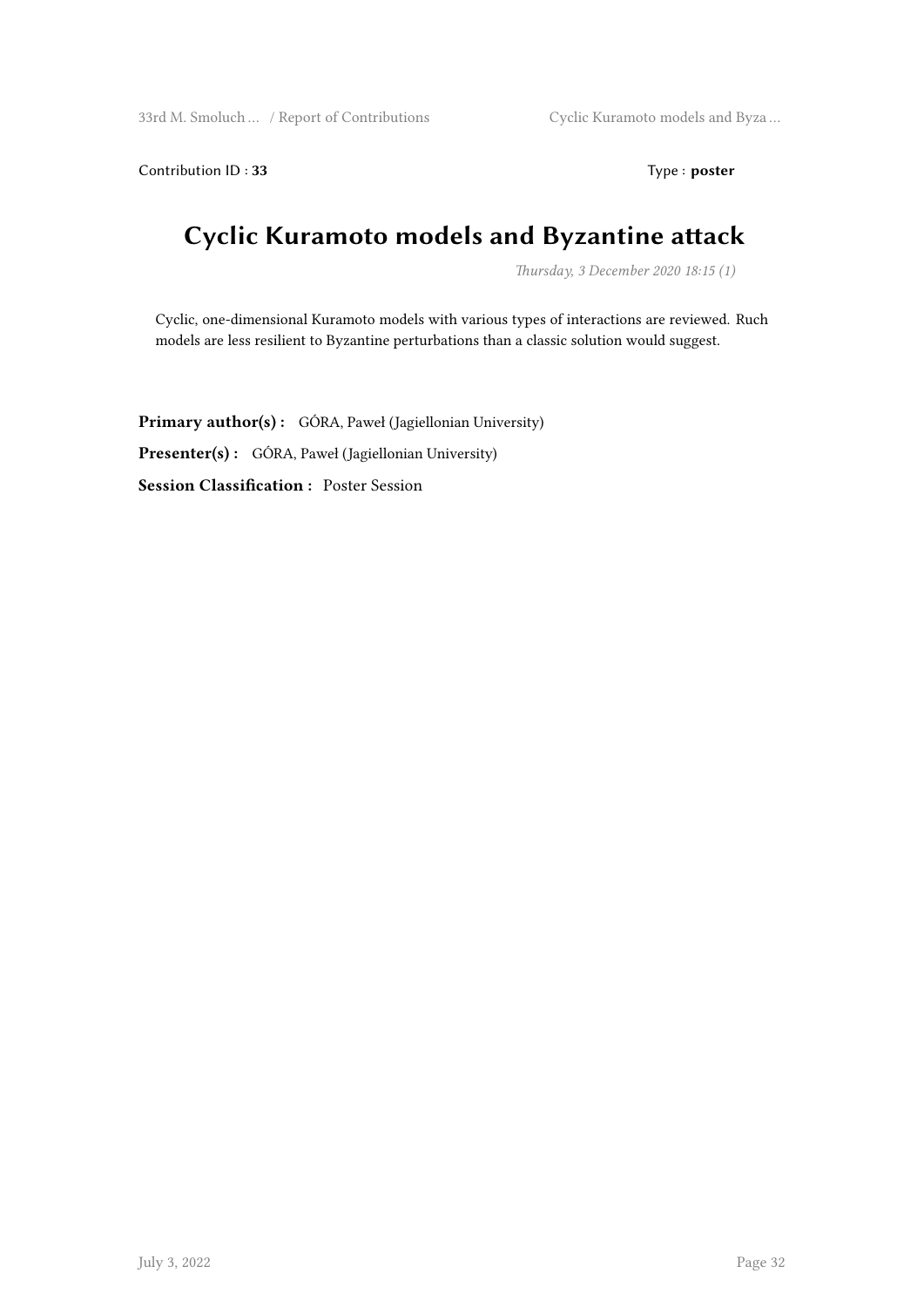Contribution ID : **34** Type : **poster** 

#### **The study of structure influence on diffusion across alginate membranes filled with magnetite**

*Thursday, 3 December 2020 18:16 (1)*

The combination of polymer and inorganic substance in hybrid membrane results in favourable selectivity and permeability, and consequently such membrane becomes a promising alternative to conventional membrane materials. The resulting membranes show improved chemical, mechanical, and thermal stability and hydrophilic–hydrophobic balance. The objective of this research is to determine whether there is a relation between membrane morphology, which is characterized by different parameters, and the diffusive transport in the membrane. We expect that different amount of magnetite particles in alginate matrix cross-linked by different agents influence on structure and morphology properties and also affects the diffusion and transport properties. In this work, we investigate the morphology of cross-sections of the hybrid alginate membranes filled with various amount of magnetite (*F e*3*O*4) and crosslinked using four different agents: calcium chloride, phosphoric acid, glutaraldehyde and citric acid. A key aspect of showing structure - diffusion relationship can be the study of the simulation of particle motion in a membrane environment, and in our case, it is a simulation of a random walk on the structures of hybrid alginate membranes. For a better understanding of the problem, we model structures of two–dimensional heterogenic membranes which resemble real structures and then simulate random walk on them. The prototype structures of hybrid polymeric membranes are created with the desired quantity, size and distribution of obstacles, which corresponds to the given amount of magnetite in the hybrid alginate membrane. Generated membranes possessing specific parameters are comparable to the real hybrid alginate membranes filled with magnetite and give a real chance to find the relation between diffusion and structure properties. This observation may support a better understanding of structure influence on mass transport through polymer materials.

[1] G. Dudek, M. Krasowska, R. Turczyn, M. Gnus, A. Strzelewicz, Structure, morphology and separation efficiency of hybrid Alg/*F e*3*O*<sup>4</sup> membranes in pervaporative dehydration of ethanol, Separation and Purification Technology 182 (2017) 101–109

[2] M. Krasowska, A. Strzelewicz, G. Dudek, M. Cieśla, Structure-diffusion relationship of polymer membranes with different texture, Physical Review E 95, 012155 (2017)

[3] A. Strzelewicz, M. Krasowska, G. Dudek, M. Cieśla, Design of polymer membrane morphology with prescribed structure and diffusion properties, Chemical Physics, 531, 110662 ( 2020)

**Primary author(s) :** STRZELEWICZ, Anna (Silesian University of Technology); KRASOWSKA, Monika (Silesian University of Technology); DUDEK, Gabriela (Silesian University of Technology); CIESLA, Michal (Institute of Theoretical Physics, Jagiellonian University, Kraków, Poland)

**Presenter(s) :** STRZELEWICZ, Anna (Silesian University of Technology)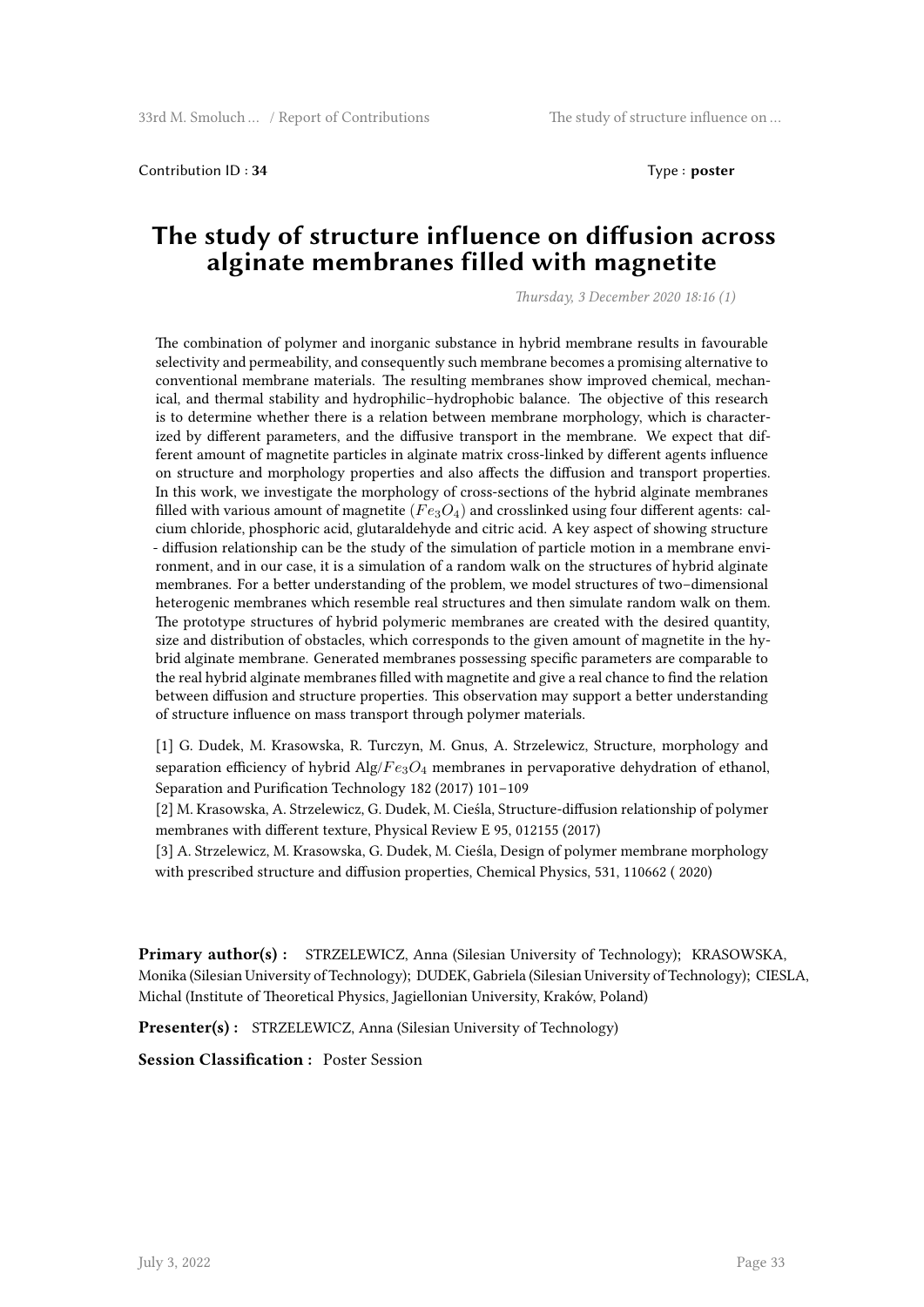Contribution ID : **36** Type : **20 minute talk**

#### **The role of ergotropy in the quantum thermodynamics**

*Friday, 4 December 2020 13:40 (20)*

Ergotropy is a state function of a density matrix which physical interpretation is the optimal work that can be extracted through the arbitrary unitary channel. The concept naturally appears in frameworks with implicit work reservoirs (e.g. external fields modeled by time-dependent Hamiltonians), where, in particular, the process of charging and discharging of so-called quantum batteries is studied. We reveal that the same quantity appears in autonomous systems with an idealized model of the work reservoir - a quantum weight. Despite similarities between those two approaches, we reveal a fundamental difference, namely the emergence of the locked energy in coherences, i.e. the quantum part of the state that contributes to ergotropy but cannot be extracted as a work. Furthermore, we prove the relation between the ergotropy and free energy, where the former can be interpreted as a generalization of the latter for systems coupled to finite-size heat baths, such that in the thermodynamic limit the total ergotropy of the system and the heat bath approaches the free energy. As a consequence, we derive the second kind of locked energy, due to the finite-size of the bath, which is given by the difference of free energy between the global passive state and the corresponding equilibrium state.

Primary author(s): Dr. ŁOBEJKO, Marcin (University of Gdansk) Presenter(s) : Dr. ŁOBEJKO, Marcin (University of Gdansk) **Session Classification :** S5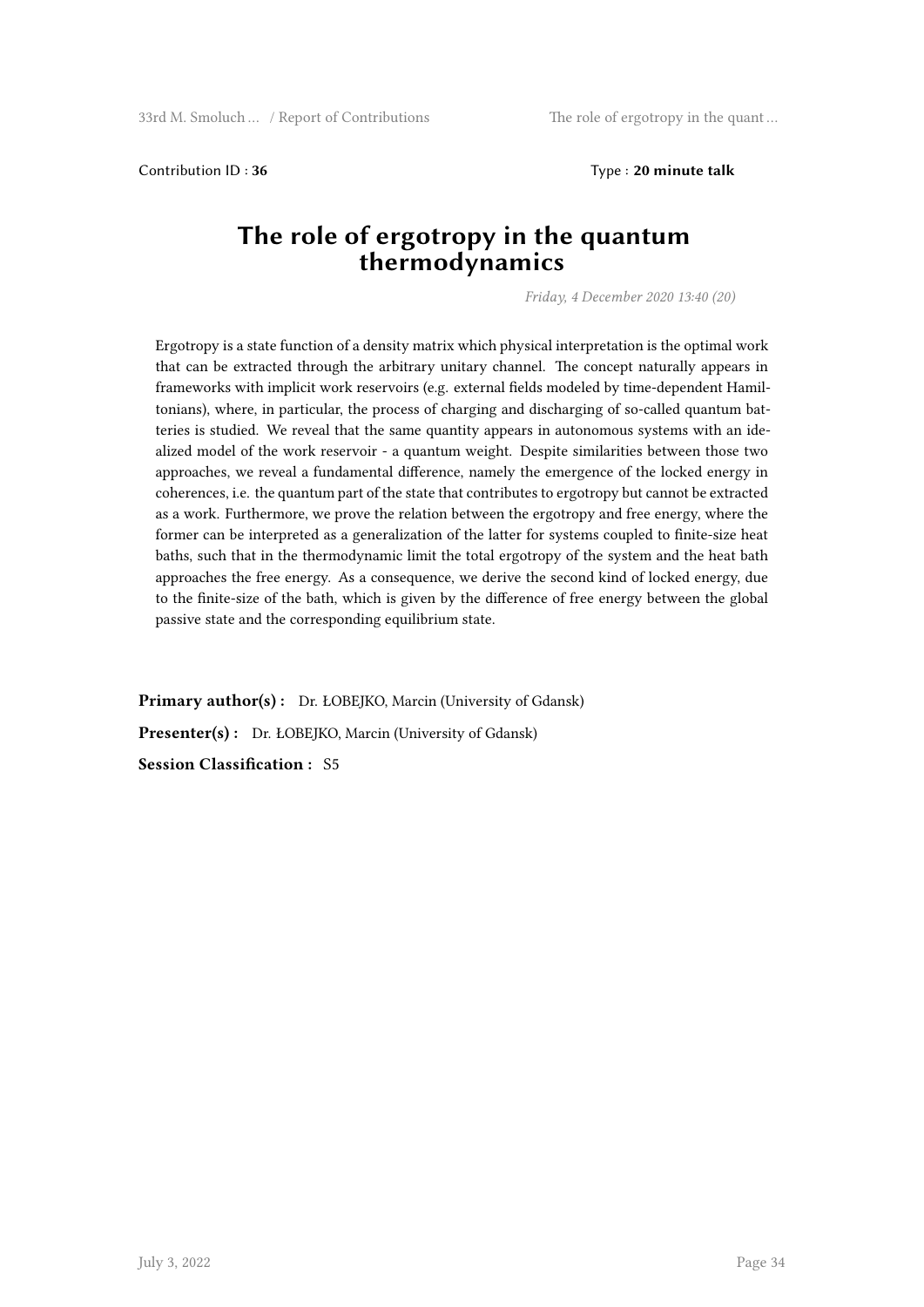Contribution ID : **37** Type : **20 minute talk**

#### **Spontaneous symmetry breaking of active phase in coevolving nonlinear voter model**

*Friday, 4 December 2020 12:00 (20)*

A feedback loop between the network topology and dynamical processes that occur between nodes is common in real-world networks. The topology impacts the evolution of node states, which in turn influence the way the structure itself is modified. This feedback is a signature of networks that are called adaptive or coevolutionary. Adaptive networks are especially relevant for social systems, where they can model phenomena such as the emergence of consensus and polarization, opinion formation, or group fragmentation. These coevolutionary models rely on two basic mechanisms. One accounts for the changes in the node states, whereas the other for the link rewiring. Both of them may be implemented in various ways. The voter model, as a minimalist model of opinion formation process, provides the basis for the evolution of state variables in many adaptive networks that represent social interactions. Being analytically tractable, it has played a fundamental role in understanding the process of network fragmentation. This work extends the study in this area by the analysis of one of the nonlinear extensions of the coevolving voter model.

In the analyzed model, each node in the network represents a voter and can be in one of two states that correspond to different opinions shared by the voters. A voter disagreeing with its neighbor's opinion may either adopt it or rewire its link to another randomly chosen voter with any opinion. The system is studied by means of the pair approximation in which a distinction between the average degrees of nodes in different states is made. This approach allows us to identify two dynamically active phases: a symmetric and an asymmetric one. The asymmetric active phase, in contrast to the symmetric one, is characterized by different numbers of nodes in the opposite states that coexist in the network. The pair approximation predicts the possibility of spontaneous symmetry breaking, which leads to a continuous phase transition between the symmetric and the asymmetric active phases. In this case, the absorbing transition occurs between the asymmetric active and the absorbing phases after the spontaneous symmetry breaking. Discontinuous phase transitions and hysteresis loops between both active phases are also possible. Interestingly, the asymmetric active phase is not displayed by the model where the rewiring occurs only to voters sharing the same opinion, studied by other authors. Our results are backed up by Monte Carlo simulations.

During the talk, we will compare both the versions of the model, and we will see how a seemingly small difference in the link rewiring dynamics leads to profound differences in the phase diagrams exhibited by the models.

**Primary author(s) :** JĘDRZEJEWSKI, Arkadiusz (Wrocław University of Science and Technology); Mrs. TORUNIEWSKA, Joanna (Warsaw University of Technology); Dr. SUCHECKI, Krzysztof (Warsaw University of Technology); Dr. ZAIKIN, Oleg (ITMO University); Prof. HOŁYST, Janusz (Warsaw University of Technology)

**Presenter(s):** JEDRZEJEWSKI, Arkadiusz (Wrocław University of Science and Technology)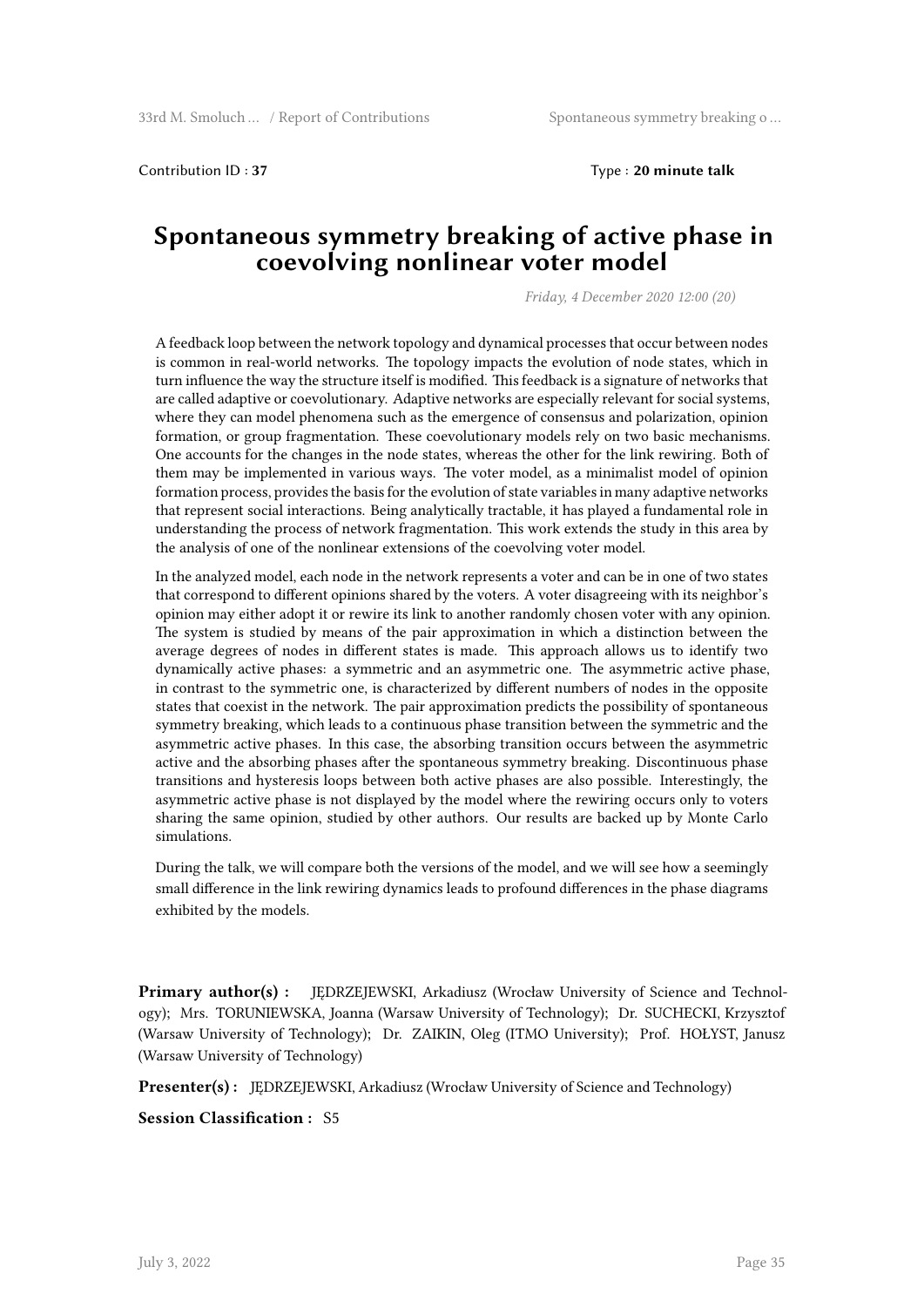Contribution ID: 38 Type : **poster** 

# **Kramers-like problem for underdamped Levy flights**

*Thursday, 3 December 2020 18:02 (1)*

The noise driven motion in a bistable potential acts as the archetypal model of various physical phenomena. In the weak noise limit, for the overdamped particle driven by a non-equilibrium, *α*-stable noise the ratio of forward and backward transition rates depends only on the width of the potential barrier separating both minima. The poster presents analytical and numerical results showing that in the regime of full dynamics the ratio of transition rates depends both on widths and heights of the potential barrier separating minima of the double-well potential.

K. Capała and B. Dybiec, *Underdamped, anomalous kinetics in double-well potentials*, Phys. Rev. E **102**, 052123 (2020).

**Primary author(s) :** Mr. CAPAŁA, Karol (Institute of Theoretical Physics, Jagiellonian University); Prof. DYBIEC, Bartłomiej (Institute of Theoretical Physics, Jagiellonian University)

Presenter(s): Mr. CAPAŁA, Karol (Institute of Theoretical Physics, Jagiellonian University)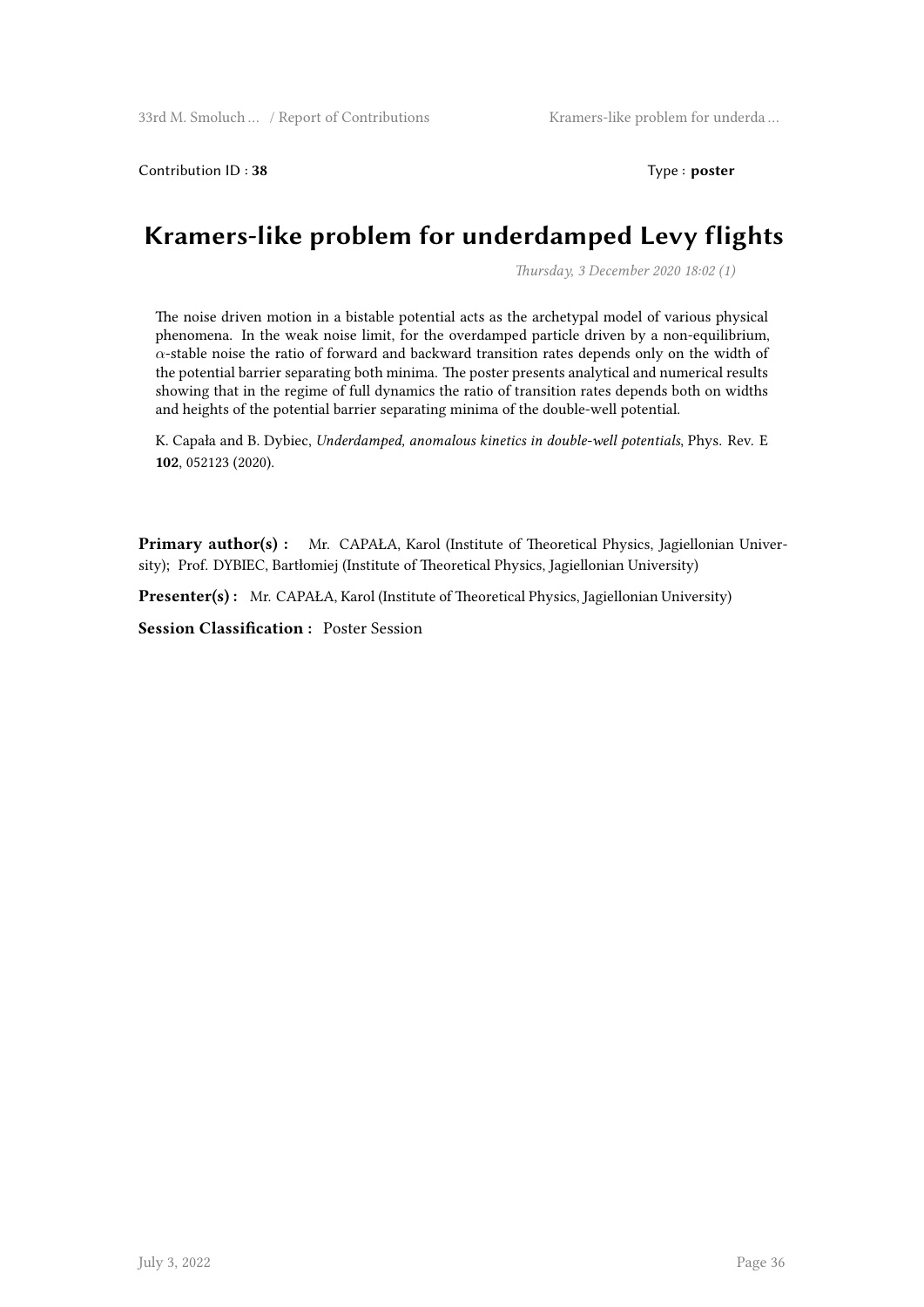Contribution ID : **40** Type : **poster** 

#### **Diffusion-controlled reactions: Extension of time-dependent Smoluchowski's rate coefficient to reactions in media with relaxation**

*Thursday, 3 December 2020 18:17 (1)*

Processes involving Brownian motion of small reactants toward much larger static particles (sinks) and subsequent trapping of these reactants by the sinks are very commonly encountered in both nature and in artificial media. Theoretically these processes are described by so-called trapping model of the irreversible bulk diffusion-controlled reactions. To avoid difficulties of classical diffusion theory the hyperbolic diffusion approximation is often used [1, 2]. Within the scope of the telegrapher equation the density distribution of reactants  $\rho(r, t)$  about a spherical sink of radius *R* obeys the initial boundary-value problem with Smoluchowski's condition on the reaction surface [1]. The primary task for the theory of diffusion-controlled reactions is the calculation of the reaction rate coefficient:

\begin{equation}

k\left(t\right) = k\_S \frac{R}{\tau\_d}\int\_0^t \exp \left(-\frac{t-\zeta}{\tau\_d}\right) \left. \frac{\partial \rho \left(r,\zeta\right)}{\partial r} \right|  $_{r\rightarrow R+} d\zeta$ .

\end{equation}

Hereafter  $k_S = 4\pi RD$  is the Smoluchowski steady state rate coefficient;  $\tau_d$  and D are the relaxation time for the gradients of density distribution of reactants and diffusion coefficient, respectively. We solved the posed problem exactly and, using expression  $(\ref{Tray1})$ , for the timedependent reaction rate coefficient obtained

\begin{equation}

k \left(t\right) = k\_S \left\lbrace \left[1-{\exp \left(- \frac{t}{\tau\_d} \right)}\right] + \frac{R}{\sqrt{\tau\_d} D}}\left[ \exp \left( - \frac{t}{2\tau\_d} \right) I\_0\left(\frac{t}{2\tau\_d} \right)-{\exp \left(- \frac{t}{\tau\_d} \right) I\_0\left(\frac{t}{2\tau\_d} \right)-{\exp \left(- \frac{t}{\tau\_d} \right) I\_0\left(\frac{t}{2\tau \right)} \right] \right\rbrace ,

\end{equation}

where  $I_0(z)$  is the first kind modified Bessel function of order zero. It is important to note that the last term in expression (1) was erroneously omitted in the relevant formula derived by Rice (see expression (289) in page 330 of book [1]). Formula (2) generalizes the classical Smoluchowski result to short time values, which is important for reactions occuring in media with relaxation [2].

[1] S. A. Rice, Diffusion-limited reactions, Amsterdam: Elsevier, 1985.

[2] D. Jou, J. Casas-Vazquez and G. Lebon, Extended irreversible thermodynamics (Fourth Edition), Springer, 2010.

Primary author(s): Prof. TRAYTAK, Sergey (N.N. Semenov Federal Research Center for Chemical Physics, Russian Academy of Sciences)

**Presenter(s) :** Prof. TRAYTAK, Sergey (N.N. Semenov Federal Research Center for Chemical Physics, Russian Academy of Sciences)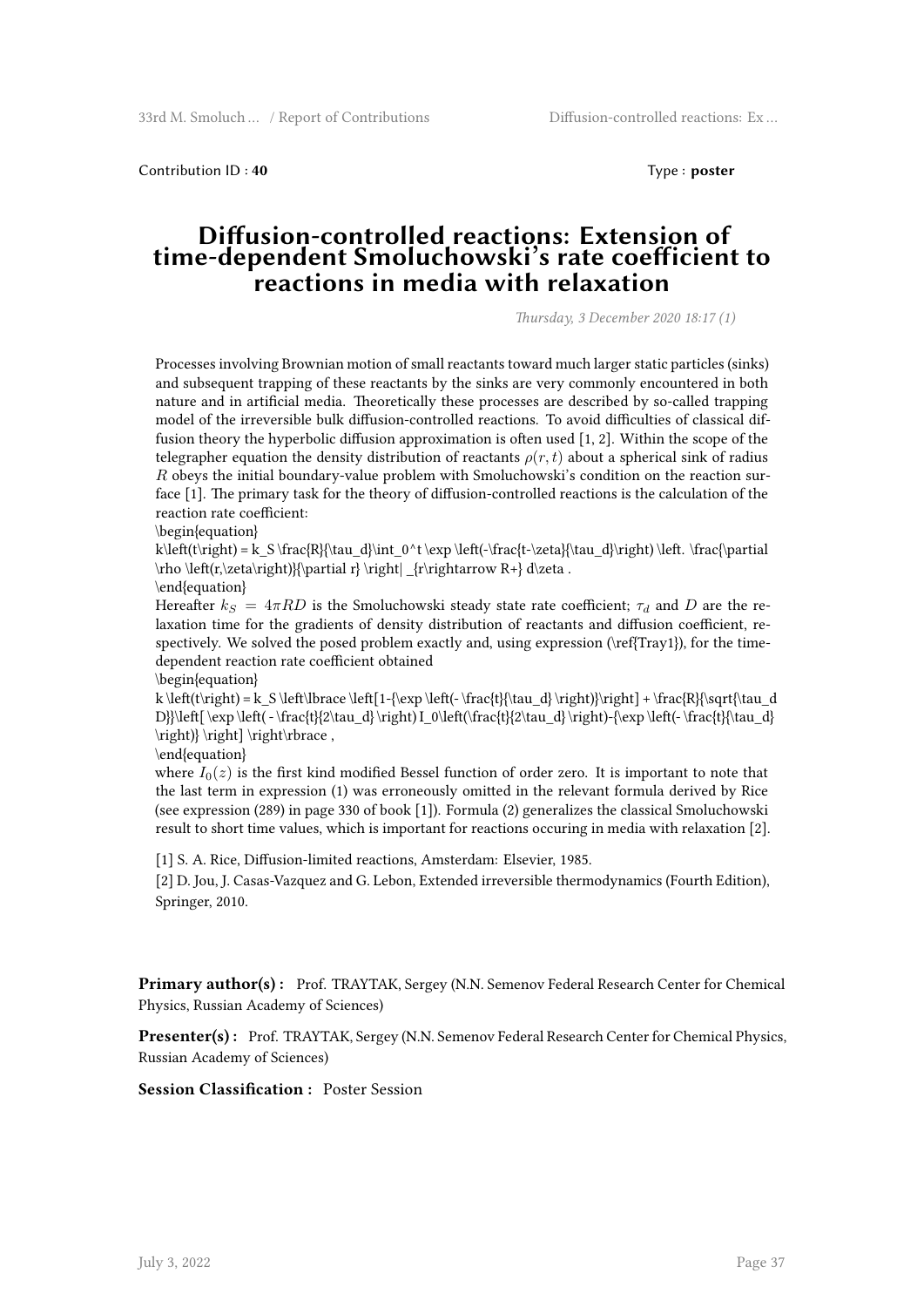Contribution ID : **41** Type : **30 minute lecture**

#### **On zero-delay synchronization in a network of timed automata modeling cardiac tissue**

*Friday, 4 December 2020 16:30 (30)*

A network of timed automata (NTA), inspired by Greenberg-Hastings cellular automata, can efficiently and faithfully reflects the work of the real pacemaker [1]. In this system, each automaton cyclically switches between three states of a certain length of time: from *F* firing state of length *f*, to *R* refractory state of length *r* and then to *A* activity state of length *a*, what closely follows the phenomenologically known oscillations of myocytes. As a results of interactions between neighboring cells, the self-organization of the oscillating units to a common oscillation emerges which then leads to forming a signal of initiating a contraction of the whole heart. Thus NTA establishes an appropriate platform to model a natural human pacemaker, in which we gain insight into conditions and stages of the synchronization process [2].

The visible effect of synchronization in NTA is the excitation wave, i.e. the emergence of steady move of a cluster formed by automata staying in *F* state.

The synchronization can be of frequency locking type, when some automata force the neighboring automata to faster switch the state *A* to *F* than it is expected by intrinsic automaton's cycle, or of phase-locking type, when neighboring automata exhibit the common difference in oscillatory phase. Thus, the frequency-locking synchronizations result in the fast rhythms. The visible effect of such synchronization is a spiral origin of the excitation wave. The phase-locking synchronization occurs when neighboring automata are one step late in the advancement of the cyclic transitions of intrinsic time periods. A visible effect of such synchronization is propagation of the excitation wave with rhythm comparable to the period of oscillating automata.

The strength of synchronization is due to the reduction of uncorrelated degrees of freedom to a collective mode of operation, which then enables the long-term ordering and coordination of biological processes

The emergence of zero-delay phase-locking synchronization, the marching squad synchronization, has been observed in NTA when in response to the *F* state of neighbors, the length of the refractory phase *r* was increased [1].

On the other hand, in NTA system in which the vagal regulation was modeled as increase in the length *a* of the activity state in response to the vagal activity, such synchronization is also observed but only when the activity of vagal system often changes [2].

The mechanisms behind synchronizing without any delay in spatially distributed systems are not clear and debated. The presentation will be devoted to analyze possible mechanisms leading to the marching squad synchronization in the NTA system modeling the pacemaker.

[1] D. Makowiec "Pacemeaker rhythm through networks of pacemaker automata - a review" Acta Physica Polonica B Proceedings Supplement, 7(2014) 347

[2] D. Makowiec, W. Miklaszewski, J. Wdowczyk, A. Lawniczak "From cellular automata model of vagal control of human right atrium to heart beats patterns" Physica D, to appear, (2020)

**Primary author(s) :** MAKOWIEC, Danuta (Institute of Theoretical Physics, University of Gdańsk)

**Presenter(s) :** MAKOWIEC, Danuta (Institute of Theoretical Physics, University of Gdańsk)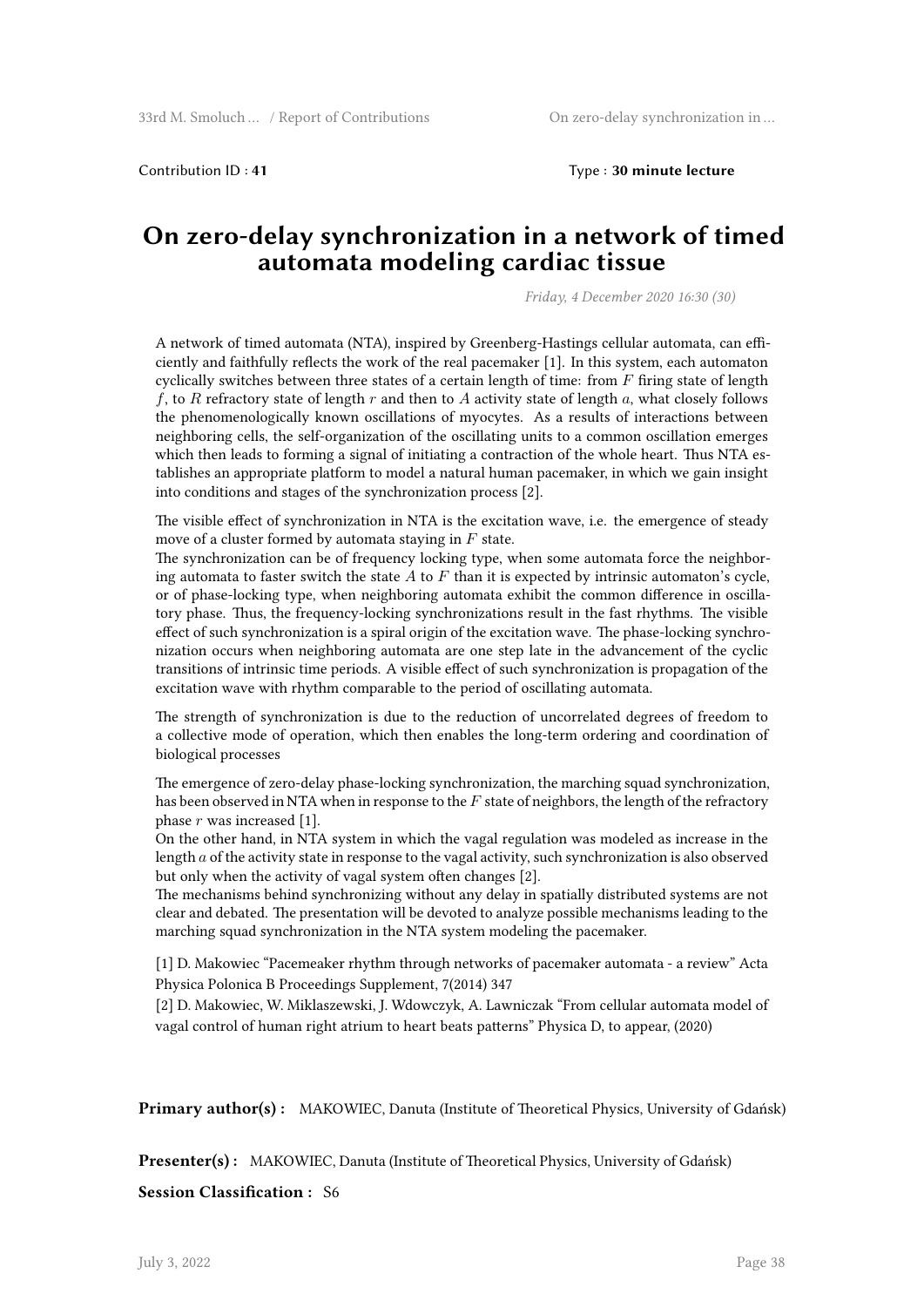Contribution ID : **45** Type : **30 minute lecture**

# **Spectral content of a single trajectory**

*Thursday, 3 December 2020 10:30 (30)*

In this presentation I will overview a recent progress in the theoretical, numerical and experimental analyses of spectral densities of individual random trajectories of a finite length. On example of a broad class of anomalous diffusions - the so-called fractional Brownian motion, I will demonstrate that one may calculate analytically the full probability density function of such random functionals, parametrised by a frequency and a finite observation time, and extract a very meaningful information on the evolution of a process under study. In particular, I will show that the large frequency behaviour of the coefficient of variation of this distribution provides a robust criterion of anomalous diffusion, which analytical prediction is validated by a comparison with experiments on dynamics in live cells and in agarose hydrogels, and also by extensive numerical simulations. If time permits, I will also discuss the peculiarities of spectra in out-of-equilibrium systems, as exemplified by a Brownian Gyrator model, and also of the so-called active Brownian motion.

**Primary author(s) :** OSHANIN, Gleb (Theoretical Condensed Matter, Sorbonne Universités / CNRS)

**Presenter(s) :** OSHANIN, Gleb (Theoretical Condensed Matter, Sorbonne Universités / CNRS) **Session Classification :** S1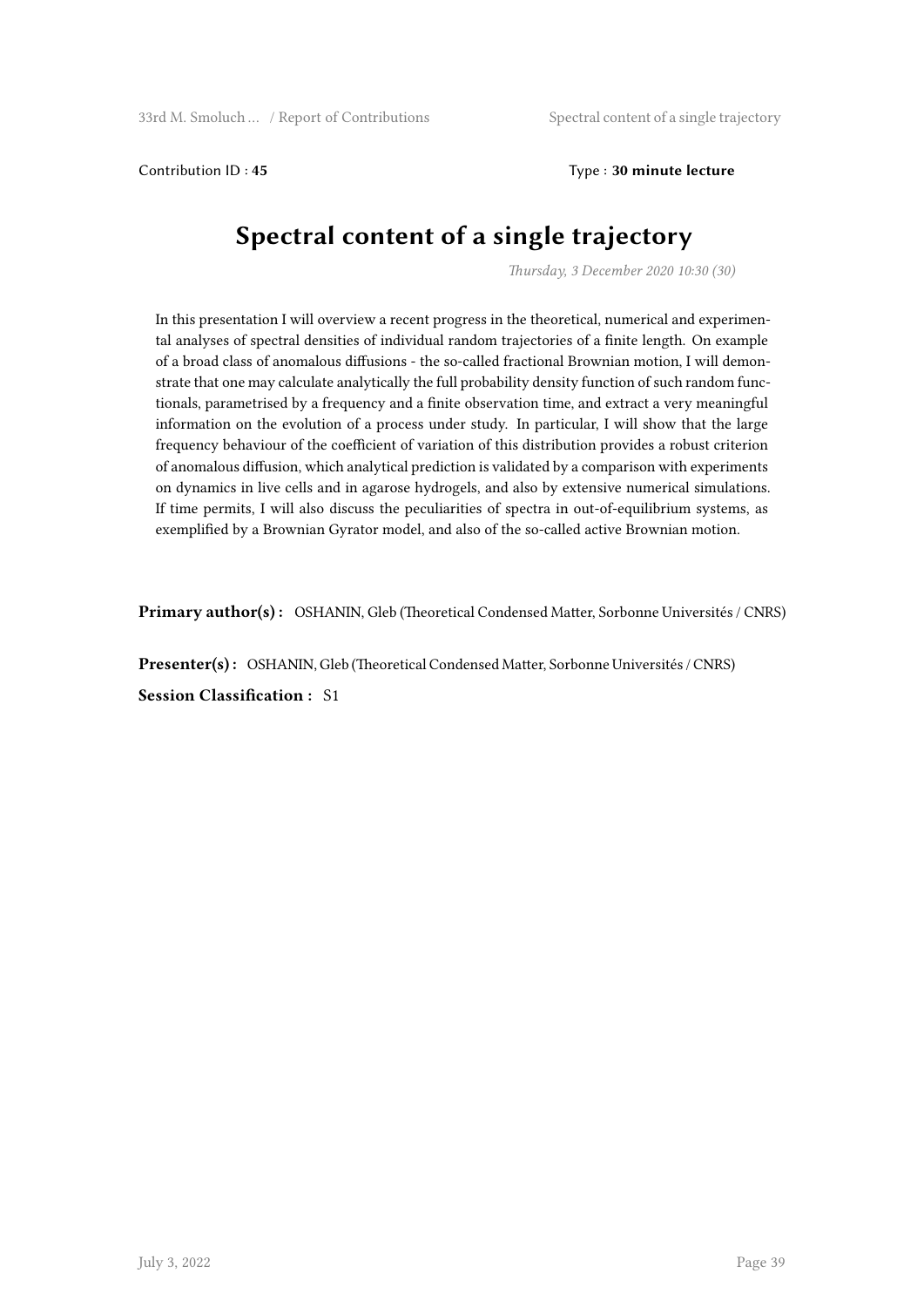Contribution ID : **46** Type : **30 minute lecture**

# **Optimization and Growth in First-Passage Resetting**

*Thursday, 3 December 2020 16:00 (30)*

We combine resetting and first-passage to define "first-passage resetting", where a random walk is reset to a fixed position due to a first-passage event of the walk itself. On the infinite half-line, firstpassage resetting of isotropic diffusion is non-stationary, in which the number of resetting events grows with time as  $t^{1/2}$ . We calculate the resulting spatial probability distribution of the particle, and also obtain this distribution by a path decomposition approach. In a finite interval, we define an first-passage-resetting optimization problem that is motivated by reliability theory. Here, the goal is to operate a mechanical system close to its maximum capacity without experiencing too many breakdowns. When a breakdown occurs, the system is reset to its minimal operating point. We define and optimize an objective function that maximizes the reward (being close to maximum operation) minus a penalty for each breakdown. Finally, we study a first-passage-driven domain growth dynamics in which its boundary recedes by a specified amount when a diffusing particle reaches the boundary, after which resetting occurs. We find a wide range of dynamical behaviors for the domain growth rate in the interval and the semi-infinite line.

**Primary author(s) :** REDNER, Sidney (Santa Fe Institute); DE BRUYNE, Benjamin (Perimeter Institute of Theoretical Physics); Prof. RANDON-FURLING, Julien (Université Paris 1 Panthéon Sorbonne)

**Presenter(s) :** REDNER, Sidney (Santa Fe Institute)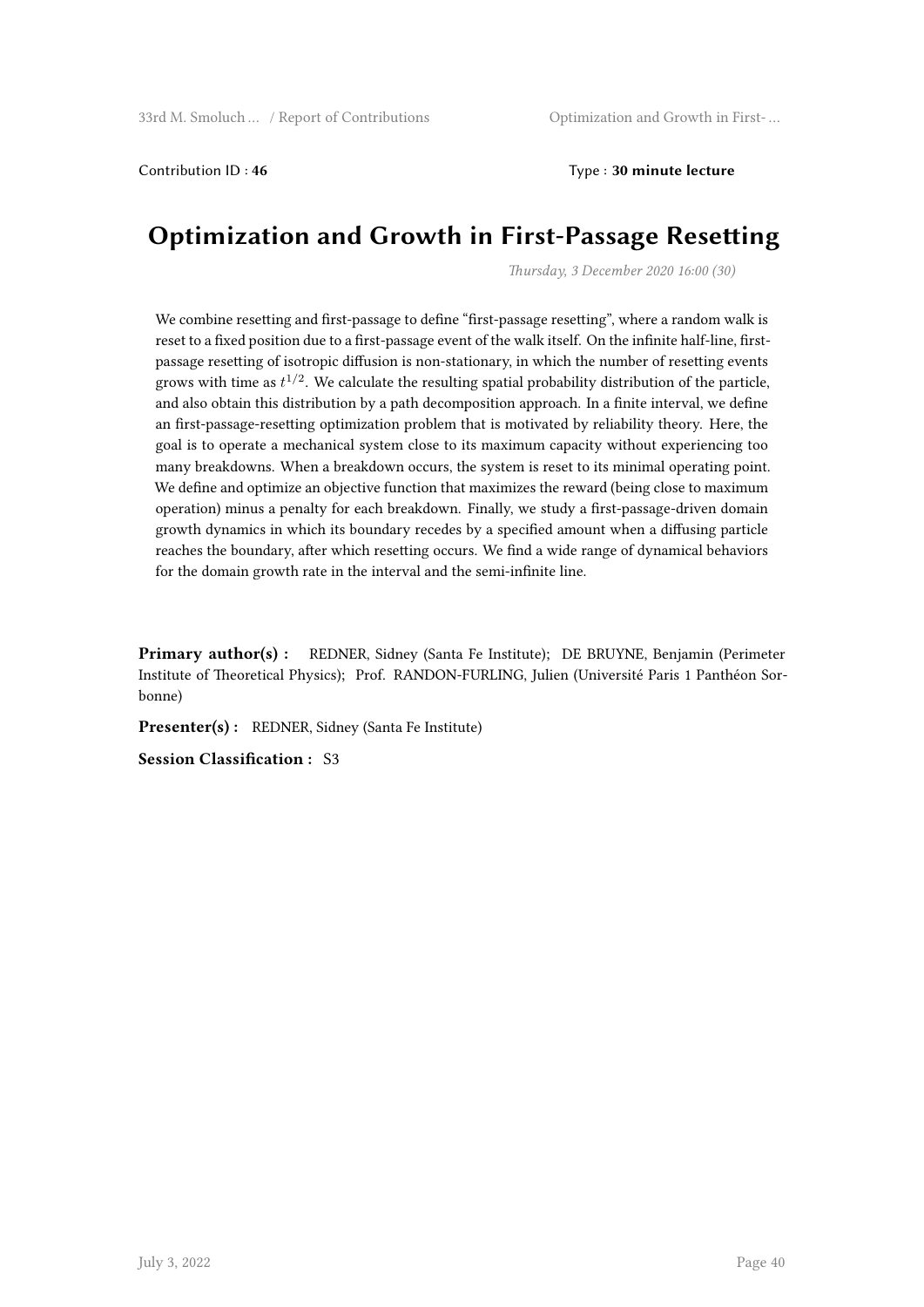Contribution ID : **47** Type : **30 minute lecture**

# **Super-spreaders in the Corona Epidemics**

*Thursday, 3 December 2020 09:00 (30)*

Recently a powerful example of a replicating nano-machinery entered our society. In principle it's just a normal disease, that one attempt to model with 3 or 4 simple coupled equations with 2 important parameters: a timescale, and a replication factor (the famous *R*0). And then one try to guess how changes in society changes *R*<sup>0</sup> and perhaps adopt some more or less strong lockdown measures. However, this virus have more "personality" than that. It behaves different in different persons, and persons behave differently. Presumably only a few of us infect a lot, while most does not infect so much. This assumption is supported by the observation that couples living together only infect each other with about 15 percent probability, indicating that most infected people are not really infectious. I will discuss this and other aspects of Covid-19 in perspective of models that describe heterogeneous individuals in a society. In particular we suggest that limiting superspreading opportunities is a cost effective strategy to mitigate Covid-19.

Primary author(s): Prof. SNEPPEN, Kim (Niels Bohr Institute)

**Presenter(s) :** Prof. SNEPPEN, Kim (Niels Bohr Institute)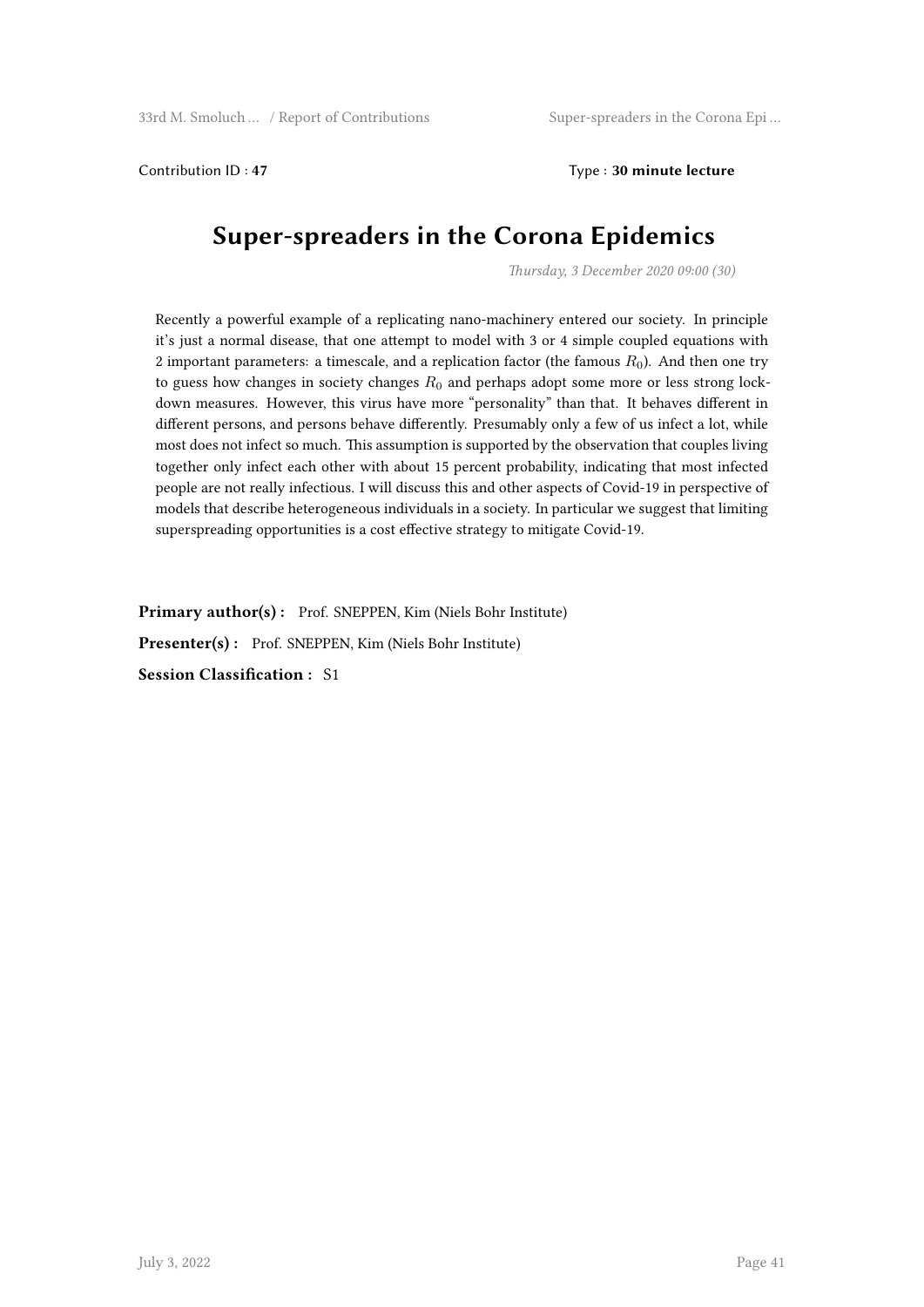Contribution ID : **48** Type : **30 minute lecture**

# **Restart: The Physics Of Starting Anew**

*Thursday, 3 December 2020 16:30 (30)*

Stopping a process in its midst—only to start it all over again—may prolong, leave unchanged, or even shorten the time taken for its completion. Among these three possibilities, the latter is particularly interesting as it suggests that restart can be used to expedite the completion of complex processes involving strong elements of chance. This turned out to be important in computer science where restart drastically improves performance of randomized algorithms, but is not less relevant to many physical, chemical, and biological processes where restart plays a central role. In this talk, I will provide an introduction to the theory of restart phenomena and review some of its applications in statistical, chemical, and biological physics.

#### References

[1] S. Reuveni, Phys. Rev. Lett. **116**, 170601 (2016).

[2] A. Pal & S. Reuveni, Phys. Rev. Lett. **118**, 030603 (2017).

[3] A. Pal, I. Eliazar & S. Reuveni, Phys. Rev. Lett. **122**, 020602 (2019).

[4] S. Ray, D. Mondal & S. Reuveni, J. Phys. A. **52**, 255002 (2019).

[5] S. Ray & S. Reuveni, J. Chem. Phys. **152**, 234110 (2020).

[6] O. T. Friedman, A. Pal, A. Sekhon, S. Reuveni & Y. Roichman, J. Phys. Chem. Lett. **11**, 7350 (2020).

[7] A. Pal, Ł. Kuśmierz & S. Reuveni, Phys. Rev. Research **2**, 043174 (2020).

**Primary author(s) :** REUVENI, Shlomi (Tel Aviv University)

**Presenter(s) :** REUVENI, Shlomi (Tel Aviv University)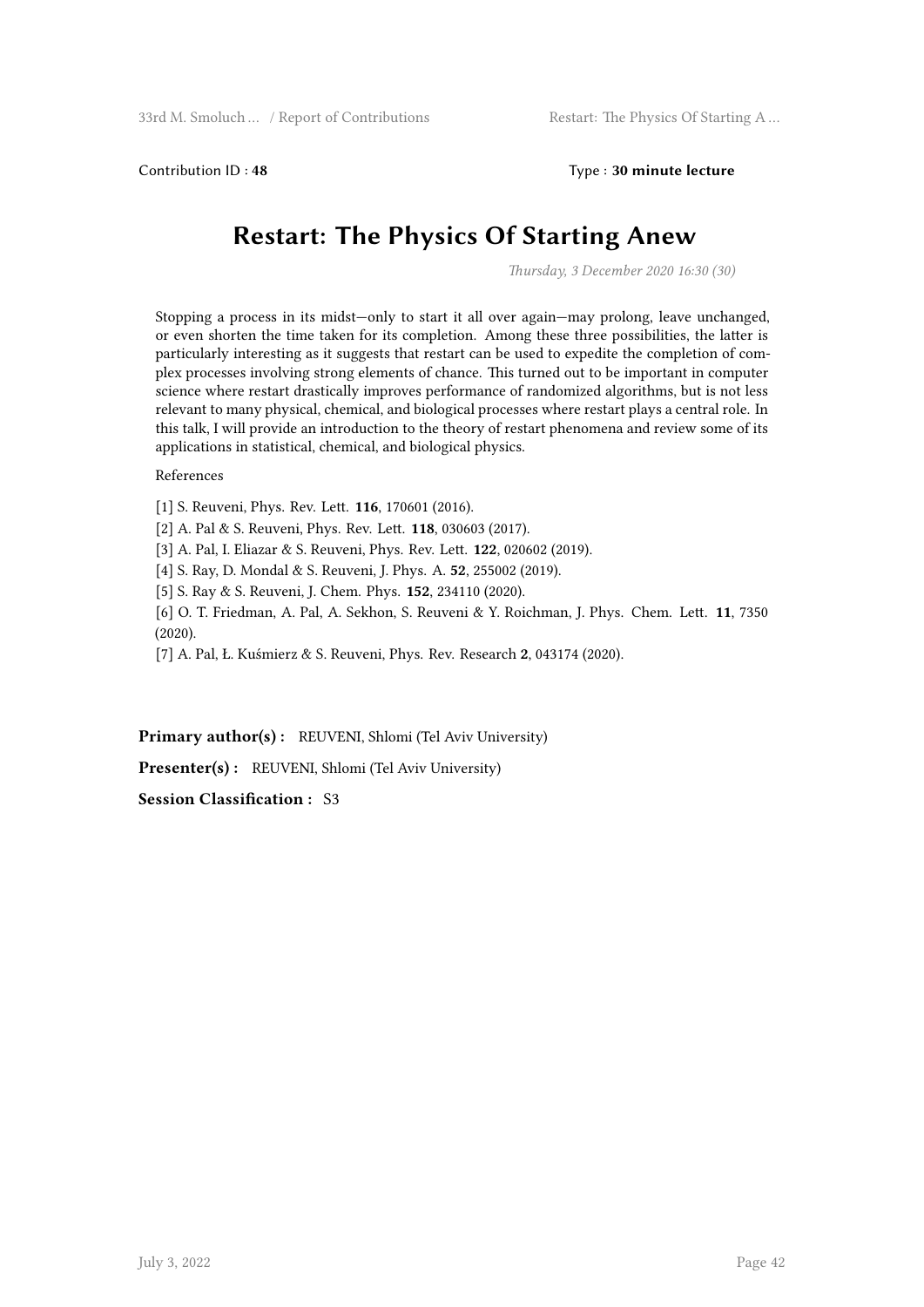```
Contribution ID : 49 Type : 30 minute lecture
```
#### **Packets of diffusing particles exhibit universal exponential tails**

*Thursday, 3 December 2020 12:00 (30)*

Brownian motion is a Gaussian process described by the central limit theorem. How- ever, exponential decays of the positional probability density function  $P(X, t)$  of packets of spreading random walkers, were observed in numerous situations that include glasses, live cells, and bacteria suspensions. We show that such exponential behavior is generally valid in a large class of problems of transport in random media. By extending the large deviations approach for a continuous time random walk, we uncover a general universal behavior for the decay of the density [1]. It is found that fluctuations in the number of steps of the random walker, performed at finite time, lead to exponential decay (with logarithmic corrections) of *P*(*X, t*). This universal behavior also holds for short times, a fact that makes experimental observations readily achievable. Time permitting we then formulate the hitchhiker model where interacting molecules form aggregates, that lead to fluctuations in the diffusion field, and a many body mechanism for the exponential tails [2].

#### References

[1] E. Barkai and Stas Burov, Packets of diffusing particles exhibit universal exponential tails, Phys. Rev. Lett. **124**, 060603 (2020).

[2] M. Hidalgo-Soria, and E. Barkai, The Hitchhiker model for Laplace diffusion processes in the cell environment, Phys. Rev. E **102**, 012109 (2020).

Primary author(s) : BARKAI, Eli (Bar Ilan Univeristy)

**Presenter(s) :** BARKAI, Eli (Bar Ilan Univeristy)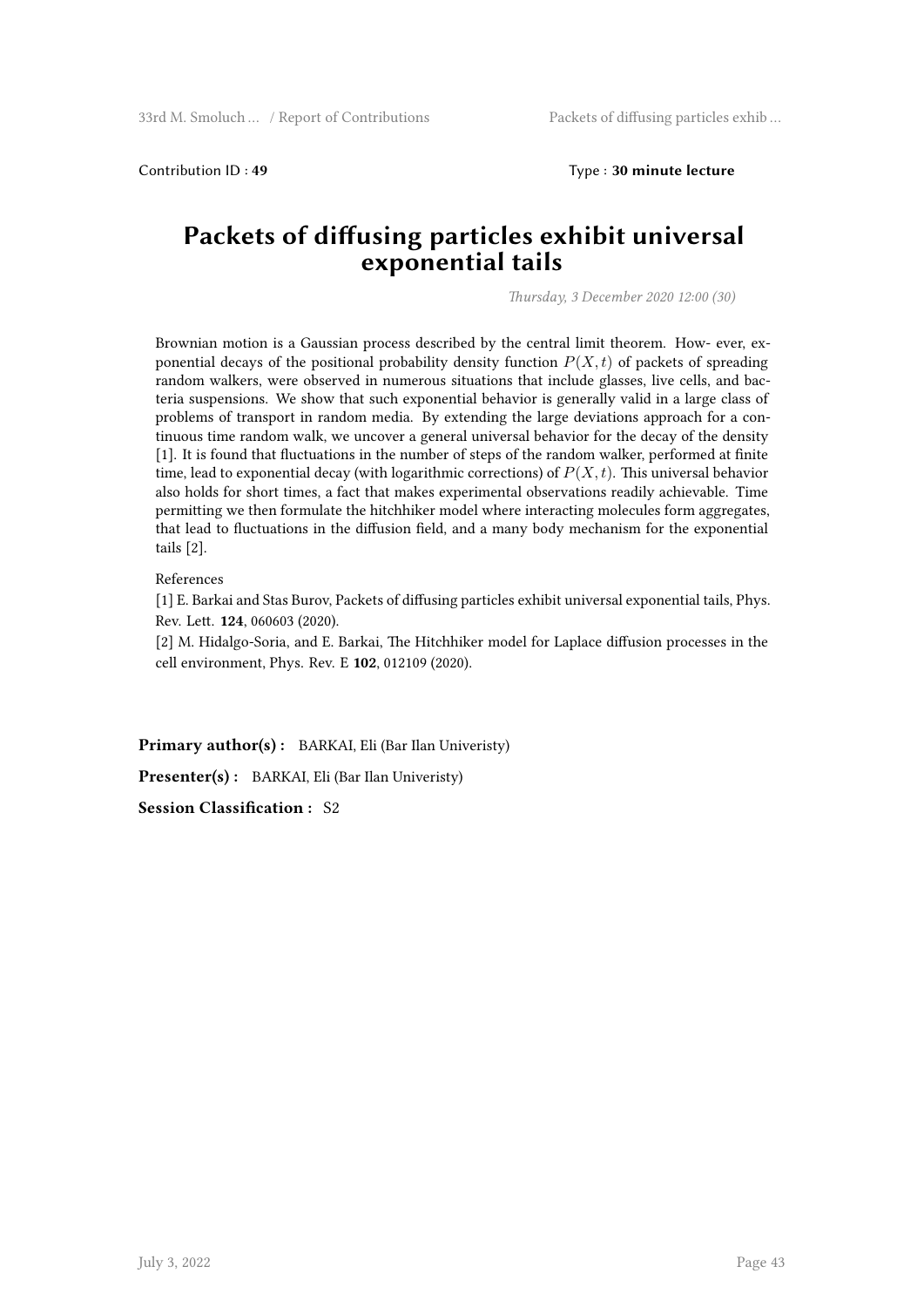Contribution ID : **50** Type : **30 minute lecture**

## **Energy cascade in internal wave attractors**

*Thursday, 3 December 2020 10:00 (30)*

Internal gravity waves play a primary role in geophysical fluids : they contribute significantly to mixing in the ocean and they redistribute energy and momentum in the middle atmosphere. In addition to their very interesting and very unusual theoretical properties, these waves are linked to one of the important questions in the dynamics of the oceans: the cascade of mechanical energy in the abyss and its contribution to mixing. Combining the physics of waves, dynamical systems theory and oceanography, I will discuss a unique self-consistent experimental and numerical setup that models a cascade of triadic interactions transferring energy from large-scale monochromatic input to multi-scale internal wave motion. I will also provide explicit evidence of a wave turbulence framework for internal waves.

**Primary author(s) :** DAUXOIS, Thierry (CNRS & ENS de Lyon)

**Presenter(s) :** DAUXOIS, Thierry (CNRS & ENS de Lyon)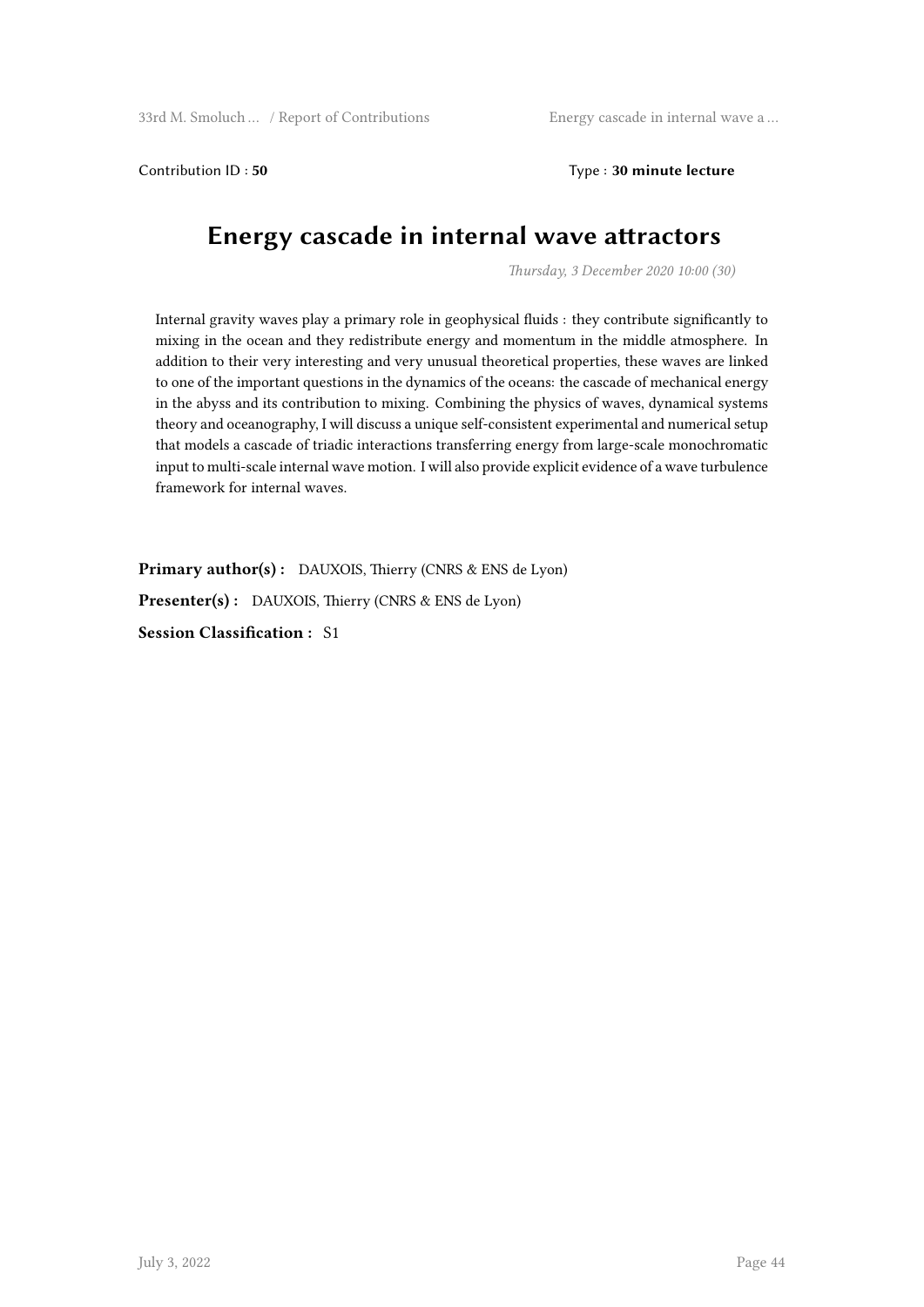Contribution ID : **51** Type : **30 minute lecture** 

#### **Thermodynamics in biology: From molecular motors to metabolism**

*Friday, 4 December 2020 16:00 (30)*

I will describe recent progress in nonequilibrium thermodynamics based on stochastic thermodynamics and chemical reaction network theory. I will discuss the relevance of these results for biology and the many open challenges to be addressed.

Primary author(s) : ESPOSITO, Massimiliano (University of Luxembourg) **Presenter(s) :** ESPOSITO, Massimiliano (University of Luxembourg) **Session Classification :** S6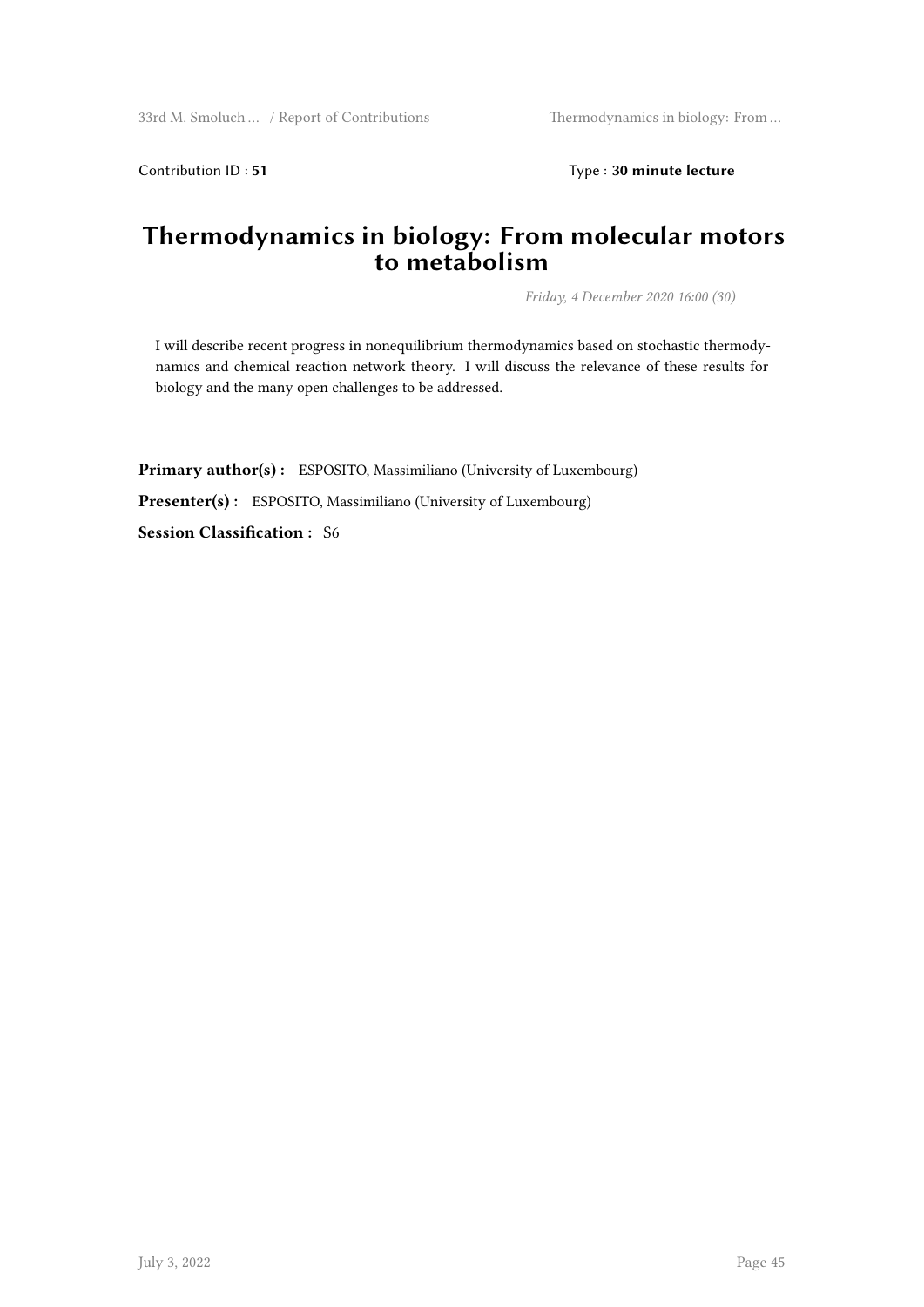Contribution ID : **52** Type : **30 minute lecture**

#### **Using stochastic models to describe the coronavirus epidemic**

*Thursday, 3 December 2020 09:30 (30)*

In December 2019, a novel new strain of coronavirus (COVID-19) was identified as it spread through China and subsequently throughout the world, resulting in a pandemic. As the health systems became overwhelmed, a need arose for real-time surveillance and modelling to identify the breaking points caused by increased numbers of infections and hospitalised individuals. We combined surveillance data for Scotland, detailing new COVID-19 cases, deaths, hospitalisations and critical care beds, with a modified stochastic Susceptible Exposed Infected Recovered Hospitalised Critical Dead (SEIR-HCD) model. The model parameters are adjusted daily, to fit the real-world data, using a Bayesian statistical particle filtering technique. The estimation technique uses an acceptance/rejection method combined with correlated multi-dimensional diffusion and drift model to effectively search the parameter space. We show close agreement between data and model output and discuss how changes in parameters reflect the changing transmission dynamics of the virus and severity of the disease.

**Primary author(s) :** Prof. KLECZKOWSKI, Adam (Univ. of Strathclyde); WELLS, Jonathan; Prof. ROBERTSON, Chris (Univ. of Strathclyde); Dr. MARMARA, Vincent (University of Malta); YEUNG, Alan

**Presenter(s) :** Prof. KLECZKOWSKI, Adam (Univ. of Strathclyde)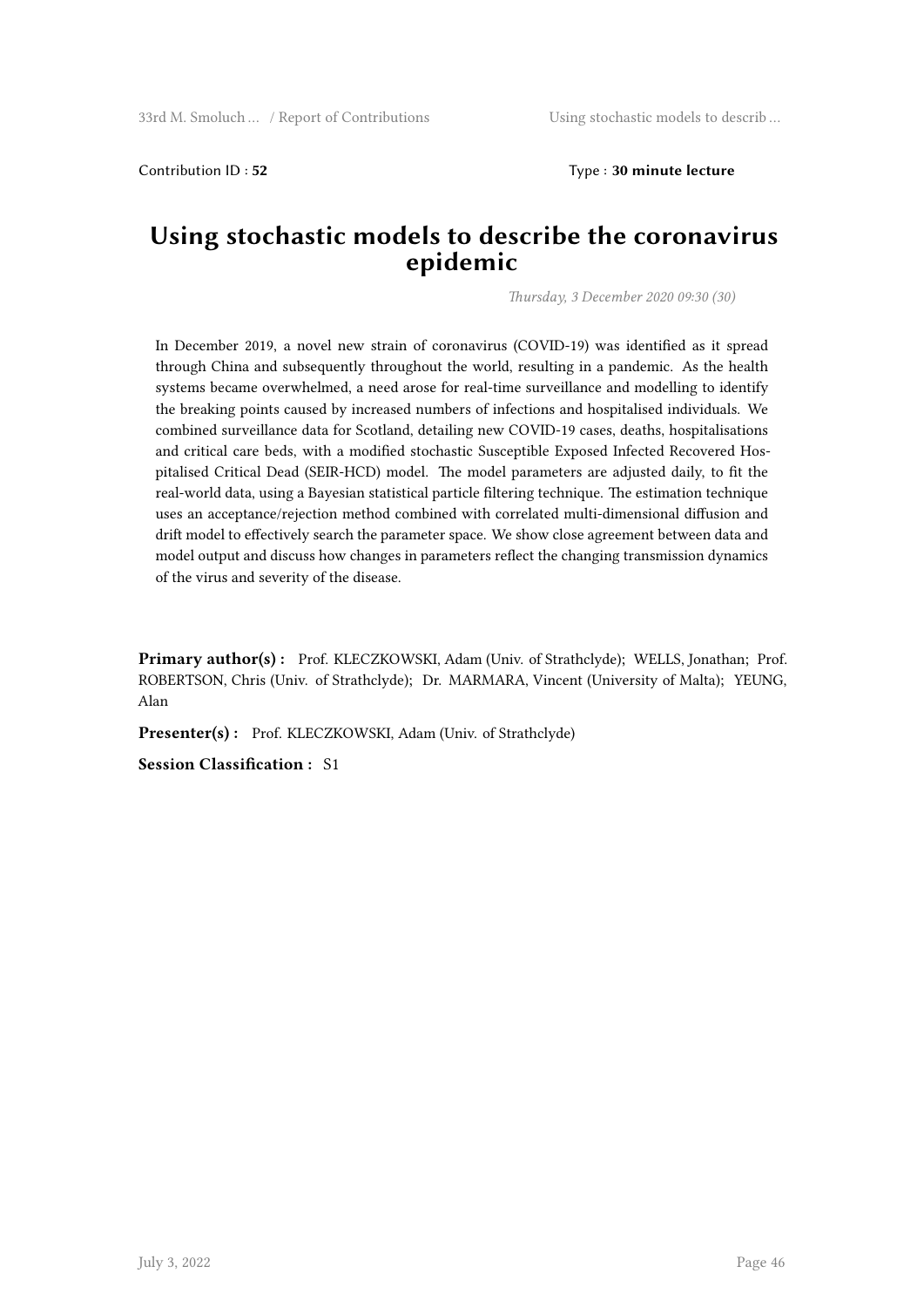Contribution ID : **53** Type : **poster** 

#### **Detection of interaction and energy exchange with invisible partners in localized Brownian dumbbells**

*Thursday, 3 December 2020 18:00 (1)*

When recording trajectories of biomolecules in crowded media, a question of fundamental interest is whether a tracked molecule interacts with other molecules or structures invisible to the observer. One also wants to know whether energy exchange occurs during such interactions since out-ofequilibrium interactions can be a sign of a specific biological function. Addressing these questions using recorded single-particle trajectories is, in general, an ill-posed problem. In this work, we demonstrate how and when possible interactions and energy transfer between the particles can be detected in an idealized system consisting of two linked localized Brownian particles, where only one of the two trajectories is recorded.

To these means, we designed a Bayesian test for whether the observed trajectory corresponds to a single particle or 2 linked particles. The test leverages Bayesian statistics to compare the evidence for that the input trajectory's power spectrum is generated by an independent particle or a particle with a partner. Extensive numerical simulations allowed us to establish parameter regions, within which such partner detection is possible. As expected, the test is most sensitive to the link strength and the ratio of particle diffusivities. As a byproduct, we also obtained estimates of the localization strength and diffusivities of both particles.

For systems where a difference in diffusivities can be interpreted as a difference in local temperatures, we further extended our approach to determine whether the physical system is out of equilibrium. Using numerical simulations, we identified the parameter range where the distinction can be reliably made from recorded data.

Despite the simplicity of the model, the application of the method to real experimental trajectories may help identify the presence of an interaction partner, the interaction direction, and the presence of potential energy fluxes.

**Primary author(s) :** Dr. SEROV, Alexander S. (Decision and Bayesian Computation, Department of Computational Biology, Department of Neurosciences, CNRS USR 3756, CNRS UMR 3571, Institut Pasteur, 25 rue du Docteur Roux, Paris, 75015, France); Dr. VESTERGAARD, Christian L. (Decision and Bayesian Computation, Department of Computational Biology, Department of Neurosciences, CNRS USR 3756, CNRS UMR 3571, Institut Pasteur, 25 rue du Docteur Roux, Paris, 75015, France); Dr. MAS-SON, Jean-Baptiste (Decision and Bayesian Computation, Department of Computational Biology, Department of Neurosciences, CNRS USR 3756, CNRS UMR 3571, Institut Pasteur, 25 rue du Docteur Roux, Paris, 75015, France)

**Presenter(s) :** Dr. SEROV, Alexander S. (Decision and Bayesian Computation, Department of Computational Biology, Department of Neurosciences, CNRS USR 3756, CNRS UMR 3571, Institut Pasteur, 25 rue du Docteur Roux, Paris, 75015, France)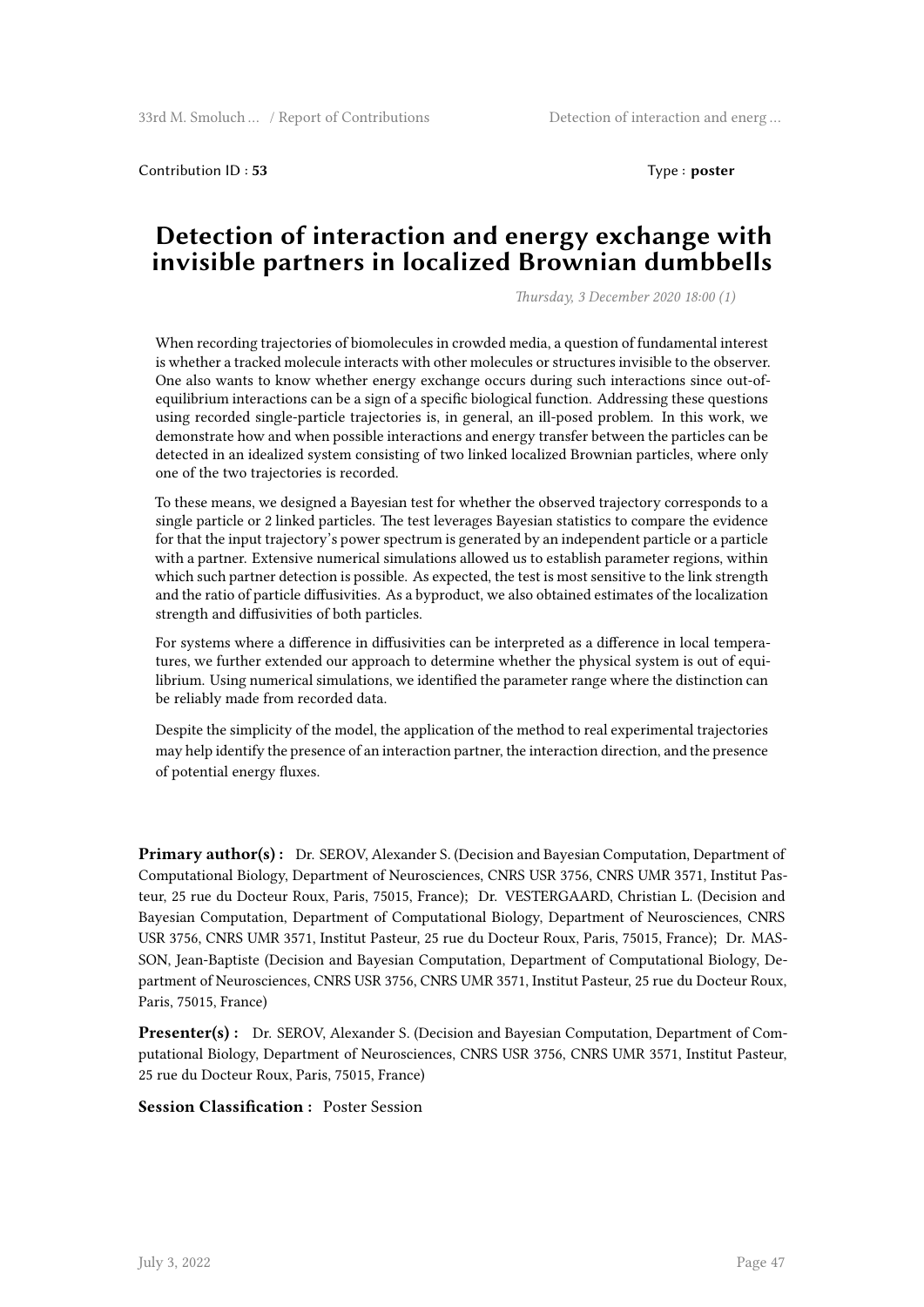Contribution ID: 54 Type : **poster** 

#### **Finite element modelling of atomic force indentation of an animal cell**

*Thursday, 3 December 2020 18:18 (1)*

We present a model of atomic force microscope indentation measurements using the finite element method. The focus is set on a thorough representation of the complex structure of an animal cell. Crucial constituent is the cell cortex  $-$  a stiff layer of cytoplasmic proteins present on the inner side of the cell membrane. It plays a vital role in the mechanical interactions between cells. In our model, the cell cortex is modelled by a three-dimensional solid characterized primarily by its bending stiffness. This approach allows us to interpret the measurements of the mechanical properties of the cells, such as elasticity. During the simulations, we probe a broad range of parameters defining cell properties and experimental conditions. Finally, we derive a simple and closed-form formula that approximates the simulated results with satisfactory accuracy. Our formula is as easy to use as Hertz's function in order to extract cell properties from the measurement, with additional consideration of the cell inner structure.

**Primary author(s) :** KRZEMIEN, Leszek (Instytut Katalizy i Fizykochemii Powierzchni im. Jerzego Habera Polskiej Akademii Nauk); Ms. GIERGIEL, Magdalena (Zakład Fizyki Nanostruktur i Nanotechnologii, Instytut Fizyki UJ ); KUREK, Agnieszka (Jerzy Haber Institute of Catalysis and Surface Chemistry, Polish Academy of Sciences); BARBASZ, Jakub (Instytut Katalizy i Fizyochemii Powierzchni im. Jerzego Habera PAN)

**Presenter(s) :** KRZEMIEN, Leszek (Instytut Katalizy i Fizykochemii Powierzchni im. Jerzego Habera Polskiej Akademii Nauk)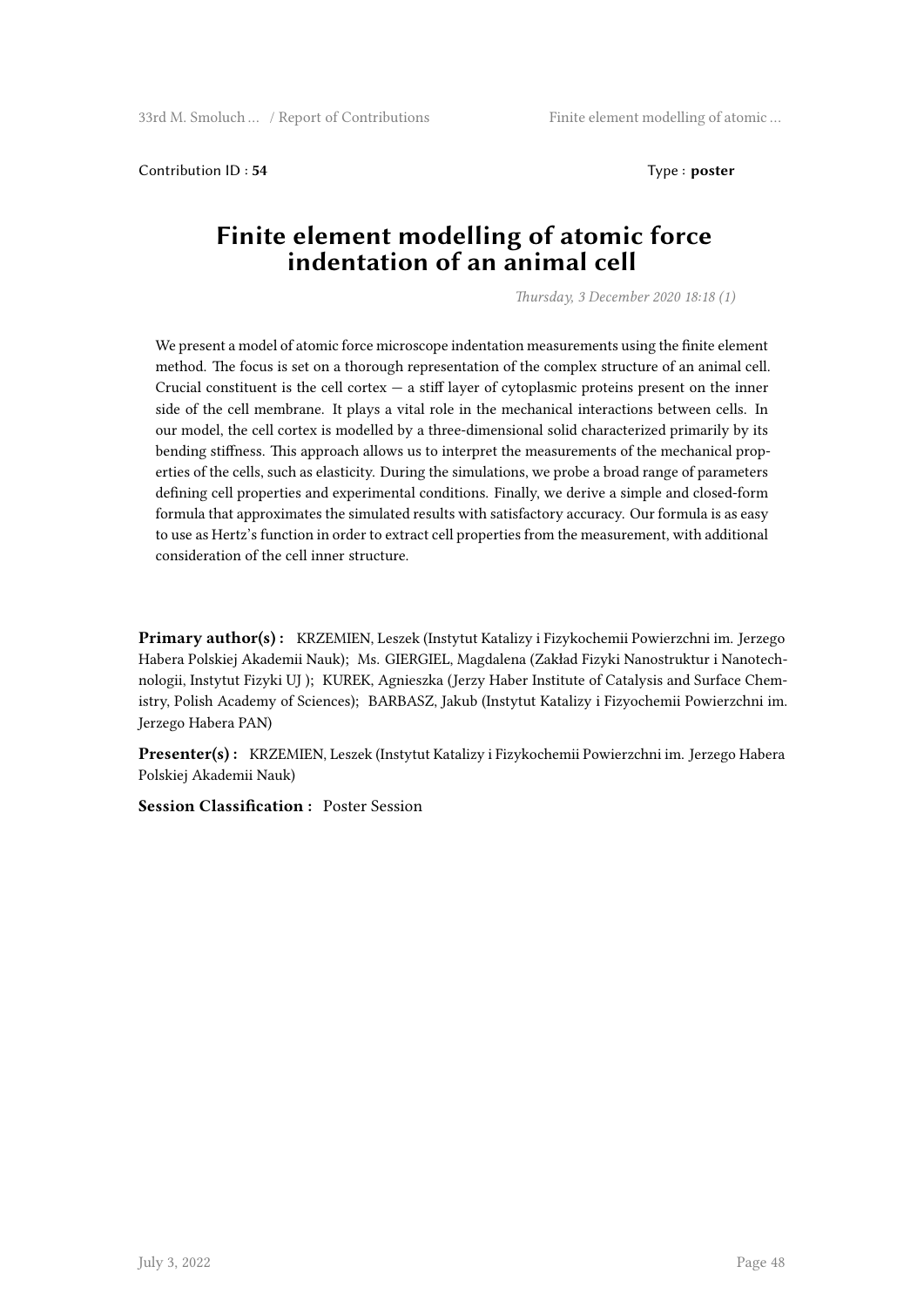Contribution ID : **55** Type : **poster** 

#### **Statistical physics of inhomogeneous transport equations: first passage to the space-dependent diffusion**

*Thursday, 3 December 2020 18:01 (1)*

As the science and modern technologies are seizing the realm of nanoscale systems, characterization of composite materials with solid-fluid and fluid-fluid interfaces has become a problem of broad interdisciplinary interest. Properties of such complex systems, which vary in space over microscopic scales, shape important processes in engineering and biology. Estimation of the inhomogeneous—space-dependent—transport coefficients that characterize these processes, e.g. the diffusion coefficient or the heat conductivity, is however a challenging task. Moreover, two alternative formulations of the inhomogeneous transport equations exist in the literature. Using the theory of statistical physics, in my talk I will show that the two formulations, often regarded as distinct models, are in fact equivalent. In particular, one of them conveniently links the mass diffusion equation with statistics of molecules' first-passage events, which provide an efficient inference technique for the space-dependent diffusion coefficient.

**Primary author(s):** Dr. BELOUSOV, Roman (The Abdus Salam International Centre for Theoretical Physics)

**Co-author(s) :** Dr. ROLDÁN, Edgar (The Abdus Salam International Centre for Theoretical Physics); Dr. FRANKLIN MERGAREJO, Ricardo (The Abdus Salam International Centre for Theoretical Physics); Dr. HASSANALI, Ali (The Abdus Salam International Centre for Theoretical Physics); Dr. QAISRANI, Muhammad Nawaz (International School for Advanced Studies, The Abdus Salam International Centre for Theoretical Physics)

**Presenter(s) :** Dr. BELOUSOV, Roman (The Abdus Salam International Centre for Theoretical Physics)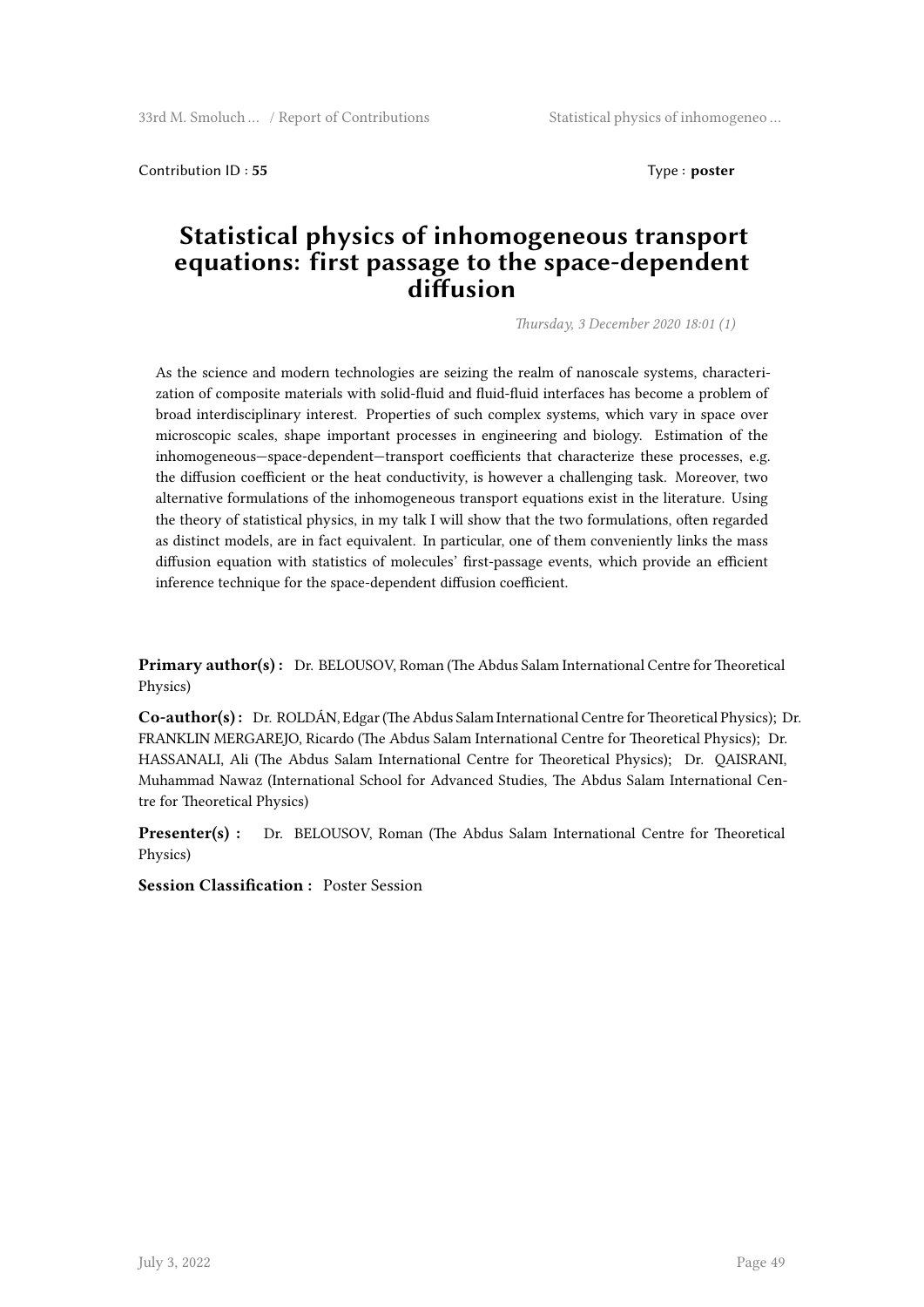33rd M. Smoluch … / Report of Contributions Opening

Contribution ID : 57 Type : **not specified** 

# **Opening**

*Thursday, 3 December 2020 08:50 (10)*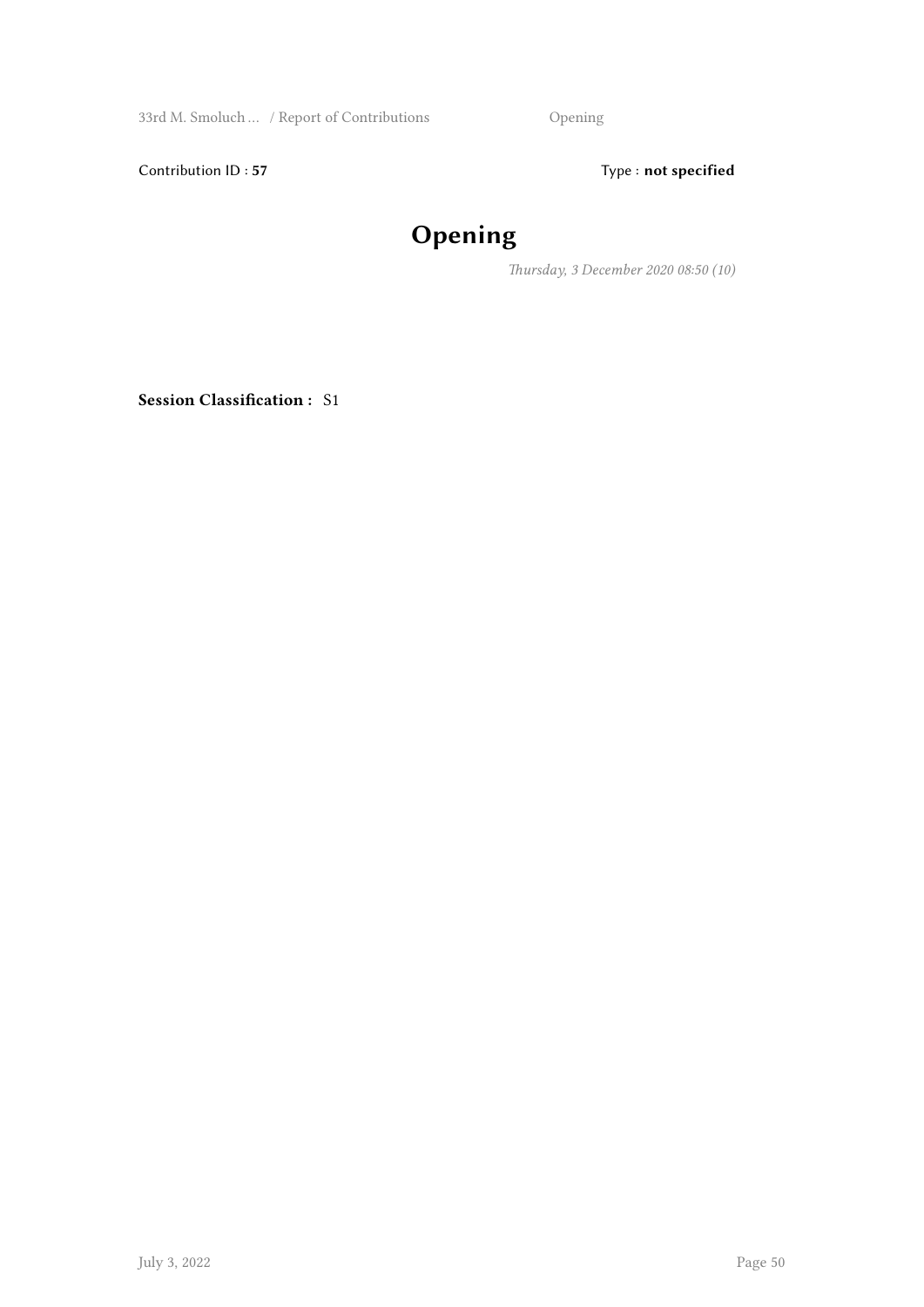Contribution ID : **58** Type : **20 minute talk**

#### **Loopy Lévy flights enhance tracer diffusion in active suspensions**

*Thursday, 3 December 2020 12:30 (20)*

Brownian motion is widely used as a model of diffusion in equilibrium media throughout the physical, chemical and biological sciences. However, many real-world systems are intrinsically out of equilibrium owing to energy-dissipating active processes underlying their mechanical and dynamical features. The diffusion process followed by a passive tracer in prototypical active media, such as suspensions of active colloids or swimming microorganisms, differs considerably from Brownian motion, as revealed by a greatly enhanced diffusion coefficient and non-Gaussian statistics of the tracer displacements. Although these characteristic features have been extensively observed experimentally, there is so far no comprehensive theory explaining how they emerge from the microscopic dynamics of the system. Here we develop a theoretical framework to model the hydrodynamic interactions between the tracer and the active swimmers, which show s that the tracer follows a non-Markovian coloured Poisson process that accounts for all empirical observations [1]. The theory predicts a long-lived Lévy flight regime of the loopy tracer motion with a nonmonotonic crossover between two different power-law exponents. The duration of this regime can be tuned by the swimmer density, suggesting that the optimal foraging strategy of swimming microorganisms might depend crucially on their density in order to exploit the Lévy flights of nutrients. Our framework can be applied to address important theoretical questions, such as the thermodynamics of active systems, and practical ones, such as the interaction of swimming microorganisms with nutrients and other small particles (for example, degraded plastic) and the design of artificial nanoscale machines.

[1] K. Kanazawa, T. Sano, A. Cairoli, A. Baule; Nature 579, 364–367 (2020)

**Primary author(s) :** Dr. KANAZAWA, Kiyoshi; Dr. SANO, Tomohiko; Dr. CAIROLI, Andrea; Dr. BAULE, Adrian

**Presenter(s) :** Dr. BAULE, Adrian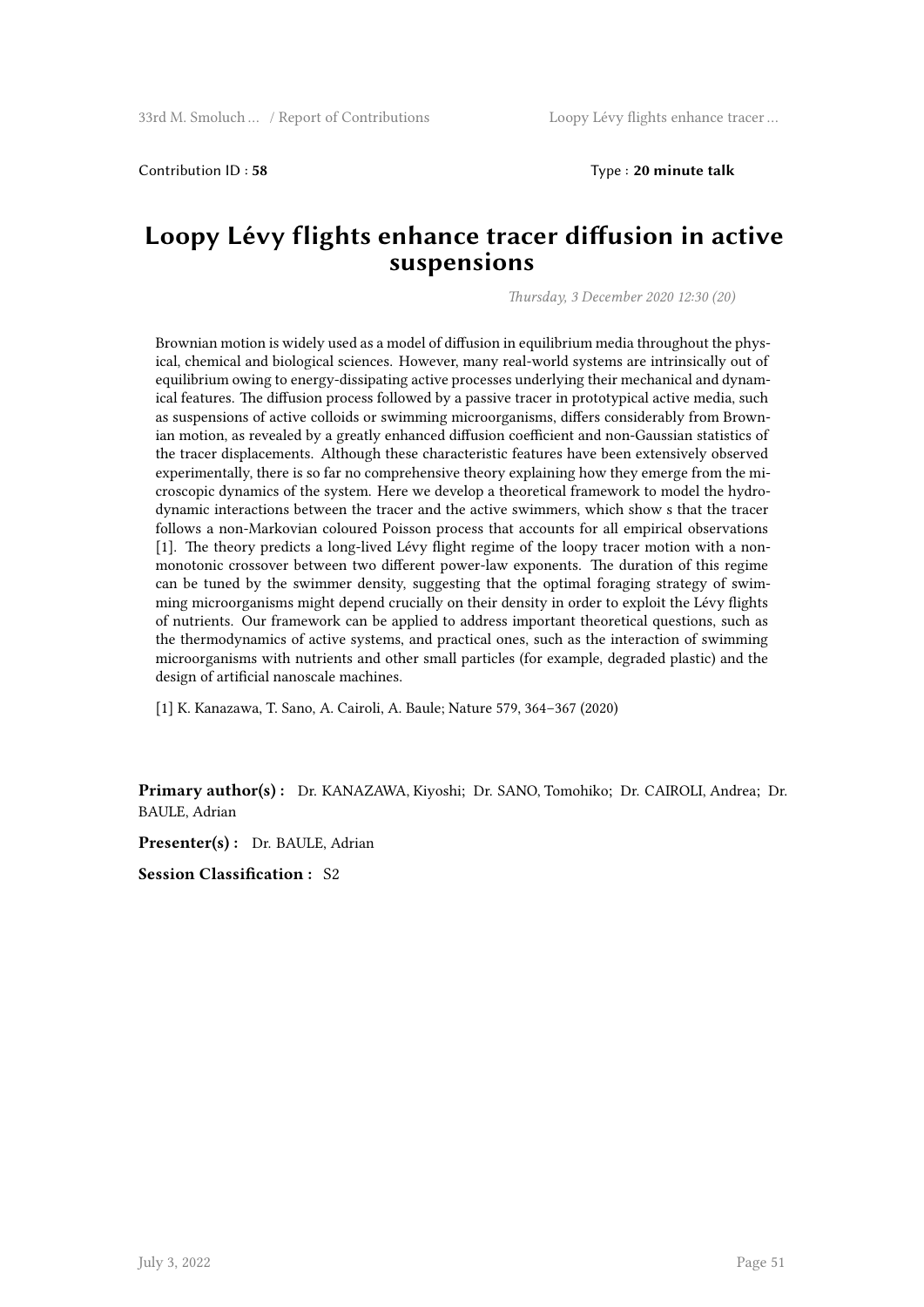Contribution ID: **61** Type: **poster** 

#### **Exploring shape space for densest random sequential adsorption packing**

*Thursday, 3 December 2020 18:03 (1)*

Random sequential adsorption of various shapes built of disks is studied to determine the shape, which follows to densest random packing. Using the evolutionary algorithm to sample the space of shapes, we found that independently of the number of used disks, the optimal shape tends to a triangle with rounded corners. Thus, we run the same algorithm to study packings built of rounded polygons. Both these approaches indicate that the shape building the densest RSA packings is the rounded triangle, for which the packing fraction is 0.600608±0.000017, which is the highest known value so far.

**Primary author(s) :** Mr. KOZUBEK, Konrad (Institute of Theoretical Physics, Jagiellonian University); CIEŚLA, Michal (Institute of Theoretical Physics, Jagiellonian University); Mr. KUBALA, Piotr (Institute of Theoretical Physics, Jagiellonian University); Dr. BAULE, Adrian (Queen Mary University of London)

**Presenter(s) :** Mr. KOZUBEK, Konrad (Institute of Theoretical Physics, Jagiellonian University)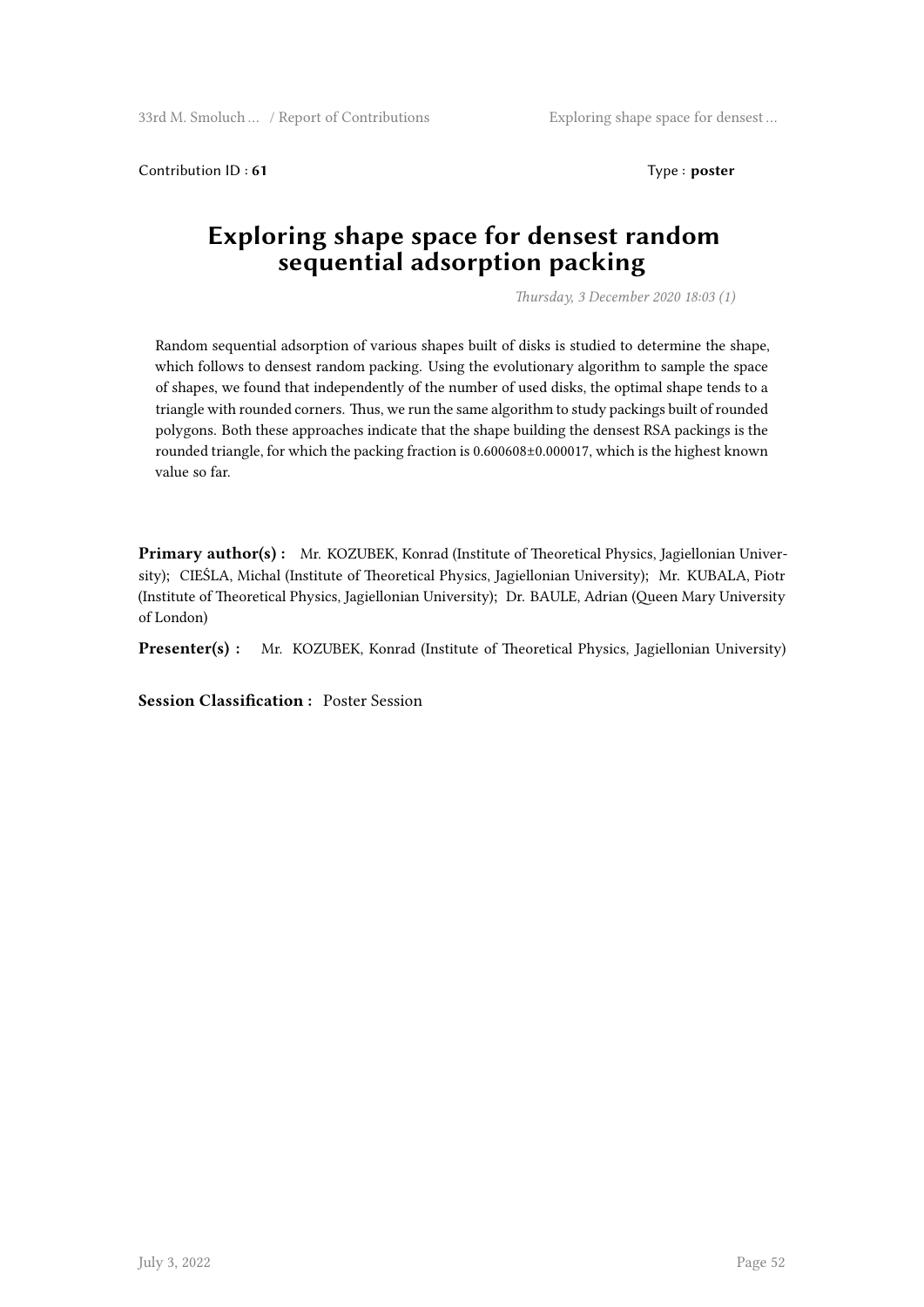33rd M. Smoluch … / Report of Contributions Pre-poster session

Contribution ID : 62 **Type** : 20 minute talk

# **Pre-poster session**

*Thursday, 3 December 2020 17:40 (20)*

**Presenter(s) :** GÓRA, Paweł (Jagiellonian University)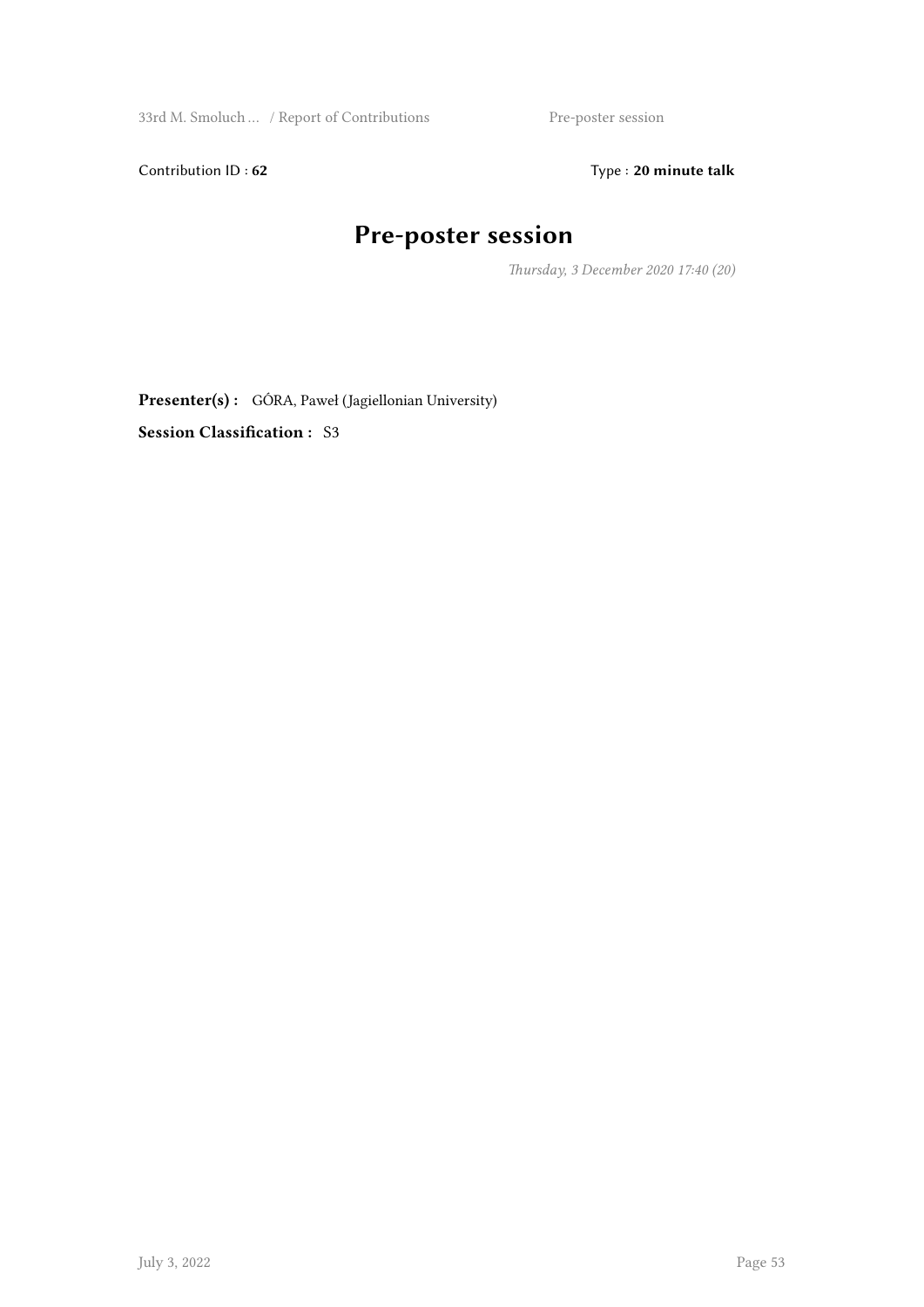Contribution ID: 63 Type : **poster** 

#### **Force spectroscopy in the study of endometrial diseases**

*Thursday, 3 December 2020 18:22 (1)*

The endometrium is the tissue lining the uterus cavity. The most important role of this tissue is enabling the embryo to implant and providing it with good conditions for growth and development. According to many literature reports, cell and tissue mechanical properties have a significant role in many disease states. Changes in cell properties such as elasticity are observed in the case of various cancers or blood diseases.

The main technique for cell and tissue mechanical properties analysis is Force Spectroscopy. The force curves obtained during indentation reflect the interaction between the surface of the sample surface and the measuring probe. The course of these curves allows the determination of such properties as adhesion and Young modulus.

In this poster, we present results of research aimed at checking the relationship between Young's modulus of endometrial tissue and women's receptivity.

**Primary author(s) :** Mrs. KUREK, Agnieszka (Jerzy Haber Institute of Catalysis and Surface Chemistry, Polish Academy of Sciences); Dr. BARBASZ, Jakub (Jerzy Haber Institute of Catalysis and Surface Chemistry, Polish Academy of Sciences)

**Presenter(s) :** Mrs. KUREK, Agnieszka (Jerzy Haber Institute of Catalysis and Surface Chemistry, Polish Academy of Sciences); Dr. BARBASZ, Jakub (Jerzy Haber Institute of Catalysis and Surface Chemistry, Polish Academy of Sciences)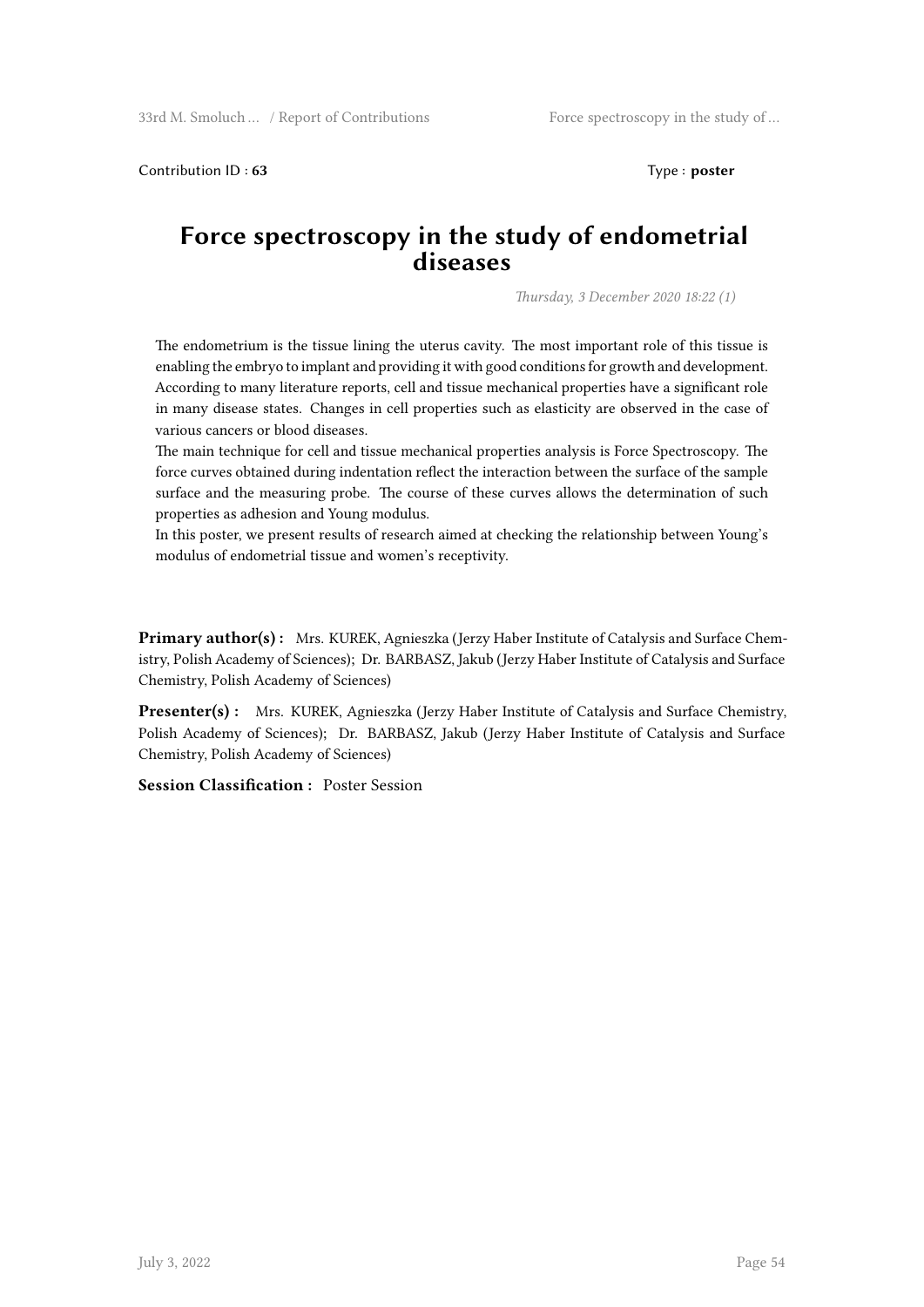Contribution ID: 64 Type : **poster** 

### **Moments of the Van Hove dynamic scattering law**

*Thursday, 3 December 2020 18:23 (1)*

Studying the dynamics of a system at the atomic level provides important information about the behaviour of the system. For example, studying the dynamics of enzymes allows us to understand their biological function. Among the available techniques, studying the dynamics of a system by means of neutron scattering is of exceptional meaning, as neutrons scatter at the nuclei themselves. Van Hove's functions  $G_s(r, t)$  and  $G_d(r, t)$ , as well its Fourier transforms  $I_s(k, t)$  and  $I_d(k, t)$  contain all accessible information on the dynamics of the system. In order to find the function  $I_s(k,t)$ for small times we use its lowest time derivatives taken at the time *t* = 0. These are also the moments of the scattering law  $S_8(k,\omega)$ . Moments of the odd orders are equal to zero, what results from the invariance of the mechanics equations with respect to the time inversion. We give even moments up to the tenth order.

**Primary author(s) :** Dr. WOJNAR, Ryszard (Instytut Podstawowych Problemów Techniki PAN)

**Presenter(s) :** Dr. WOJNAR, Ryszard (Instytut Podstawowych Problemów Techniki PAN) **Session Classification :** Poster Session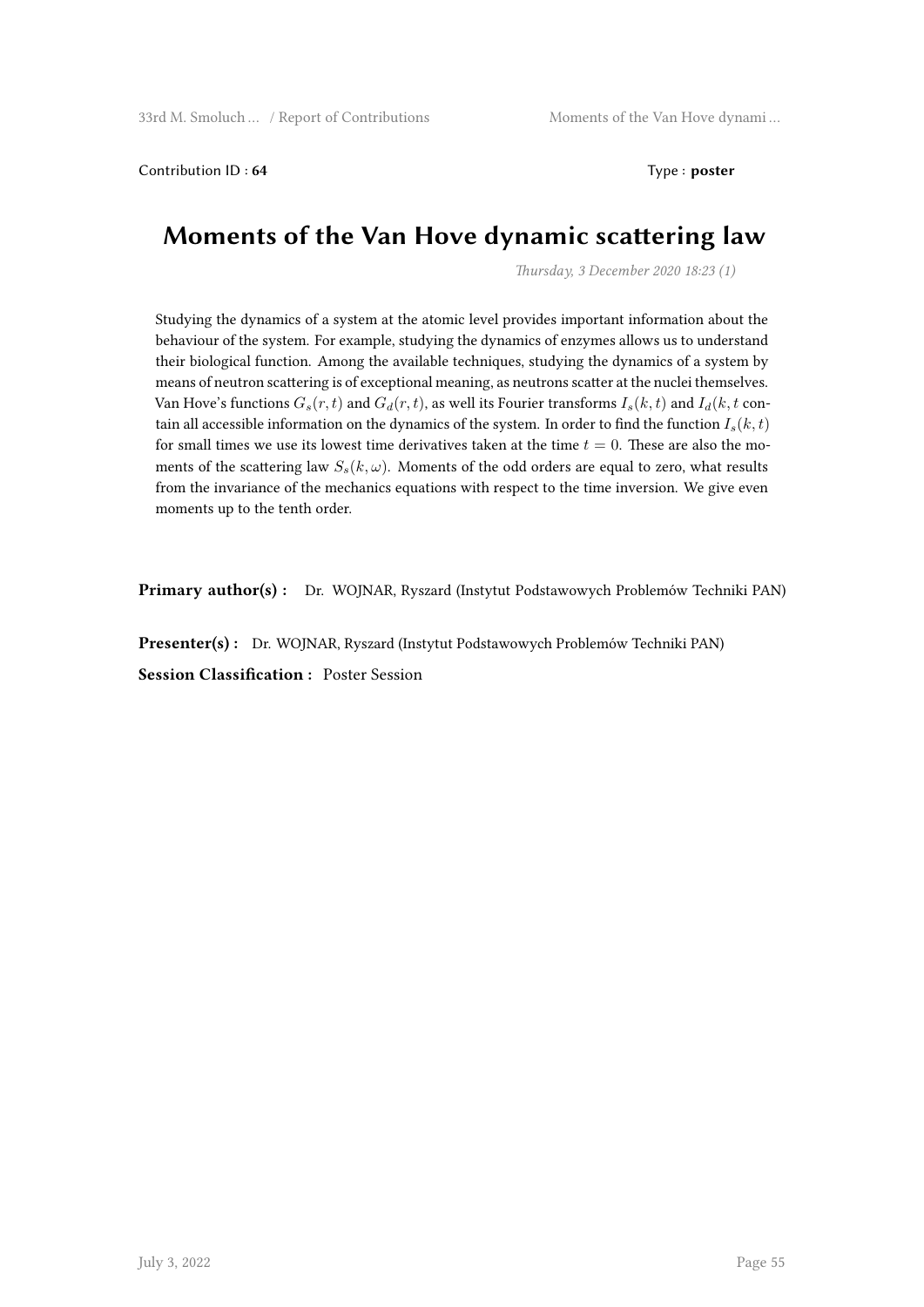Contribution ID: 65 Type : **poster** 

#### **Generalised 'Arcsine' laws for run-and-tumble particle in one dimension**

*Thursday, 3 December 2020 18:24 (1)*

The 'Arcsine' laws of Brownian particles in one dimension describe distributions of three quantities: the time  $t_m$  to reach maximum position, the time  $t_r$  spent on the positive side and the time  $t_l$  of the last visit to the origin. Interestingly, the cumulative distribution of all three quantities are the same and given by Arcsine function. In this paper, we study distribution of these three times  $t_m$ ,  $t_r$  and  $t_l$  in the context of single run-and-tumble particle in one dimension, which is a simple non-Markovian process. We compute exact distributions of these three quantities for arbitrary time and find that all three distributions have a delta function part and a non-delta function part. Interestingly, we find that the distributions of *t<sup>m</sup>* and tr are identical (reminiscent of the Brownian particle case) when the initial velocities of the particle are chosen with equal probability. On the other hand, for *t<sup>l</sup>* , only the non-delta function part is the same as the other two. In addition, we find explicit expressions of the joint distributions of the maximum displacement and the time at which this maxima occurs.

**Primary author(s) :** Mr. SINGH, Prashant (ICTS-TIFR); Prof. KUNDU, Anupam (ICTS-TIFR)

**Presenter(s) :** Mr. SINGH, Prashant (ICTS-TIFR) **Session Classification :** Poster Session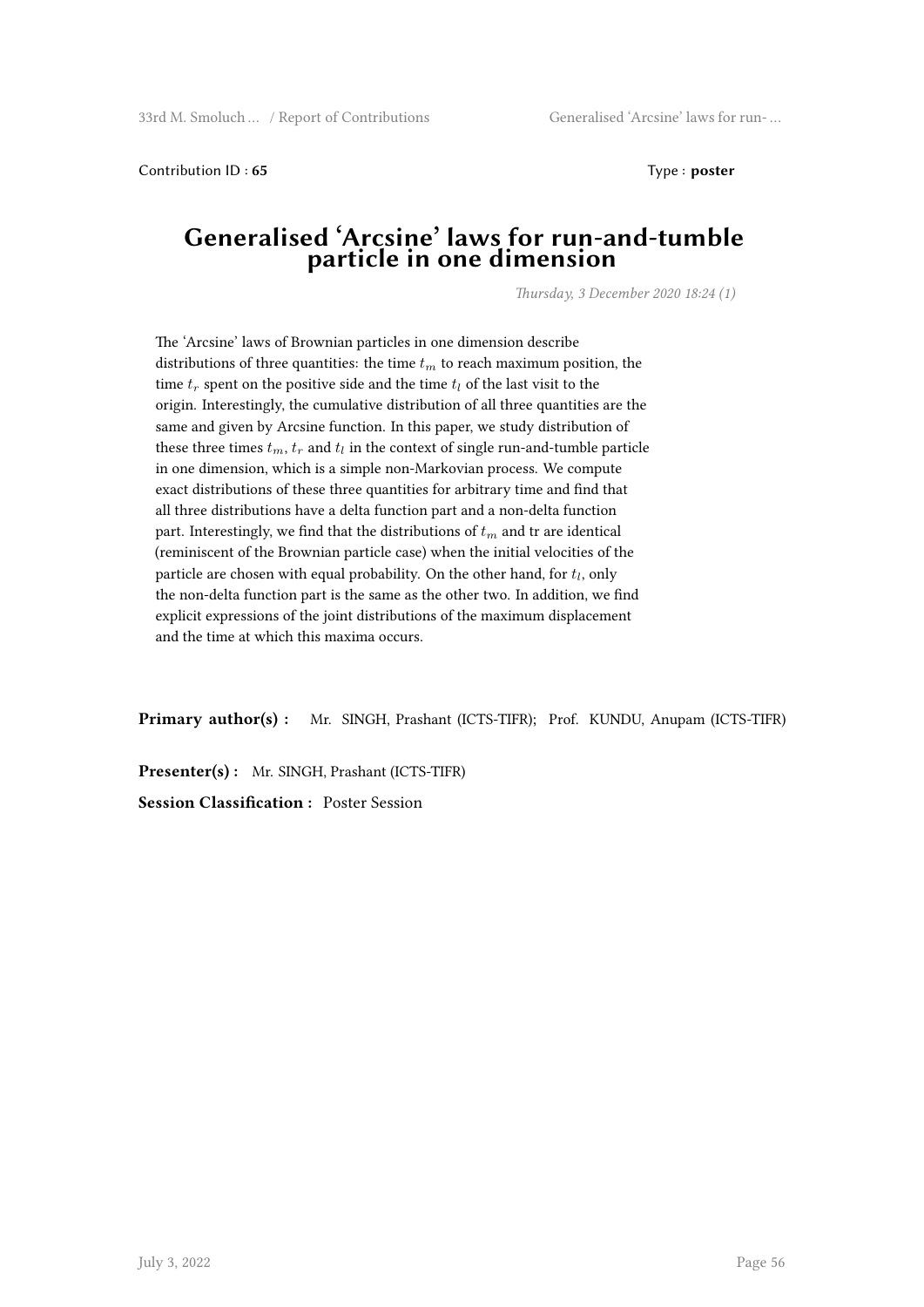Contribution ID: 66 Type : **poster** 

#### **Express your scientific track record in just three numbers**

*Thursday, 3 December 2020 18:25 (1)*

The growing popularity of bibliometric indexes goes hand in hand with their critique by those who claim that scientist's impact cannot be reduced to a single number. Some even believe that such a complex reality fails to submit to any quantitative description. We argue that neither of the two controversial extremes is true. With our new agent-based model (doi.org/10.1073/pnas.2001064117) we can describe the emergence of citation curves very accurately.

In the model we assumed that some citations are distributed according to the rich get richer rule while some others are allocated totally at random. This yields a very accurate model that is governed by merely three easily interpretable parameters: productivity, total impact, and rho, which measures preferential vs. random rules ratio..

**Primary author(s) :** Dr. SIUDEM, Grzegorz (Warsaw University of Technology)

**Co-author(s) :** Mrs. ŻOGAŁA-SIUDEM, Barbara (Systems Research Institute, Polish Academy of Sciences); Dr. CENA, Anna (Warsaw University of Technology); Prof. GAGOLEWSKI, Marek (Deakin Universtiy)

**Presenter(s) :** Dr. SIUDEM, Grzegorz (Warsaw University of Technology)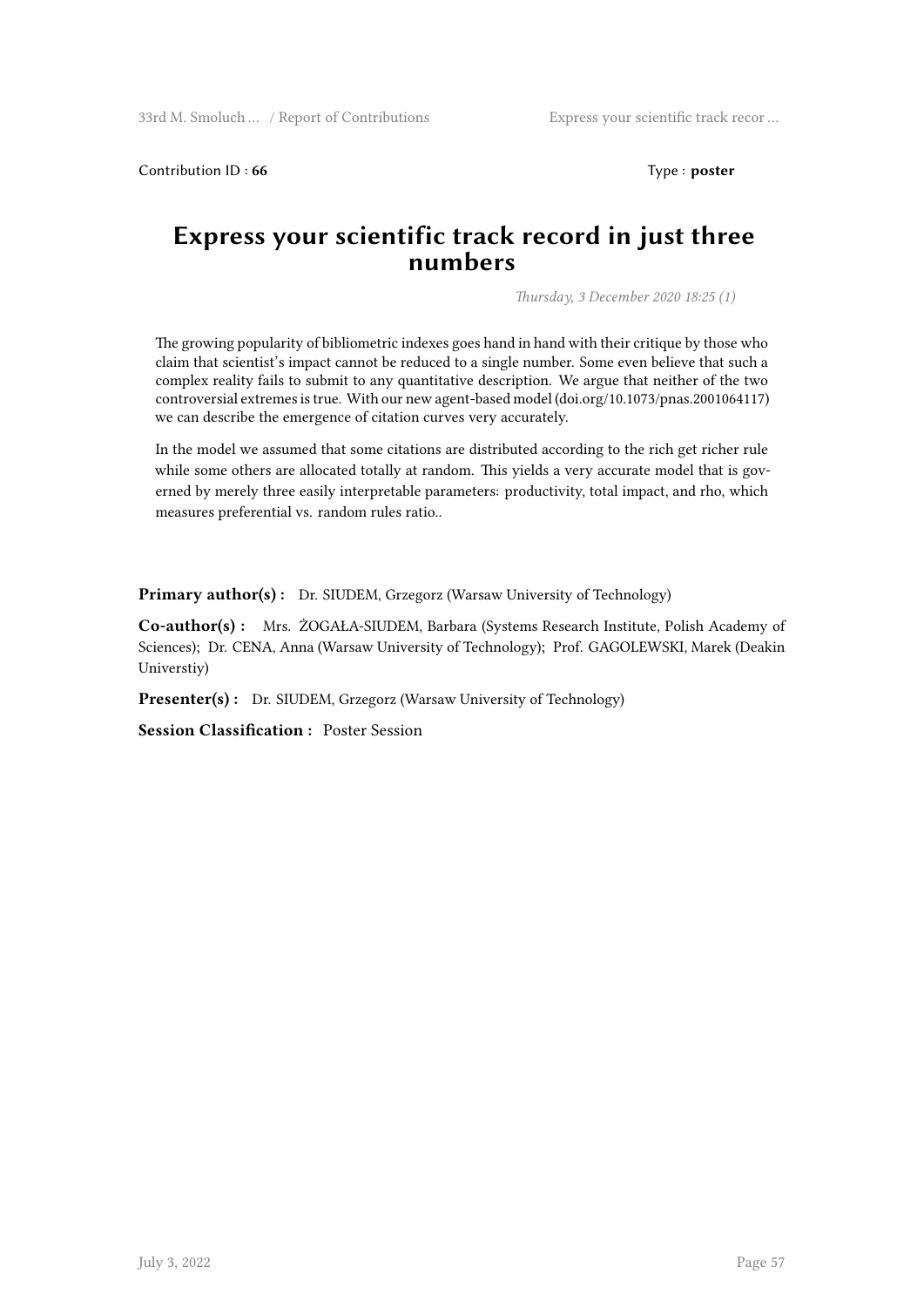Contribution ID : **68** Type : **poster** 

#### **Nanoscale Lubrication in Model Biosystems as Rationalized in Terms of Fractons and Spectral-Mechanical Properties of Networked Biopolymers in Solutions**

*Thursday, 3 December 2020 18:26 (1)*

A concept of a biopolimer network immersed within an aqueous solution as addressed in terms of flexibility vs. mechanical stability criterion has been proposed. It is based on a transmission of correlated wave of (hydrogen) ions emerging from breaking in a massive way the hydrogen bonds between the biopolymers, such as hyaluronan, and their non-ideal aqueous solution's surroundings.

Based on the argumentation presented in a paper by Reuveni et al. [1] it has been demonstrated that there exists a clear connection between the ln(N) (a natural logarithm of the biopolymer length N) and an inverse of a difference between two major contributions of this Landau-Peierls instability type paradigm. Providing that the so-called Alexander-Orbach conjecture for the oscillating biopolymeric system applies [2,3] one of the contributions is of mechanical nature, with an exponent g represented by 1/(2-3g) whereas the other appears to be a surface-to-volume characteristic exponent, attaining preferentially a value of ca. 2/3 for a three-dimensional adjacent (articulating) space.

It has been shown in a numerical way that for N of the order of milion(s) biopolymer's residues, for example for hyaluronan equivalent to its molecular weight of 10^6-6x10^6 Daltons, a measure of the best viscoelastic efficiency for the hyaluronan, there exists an equality  $ln(N) = b/[1/(2-3g) 2/3$ ] that, for example, for N=10^6 gives the value of mechanical exponent g close to 1/3, yielding according to [3,4], an excellent passage of the (hydrogen) ions' wave derived from a breakage of the adjacent hydrogen bonds in the biopolymer-solution system of interest, provided that the constant b, according to [1], can be taken at b=4.5. (In general, for the exponent  $g > 1/6$  holds.) The first results seem to be promising when thoroughly rationalizing nanoscale friction-lubrication properties of biopolymer-solution articulating/confined subspaces exposed to very small nano-Newton loading conditions. For another thermomechanical scenario describing phase-transition and relaxation kinetics of a biopolymeric system, see [5].

References [1] S. Reuveni et al. PRL 100, 208101 (2008).

[2] S. Alexander, R. Orbach J. Physique-LETTRES 43, L-625 (1982).

[3] A. Gadomski et al. Tribol. Lett. 30, 83 (2008).

[4] A. Gadomski et al. Mathematical Biosciences 244, 188 (2013) .

[5] A. Gadomski, J. Łuczka, Acta Phys. Pol. B 28, 1827 (1997); A. Gadomski et al. Europ. Phys. J. B 91, 237 (2018).

Email address: agad@utp.edu.pl (to whom the correspondence can be addressed).

**Primary author(s) :** Dr. BEŁDOWSKI, Piotr (Institute of Mathematics and Physics, Faculty of Chemical Technology and Engineering, UTP University of Science and Technology, Bydgoszcz, Poland); GADOM-SKI, ADAM (UTP UNIVERSITY OF SCIENCE & amp; TECHNOLOGY BYDGOSZCZ, POLAND)

**Presenter(s) :** GADOMSKI, ADAM (UTP UNIVERSITY OF SCIENCE & amp; TECHNOLOGY BYD-GOSZCZ, POLAND)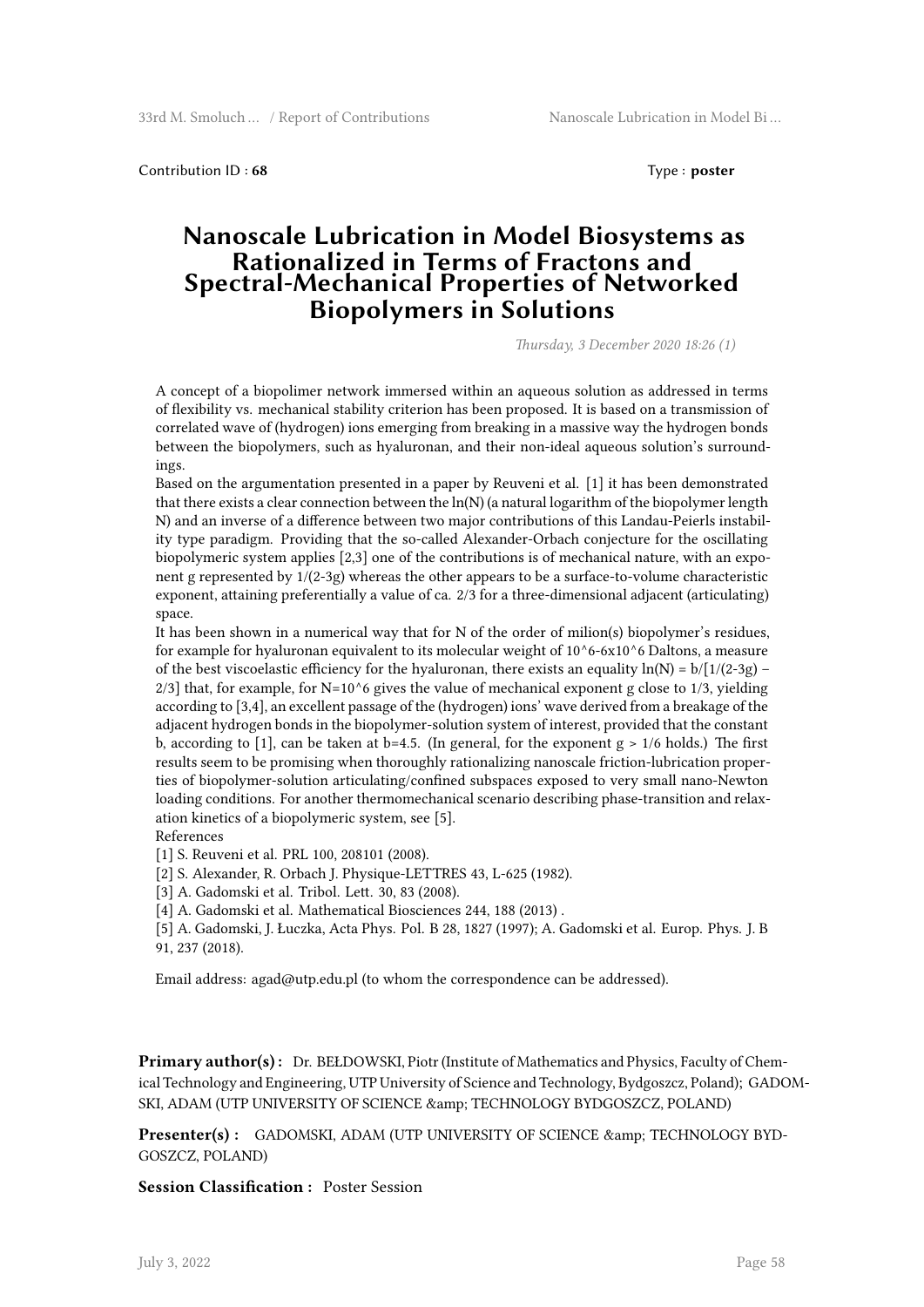Contribution ID: 69 Type : **poster** 

#### **The effect of substrate roughness on random sequential adsorption packing properties**

*Thursday, 3 December 2020 18:26 (1)*

Adsorption on smooth and atomistically flat surface is well understood, while still very few works concern adsorption on rough and heterogeneous surfaces. In this study, we investigate the properties of packings of balls obtained via random sequential adsorption (RSA) on a sinusoidal substrate. Our main goal is to observe surface inhomogeneities on a scale smaller than particles' size. We study how various characteristics, such as packing fraction, packing growth kinetics, available surface function and 2-particle density correlation function depend on the wavenumber and the amplitude of a sine-wave-shaped surface. These quantities indeed allow us to discern very minute surface impurities from the packing alone.

**Primary author(s) :** Mr. KUBALA, Piotr (Institute of Theoretical Physics, Jagiellonian University)

**Co-author(s) :** CIESLA, Michal (Institute of Theoretical Physics, Jagiellonian University)

**Presenter(s):** Mr. KUBALA, Piotr (Institute of Theoretical Physics, Jagiellonian University)